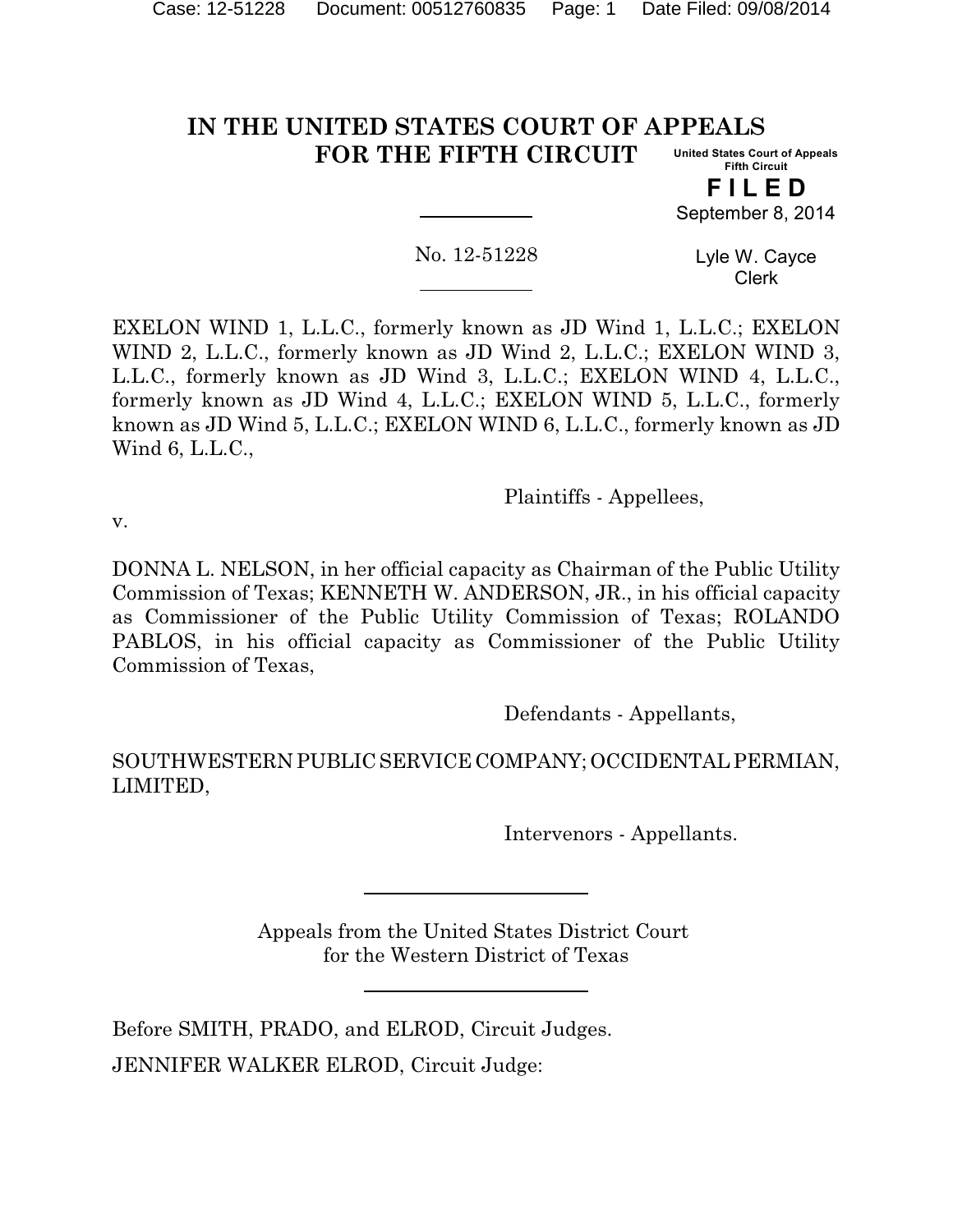This appeal addresses the Texas Public Utilities Commission's (PUC) interpretation and implementation of a federal statutory and regulatory scheme governing the purchase of energy between public utilities and certain energy production facilities known as Qualifying Facilities. Appellees are qualifying wind generation facilities collectively known as Exelon that challenged a state rule and order which prohibited Exelon from forming Legally Enforceable Obligations when selling power. The district court determined that it had jurisdiction to hear Exelon's claims and then granted summary judgment to Exelon. We disagree. We VACATE the portion of the judgment regarding Exelon's challenge to the PUC's order and direct the district court to dismiss for want of subject matter jurisdiction. As to the remaining claims challenging the PUC's rule, we REVERSE and REMAND because the PUC acted within its discretion and properly implemented the federal regulation at issue here.

## I.

Congress enacted the Public Utilities Regulatory Policies Act of 1978 (PURPA) to reduce the dependence of electric utilities on foreign oil and natural gas and to control consumer costs. Congress sought to do so in part by encouraging development of alternative energy sources. *See FERC v. Mississippi*, 456 U.S. 742, 745 (1982); *Power Res. Grp. v. Pub. Util. Comm'n*, 422 F.3d 231, 233 (5th Cir. 2005) [hereinafter *Power Resource III*].<sup>1</sup> PURPA directs the Federal Energy Regulatory Commission (FERC) to promulgate regulations

<sup>&</sup>lt;sup>1</sup> Power Resource Group filed one action under PURPA in Texas state court, and one in federal district court. Power Resource Group subsequently appealed the federal district court decision. Each of these actions is relevant to our discussion in this case. In order to avoid confusion, we refer to the state court decision as *Power Resource I*, the district court decision as *Power Resource II*, and the subsequent decision by this court on appeal as *Power Resource III*.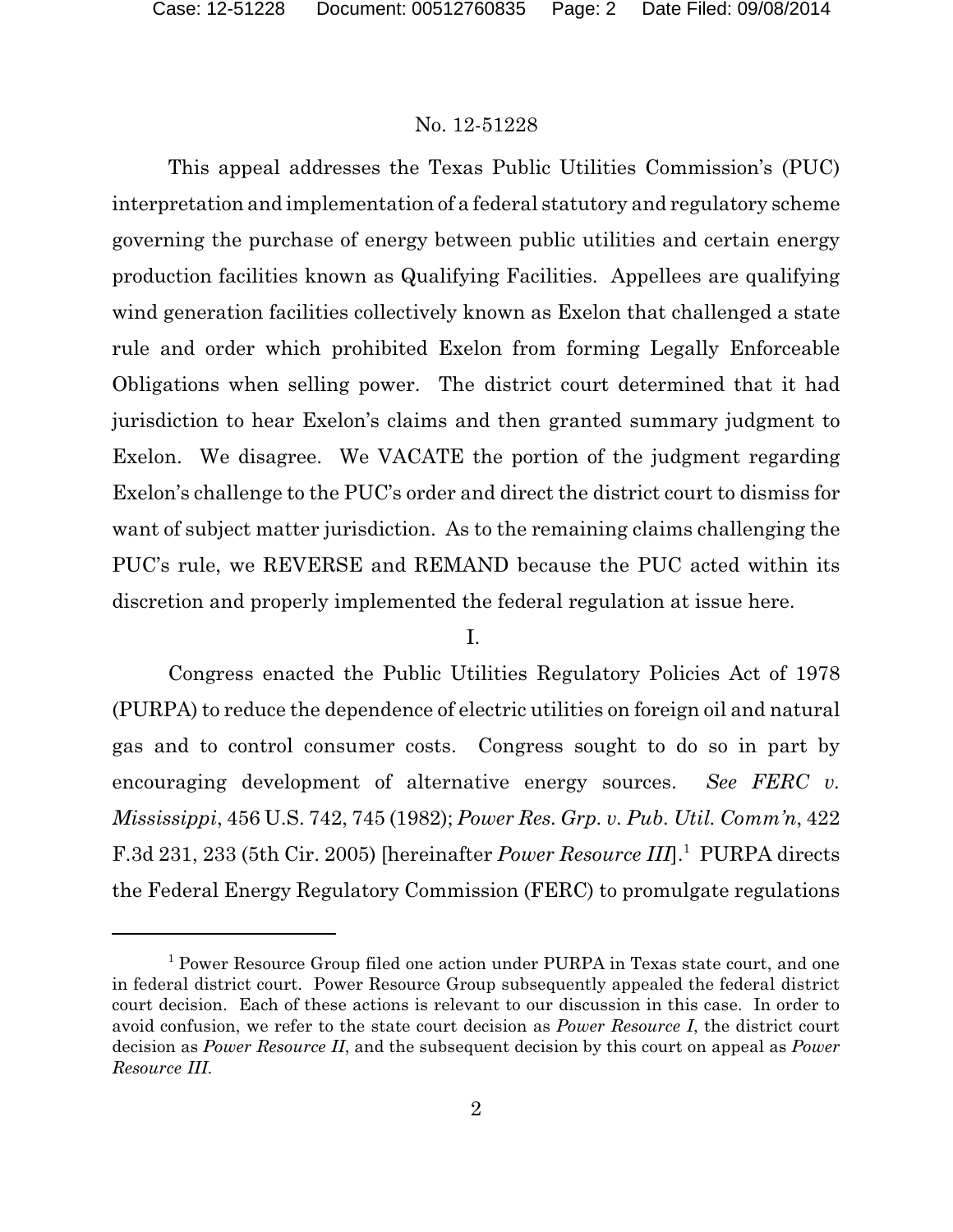to promote energy purchases from cogeneration and small power production facilities, including renewable energy providers such as wind and solar generators. These energy providers are known as Qualifying Facilities. *See* 16 U.S.C. §§ 796(17), 824a-3(a); 18 C.F.R. §§ 292.101(b)(1), 292.203. While Congress sought to promote energy generation by Qualifying Facilities, it did not intend to do so at the expense of the American consumer. PURPA thus strikes a balance between these two interests. For example, PURPA requires utilities to purchase power generated by Qualifying Facilities, but also mandates that the rates that utilities pay for such power "shall be just and reasonable to the electric consumers of the electric utility and in the public interest." 16 U.S.C.  $\S$  824a-3(a)(2), (b)(1).

"State regulatory agencies, such as the PUC, are directed to adopt rules which comply with FERC's regulations and implement PURPA." *Power Resource III*, 422 F.3d at 233 (citing 16 U.S.C. § 824a-3(f)). In other words, PURPA orders the states to implement a federal law. This unusual mandate differs from many other statutory regimes, where the states are given the option to either implement the federal law themselves or else have the federal government directly enforce the law. *See New York v. United States*, 505 U.S. 144, 167–68 (1992) (citing the Clean Water Act, Occupational Safety and Health Act, and Resource Conversation and Recovery Act and explaining that "where Congress has the authority to regulate private activity under the Commerce Clause, we have recognized Congress' power to offer States the choice of regulating that activity according to federal standards or having state law pre-empted by federal regulation").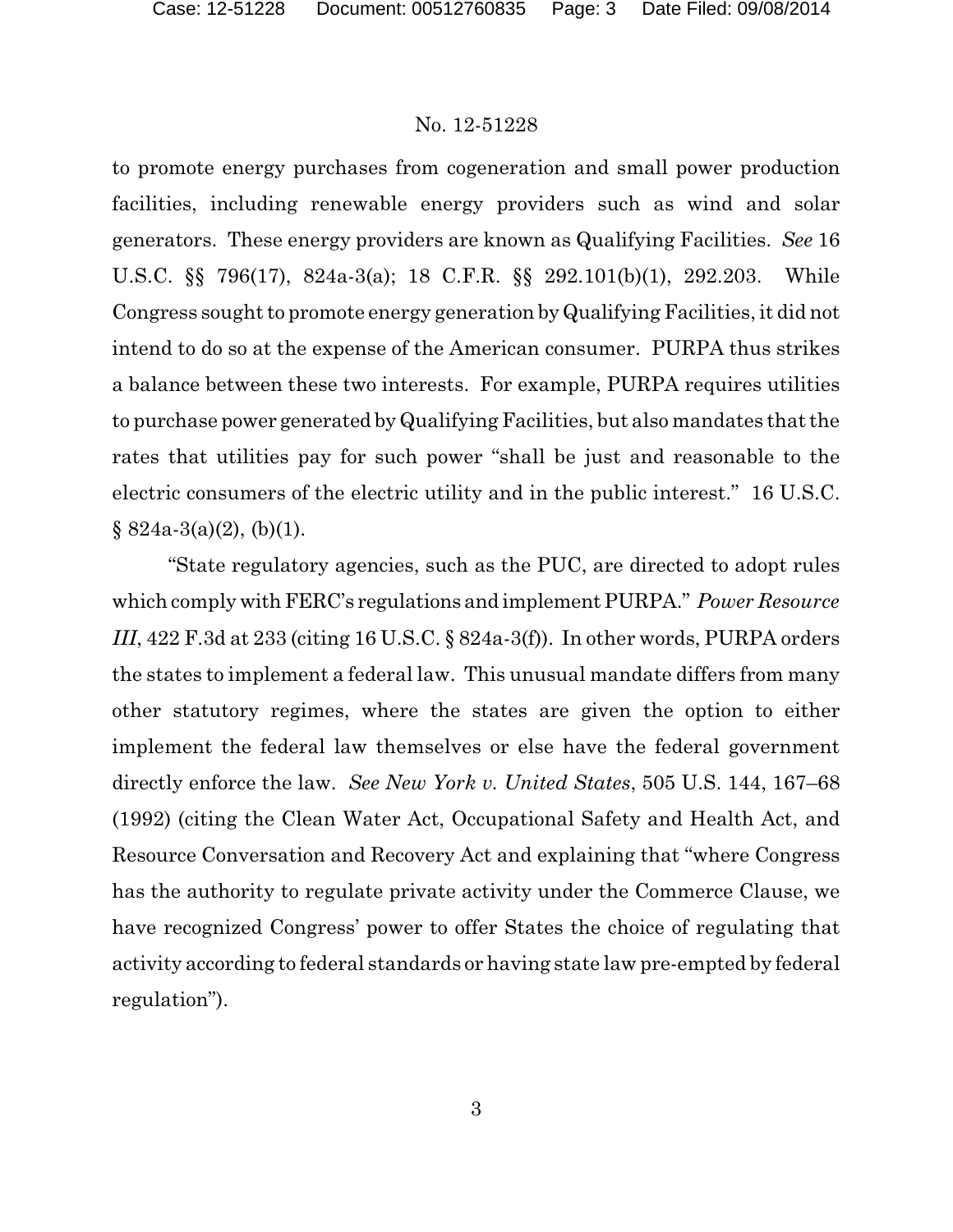As the Supreme Court has noted, the mandatory nature of PURPA's directive to states raises "troublesome" Tenth Amendment concerns. *FERC v. Mississippi*, 456 U.S. at 759. In *FERC v. Mississippi*, the Supreme Court was able to avoid those concerns by explaining that FERC's regulations allow the states to implement PURPA simply by adjudicating disputes arising under the statute. *Id.* at 760. The Supreme Court found PURPA acceptable because it does not *require* states to pass regulations implementing FERC's regulations; instead, states have the option of "resolving disputes on a case-by-case basis" by opening up their courts to adjudicate such claims. *Id.* at 751, 760. Texas has opted to have the PUC implement FERC's regulations through rulemaking, rather than case-by-case adjudication.<sup>2</sup>

FERC provides state regulatory authorities like the PUC "great latitude in determining the manner of implementation of the Commission's rules, provided that the manner chosen is reasonably designed to implement the requirements" of FERC regulations. *See* Regulations Implementing Section 210 of the Public Utility Regulatory Policies Act of 1978, 45 Fed. Reg. 12214, 12230–31 (Feb. 25, 1980). At issue here is one of the rules that the PUC promulgated to implement a FERC regulation.

This FERC regulation provides Qualifying Facilities with two ways to sell power to utilities. *See* 18 C.F.R. § 292.304(d) (FERC's Regulation). Under subsection (d)(1) of FERC's Regulation, a Qualifying Facility may only provide power to the utility on an "as-available" basis, and must price the power at the

 $2$ <sup>2</sup> The PUC was created in 1975 when the Texas Legislature enacted the Public Utility Regulatory Act (PURA). The PUC regulates the state's electric and telecommunication utilities, implements respective legislation, and offers customer assistance in resolving consumer complaints.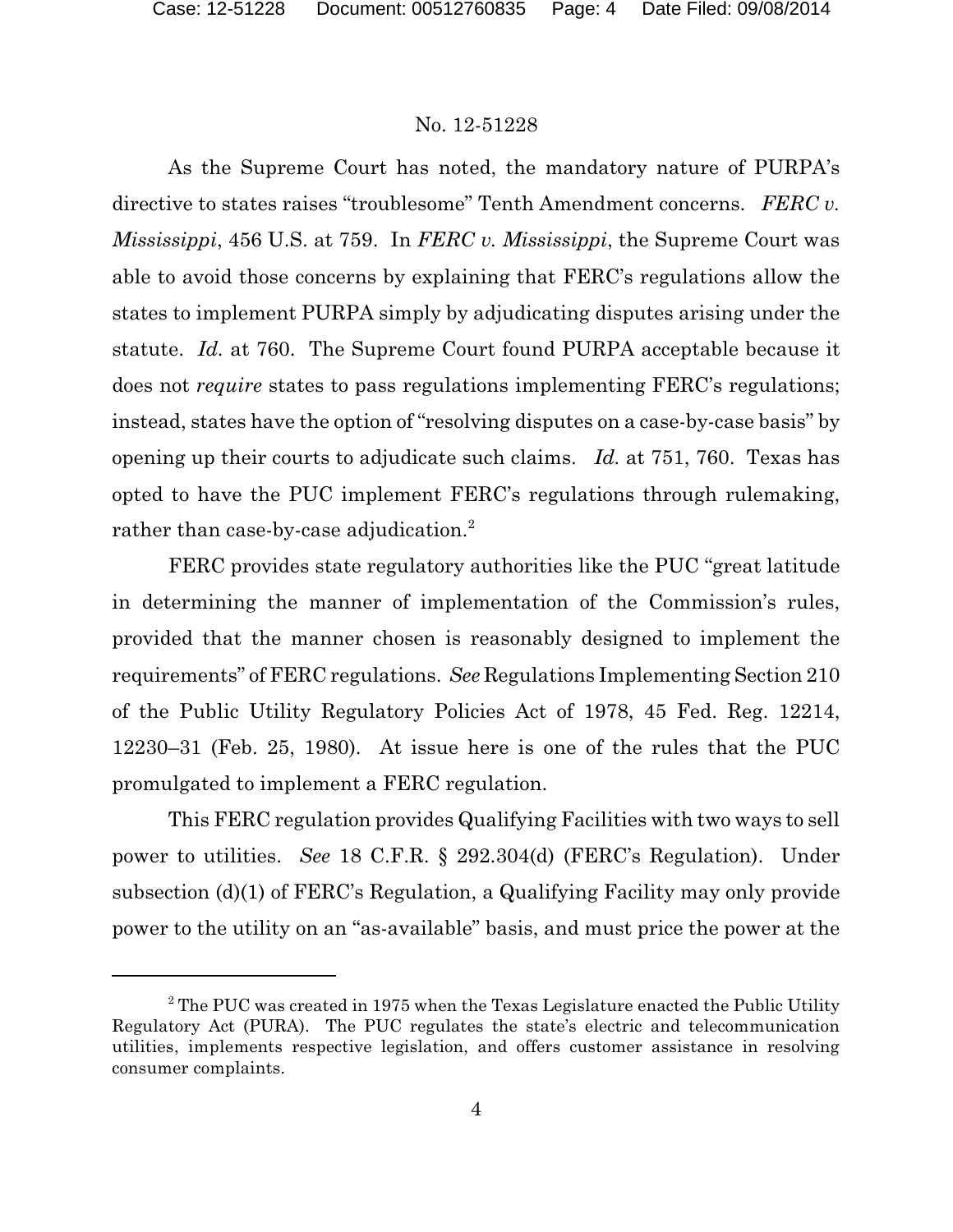"time of delivery." *Id.* § 292.304(d)(1). Immediately following (d)(1) is another subsection of FERC's Regulation, which allows a Qualifying Facility to sell its power pursuant to a Legally Enforceable Obligation. *Id.* § 292.304(d)(2). A Qualifying Facility that chooses to sell through a Legally Enforceable Obligation has two options for how it prices its power: It may calculate the price at the moment of delivery, just as under subsection (d)(1), or it may choose to fix the price "at the time the obligation is incurred." *Id.* In other words, Qualifying Facilities that form Legally Enforceable Obligations are able to select between the current (as-available) and past (time of obligation) market prices for power.

The PUC's rule implementing FERC's Regulation permits only a Qualifying Facility that generates "firm power" to enter into a Legally Enforceable Obligation. 16 Tex. Admin. Code § 25.242(c) (PUC Rule 25.242). The PUC defines "firm power" as "power or power-producing capacity [from a Qualifying Facility] that is available pursuant to a legally enforceable obligation for scheduled availability over a specified term." *Id.* § 25.242(c)(5). The PUC defines non-firm power from a Qualifying Facility as "[p]ower provided under an arrangement that does not guarantee scheduled availability, but instead provides for delivery as available." *Id.* § 25.242(c)(9). In other words, only those Qualifying Facilities able to forecast when they will deliver energy to the utility—and capable of delivering the specified amount of energy at the scheduled time—are eligible to take advantage of the pricing options in subsection (d)(2) of FERC's Regulation. By contrast, Qualifying Facilities with non-firm power that cannot guarantee such delivery may charge the utility only the current or "as-available" market price for the power.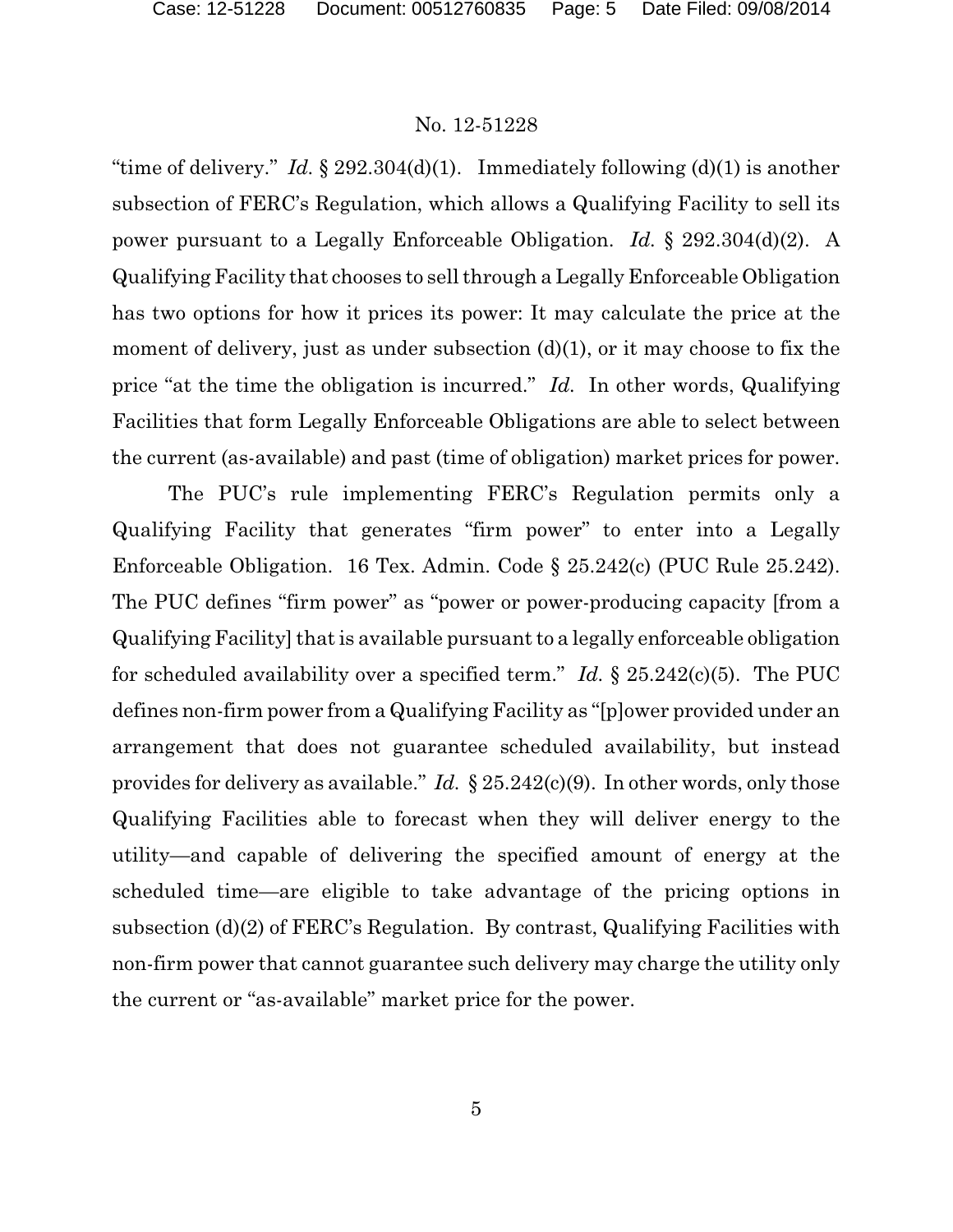Exelon is a Qualifying Facility, but cannot supply firm power, due in part to the nature of wind generation. Wind is a notoriously fickle energy source, as it blows intermittently and the power it generates is difficult to store.<sup>3</sup> Technological advancements have made it possible for some wind farms to provide more consistent service, but Exelon lacks such technology, and the winds in the Texas Panhandle, where Exelon's facilities are located, do not blow in a predictable pattern. Because it is subject to the whims of these winds, Exelon cannot guarantee that a particular amount of energy will be available at a particular time.

Southwestern Public Service Company (Southwestern) is a utility company that is required under PURPA to buy all of Exelon's wind-generated energy. *See* 16 U.S.C. § 8241-3(a)(3). At various times in 2005 and 2006, Exelon sent letters to Southwestern demanding that Southwestern purchase Exelon's energy output

<sup>&</sup>lt;sup>3</sup> A number of commentators have noted that the intermittent nature of wind supply remains one of the major obstacles to producing wind-generated power. As one report explained:

Wind generation has technical characteristics which inherently differ from those of conventional generation facilities. Conventional generation can be controlled, or 'dispatched' to a precise output level. The primary energy source for wind generation, however, is inherently variable and incompletely predictable. Thus, electrical output of wind generation plants cannot be dispatched.

Drew Thornley, *Texas Wind Energy: Past, Present, and Future*, 4 Envt'l. & Energy L. & Pol'y J. 69, 76–77 (2009) (quoting Gen. Elect. Energy, Analysis of Wind Generation Impact on ERCOT Ancillary Requirements 7 (2008)); *see also* John Shelton, *Who, What, How, & Wind: The Texas Energy Market's Future Relationship with Wind Energy and Whether It Will Be Enough to Meet the State's Needs*, 11 Tex. Tech Admin. L.J. 401, 408–09 (2010) (explaining that "the wind blows intermittently, and therefore the wind delivers energy intermittently as well"); Governor's Competitiveness Council, 2008 Texas State Energy Plan 16, 28 (2008) (same); Thornley, *supra* at 76 ("Largely because of its intermittent nature, wind is not a baseload resource; thus, it cannot meet a large portion of energy demand.").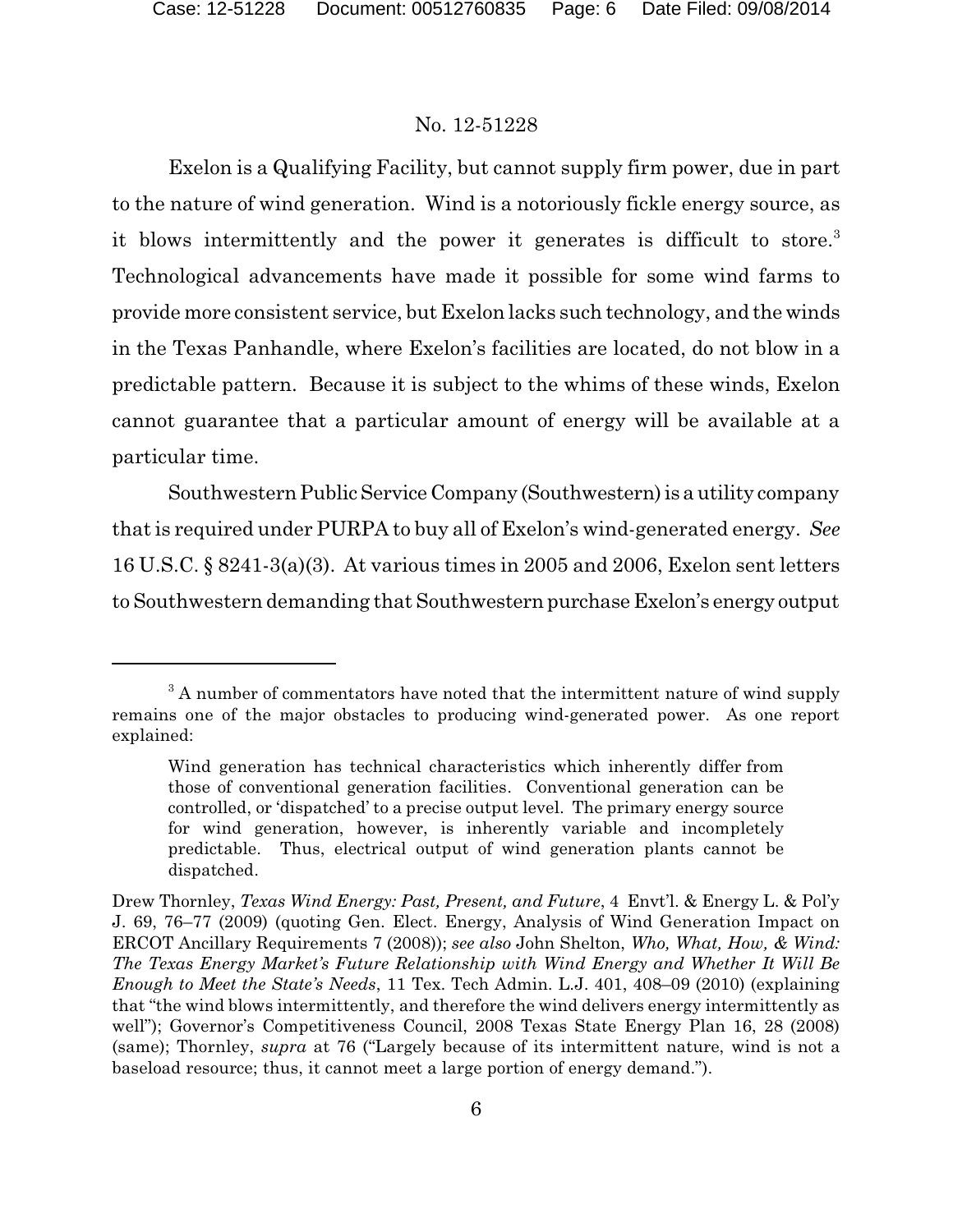for the next twenty years, and purported to create Legally Enforceable Obligations with Southwestern. Exelon further demanded that Southwestern pay Exelon amounts that ranged from approximately \$0.035 per kilowatt-hour to more than \$0.090 per kilowatt-hour for the first nine years of that twentyyear term. Southwestern refused to accept Exelon's terms. According to Southwestern, these rates were much higher than the as-available prices offered by other generators. Southwestern asserted that Exelon could not form a Legally Enforceable Obligation under subsection (d)(2) because it could not provide firm power. As a result, Southwestern argued that Exelon could not charge more than the as-available prices allowed under subsection (d)(1).

In June 2007, Exelon filed a complaint with the PUC alleging that it had formed a Legally Enforceable Obligation with Southwestern, and that Southwestern was underpaying for its power. Exelon's complaint did not challenge PUC Rule 25.242 or any other Texas rule implementing FERC's regulations under PURPA. Instead, Exelon argued in the PUC proceeding that its power was firm because Exelon promised to sell all of the power it produced to Southwestern. Exelon's case was first heard by an administrative law judge at the PUC. The administrative law judge determined that Exelon's power was non-firm, that it had not created a Legally Enforceable Obligation, and that it was not entitled to additional compensation.<sup>4</sup>

The PUC Commission issued an order (PUC Order) that adopted the

<sup>&</sup>lt;sup>4</sup> The PUC has three commissioners who make final determinations on the PUC's rules and orders. Before the commissioners hear a dispute, it may first be heard by an administrative law judge. The commission retains the power to alter the administrative law judge's findings of fact or conclusions of law before issuing an order. *See* Tex. Gov't Code Ann.  $§$  2003.049(g).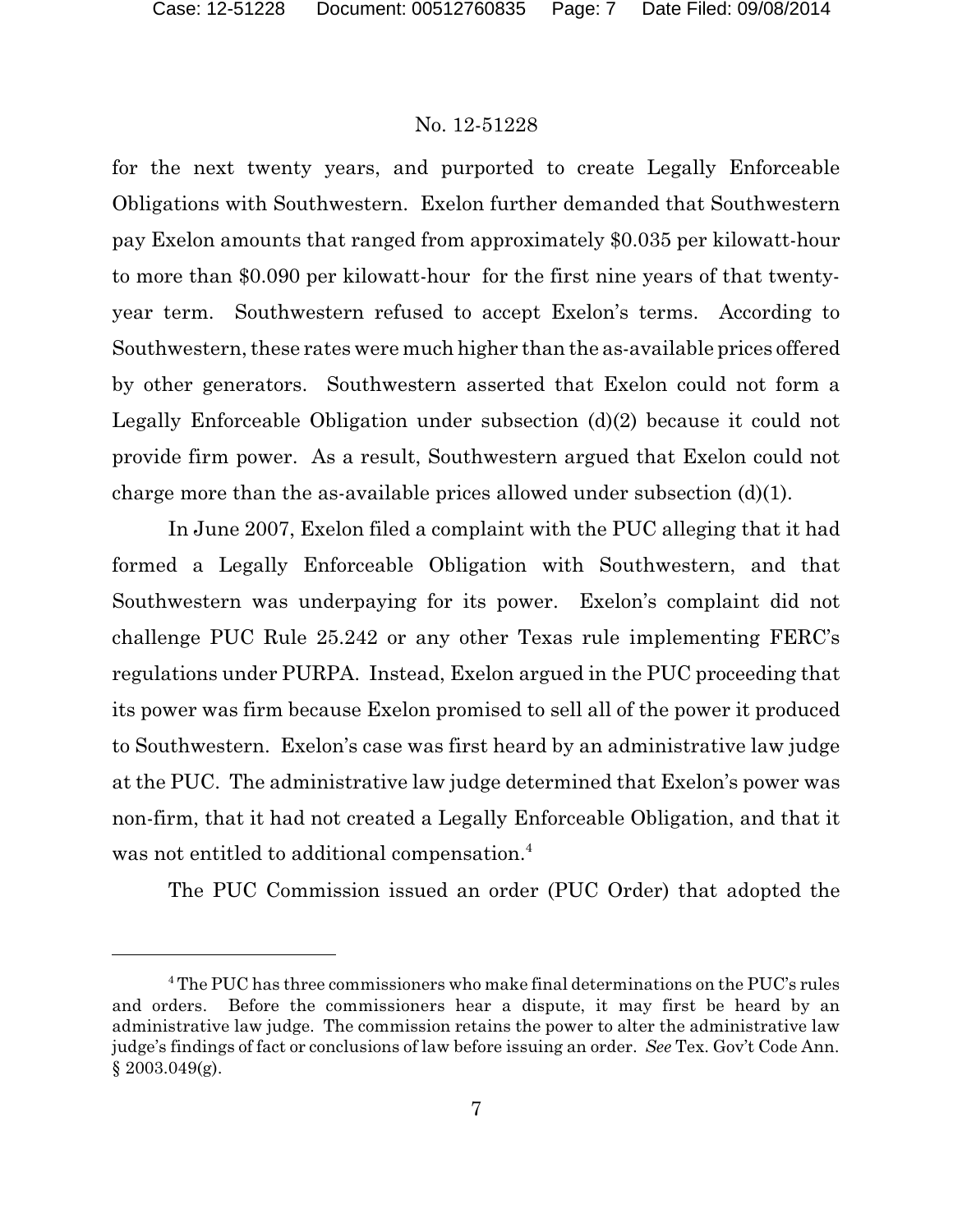administrative law judge's conclusions, with one notable exception. The administrative law judge had proposed including a categorical finding that wind generators could not create Legally Enforceable Obligations because "wind generated power is not readily available." The Commission rejected this proposal. Instead, the Commission concluded that while Exelon was unable to produce firm power, other wind generators may be able to do so and may therefore be capable of forming Legally Enforceable Obligations. The PUC Order noted this conclusion:

The [administrative law judge] found that wind-generated power is not readily available. The Commission disagrees with this broad statement encompassing all wind-generated power. The Commission notes that disparate wind patterns in the diverse geographic regions of the state can result in significantly different characteristics for wind-generated power. Further combining wind with energy storage techniques or other energy sources, like solar energy, can also result in significant differences.

Exelon appealed the PUC's ruling to the state district court in Travis County, Texas. While the state court appeal was pending, Exelon filed a petition for enforcement and request for declaratory order from FERC, arguing that all Qualifying Facilities are entitled to create Legally Enforceable Obligations, regardless of whether the energy they produce is firm or non-firm. FERC declined to initiate an enforcement action against the PUC, and instead issued an informal declaratory order (FERC's Letter) stating that the PUC Order was inconsistent with FERC's Regulation. FERC's Letter stated that a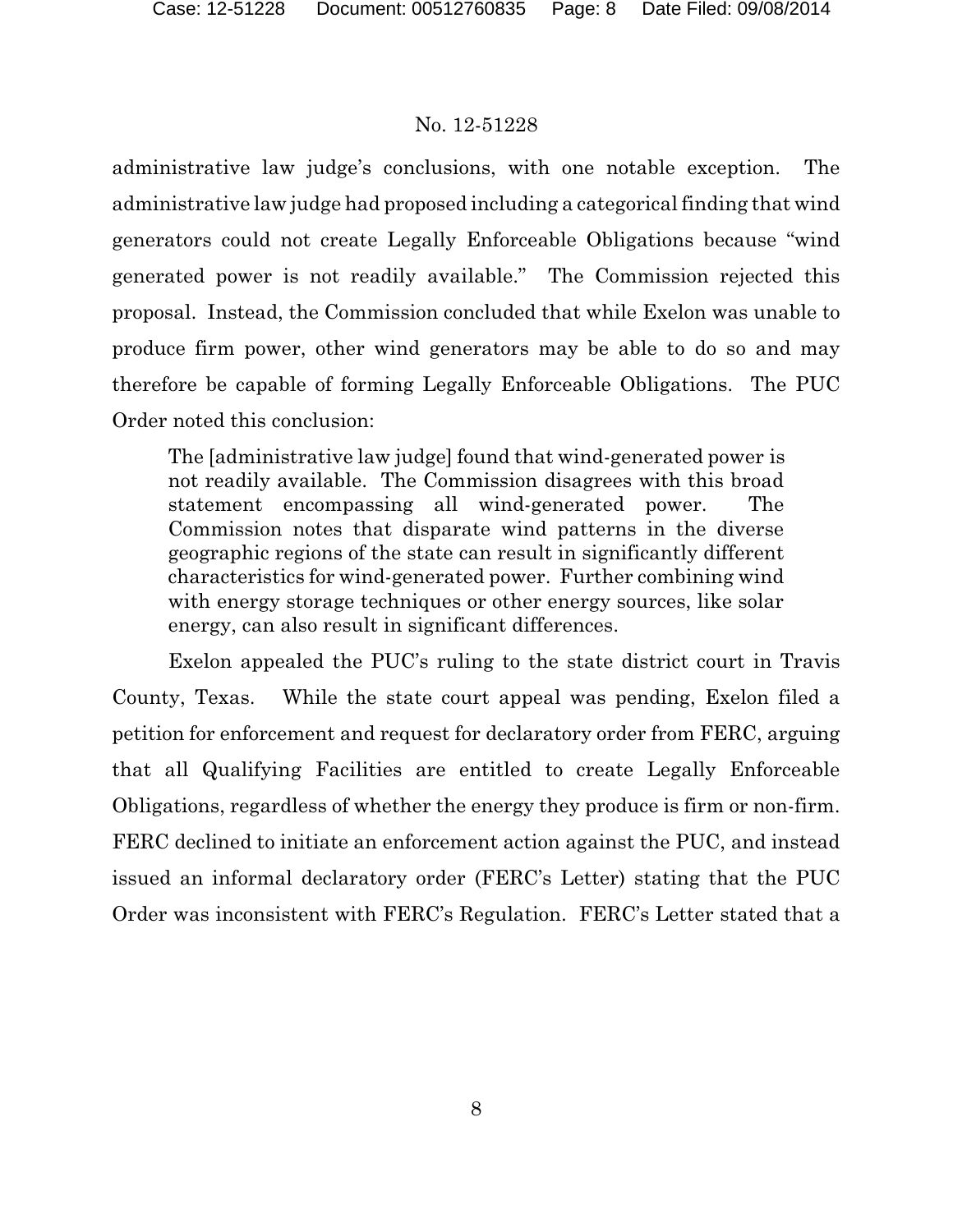Qualifying Facility may form a Legally Enforceable Obligation even if its power  $\,$  is non-firm. $^5$ 

Exelon voluntarily non-suited its state court appeal of the PUC Order. In December 2009, Exelon filed this lawsuit in federal district court seeking declaratory and injunctive relief against thePUC Commissioners in their official capacities. In its complaint, Exelon requested that the district court declare that: (1) the PUC Order did not implement FERC's Regulation; (2) all Qualifying Facilities may form Legally Enforceable Obligations; and (3) the PUC must reopen the proceeding brought by Exelon in light of these determinations. Exelon also requested an injunction: (1) requiring the PUC to fully implement FERC's Regulation; (2) prohibiting the PUC from enforcing the PUC Order; and (3) requiring the PUC to address and consider Exelon's petition in light of those declarations.

Southwestern and Southwestern's biggest consumer, Occidental Permian Limited (Occidental), intervened. The PUC, Southwestern, and Occidental

*JD Wind 1, LLC*, 129 FERC 61,148 (Nov. 19, 2009).

<sup>5</sup> FERC's Letter states that FERC's Regulation

does not contain the words "firm" or "non-firm". . . . This is contrary to the language of the regulation which provides that "[e]ach qualifying facility shall have the option either: to choose the section 292.304(d)(1) method of sale, or the section  $292.304(d)(2)$  method of sale;"

<sup>. .</sup> . .

In conclusion, we find that the Texas Commission's order, limiting the award of a legally enforceable obligation to only those Qualifying Facilities that provide "firm" power, is inconsistent with our regulations implementing PURPA. Under our regulations, [Exelon] Wind has the right to choose to sell pursuant to a legally enforceable obligation, and, in turn, has the right to choose to have rates calculated at avoided costs calculated at the time that obligation is incurred.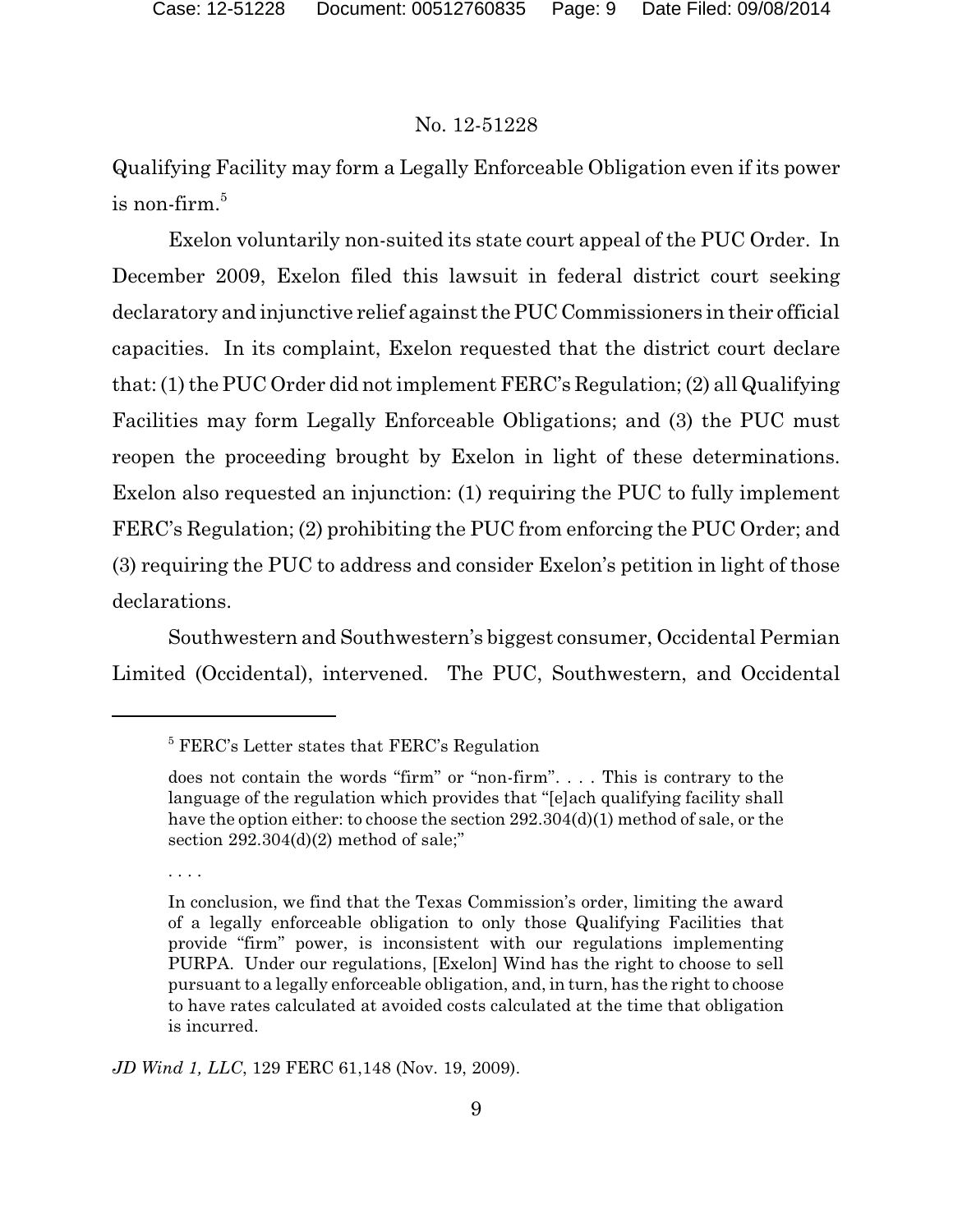moved to dismiss Exelon's claims under Federal Rule of Civil Procedure 12(b)(1) and 12(b)(6), arguing that PURPA grants exclusive jurisdiction to state courts to hear the sort of claims advanced by Exelon. The district court disagreed, and concluded that it had jurisdiction to hear the case.

The parties then moved for summary judgment. The district court issued an order granting Exelon's motion for summary judgment and denying all other motions for summary judgment. The district court concluded that the PUC Order failed to implement PURPA and permanently enjoined the PUC from requiring a Qualifying Facility to provide firm power as a condition of creating a Legally Enforceable Obligation. The district court subsequently amended its judgment to enjoin the PUC Commissioners, rather than the PUC itself. The PUC, Southwestern, and Occidental (collectively, Appellants) appealed.

# II.

We begin by addressing Appellants' argument that there is no subject matter jurisdiction to hear Exelon's claims. We review *de novo* a district court's determination of subject matter jurisdiction. *In re FEMA Trailer Formaldehyde Prods. Liab. Litig. (Miss. Plaintiffs)*, 668 F.3d 281, 286 (5th Cir. 2012). Exelon, as the plaintiff, has the burden of establishing subject matter jurisdiction. *Id.*  If we conclude that there is no subject matter jurisdiction, the case must be dismissed. *Home Builders Ass'n, Inc. v. City of Madison*, 143 F.3d 1006, 1010 (5th Cir. 1998).

PURPA provides for two types of review of a state utility regulatory authority's actions: implementation and as-applied challenges. *See Power Resource III*, 422 F.3d at 234–35. Federal courts have exclusive jurisdiction over implementation challenges, while state courts have exclusive jurisdiction over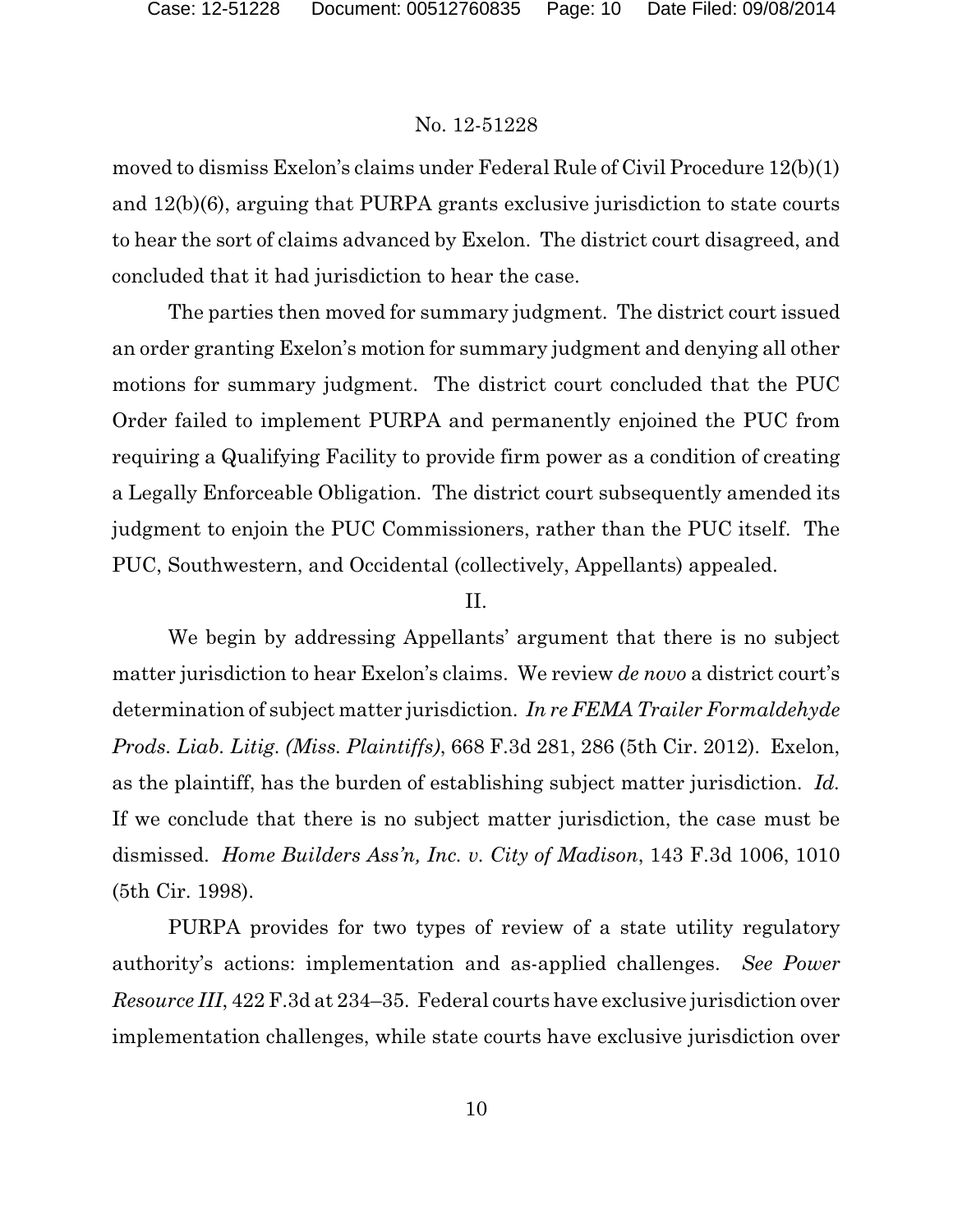as-applied challenges.<sup>6</sup> The type of claims brought by Exelon thus determines whether we have jurisdiction. *Id.* at 235. "An implementation claim involves a contention that the state agency . . . has failed to implement a lawful implementation plan under § 824a-3(f) of PURPA, whereas an 'as-applied' claim involves a contention that the state agency's . . . implementation plan is unlawful, as it applies to or affects an individual petitioner." *Id.* (internal quotation marks and citations omitted); *see also* 16 U.S.C. § 824a-3(g).

The parties disagree as to whether Exelon asserted as-applied or implementation challenges. Appellants make several arguments for why these were as-applied challenges over which the district court had no jurisdiction. First, Appellants contend that Exelon is challenging the PUC Order, which only applies to Exelon, rather than PUC Rule 25.242. Next, Occidental asserts that, although we treated similar claims as implementation challenges in *Power Resource III*, that determination is not binding here. Finally, the PUC argues that we must read PURPA's jurisdictional grant to federal courts narrowly in order to avoid the "troublesome" Tenth Amendment concerns identified by the Supreme Court in *FERC v. Mississippi*. We address each of these points in turn.

<sup>6</sup> PURPA's "'multi-layered' enforcement provisions" give federal courts exclusive jurisdiction over challenges to a state's implementation of PURPA if two conditions are met: (1) the party bringing the claim must first petition FERC to bring an enforcement action, and (2) after FERC declines to bring such an action, the party may file a complaint which challenges the state regulations as an illegal implementation of PURPA and the FERC regulations. *Power Resource III*, 422 F.3d at 234–35; *see also* 16 U.S.C. § 824a-3(h)(2)(A)–(B). There is no dispute that the first condition is met here. Exelon petitioned FERC and FERC declined to initiate an enforcement action, although FERC did issue a declaratory order.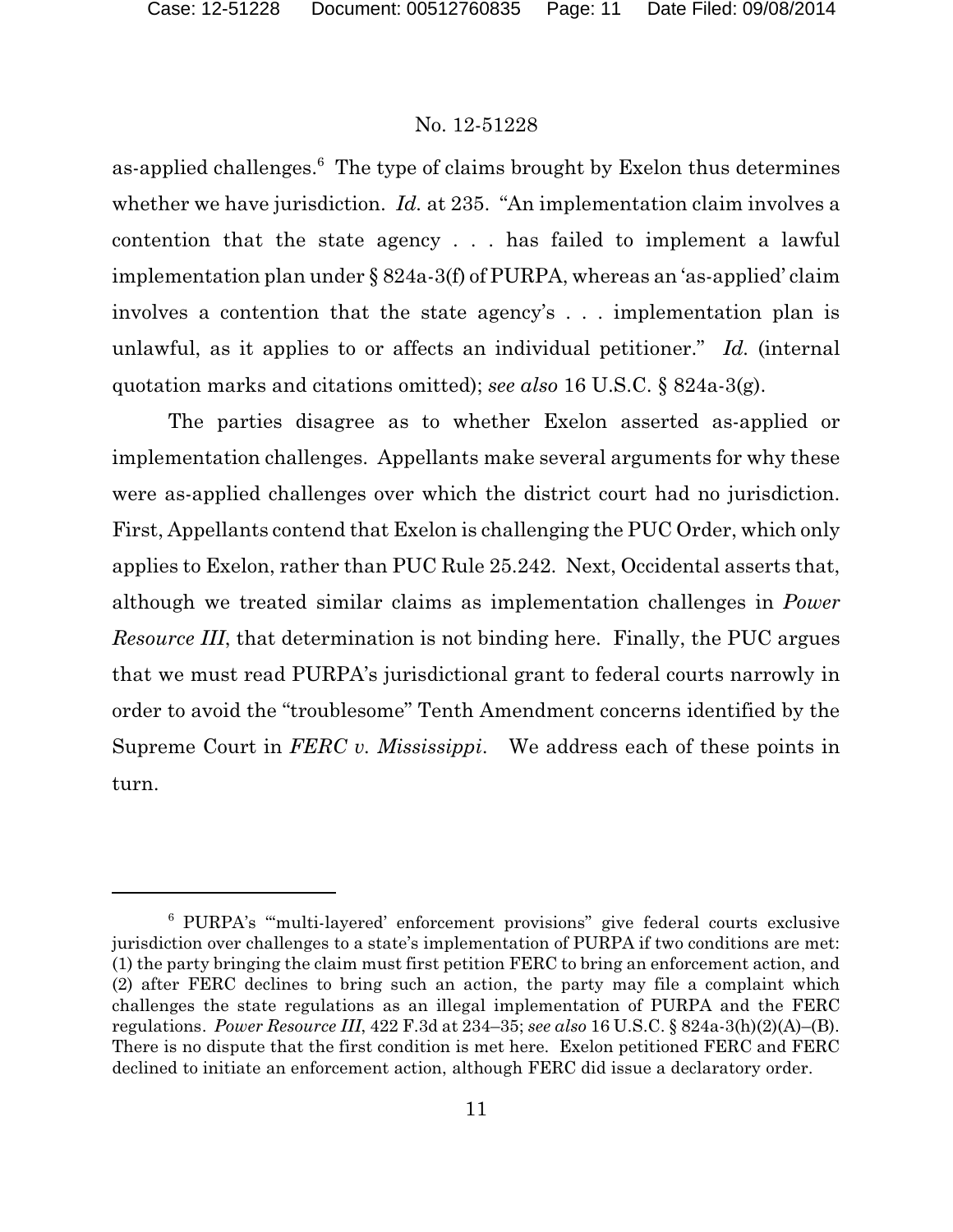# A.

Appellants argue that Exelon raised as-applied challenges because Exelon only challenged the PUC's application of PUC Rule 25.242 to Exelon. In response, Exelon contends that this was an implementation challenge because the PUC Order had broad effects, and because the PUC Order and PUC Rule 25.242 together fail to implement FERC's Regulation. The district court agreed with Exelon, and characterized Exelon's claims as implementation challenges. The district court first reasoned that Exelon was asserting that it was entitled to form a Legally Enforceable Obligation under FERC's Regulation. The district court explained that, because the PUC Order denied Exelon the right to create a Legally Enforceable Obligation, Exelon was challenging that PUC Order as a failure to implement FERC's Regulation. Second, the district court determined that the PUC Order "implicitly broadened its findings when it explained what other conditions could allow a wind energy facility to succeed in providing firm power" and thus concluded that the PUC Order did not limit its effect only to Exelon. We agree with the district court with respect to only some of Exelon's claims.

### i.

To help elucidate the difference between implementation and as-applied challenges, we begin by reviewing our decision in *Power Resource III*, 422 F.3d at 231. There, the PUC had determined that a Qualifying Facility called PRG could not form a Legally Enforceable Obligation because it could not guarantee power delivery within ninety days, as required by PUC Rule 23.66. *Id.* at 234. PRG filed suit in both state and federal court asserting both as-applied and implementation challenges to the PUC's determination. The Texas state courts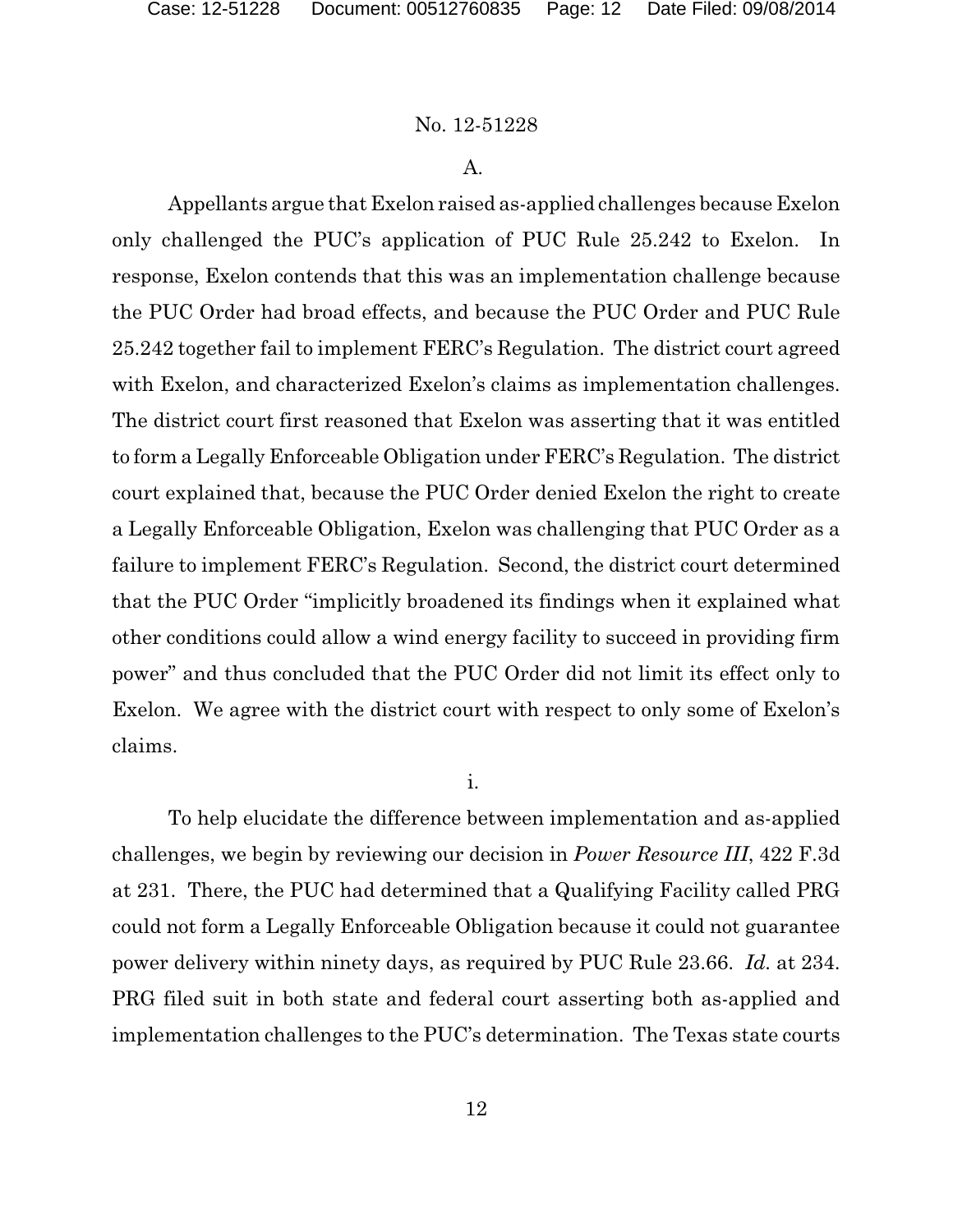adjudicated PRG's as-applied claims, including whether the PUC properly interpreted its own rule, and whether that interpretation was preempted by FERC's regulations. *See Power Res. Grp., Inc. v. Pub. Util. Comm'n*, 73 S.W.3d 354, 356–57 (Tex. App.—Austin 2002, pet. denied) [hereinafter *Power Resource I*].

PRG then brought suit in federal district court, where it requested several additional forms of relief, including: (1) a declaration that the PUC had failed to implement the requirements of PURPA; (2) a declaration that the PUC's actions with respect to PRG violated PURPA; and (3) injunctive relief requiring the PUC to implement new Legally Enforceable Obligation regulations, and then requiring the PUC to consider PRG's petition under that new regulatory framework. *See Power Res. Grp. v. Pub. Util. Comm'n*, No. 1:03-CV-762-HLH, Dkt. No. 1, at \*12 (W.D. Tex. Oct. 10, 2003) [hereinafter *Power Resource II*]. The district court dismissed all but one of PRG's claims for lack of jurisdiction after determining that they were as-applied challenges:

PRG again asks this Court to grant relief in the form of an order directing [PUC] to consider PRG's claims under a revised system of regulation . . . . These allegations state an "as applied" claim, which this Court has *no jurisdiction to hear*. . . . [T]he one ultimate and limited issue before the Court at this time is whether [PUC] failed to implement the [Legally Enforceable Obligation] option provided by FERC's regulations.

Id. (emphasis in the original). The district court then granted summary judgment to the PUC and other defendants on PRG's implementation claim. We affirmed, without reaching the issue of whether the district court could have also heard PRG's other claims. *Power Resource III*, 422 F.3d at 239.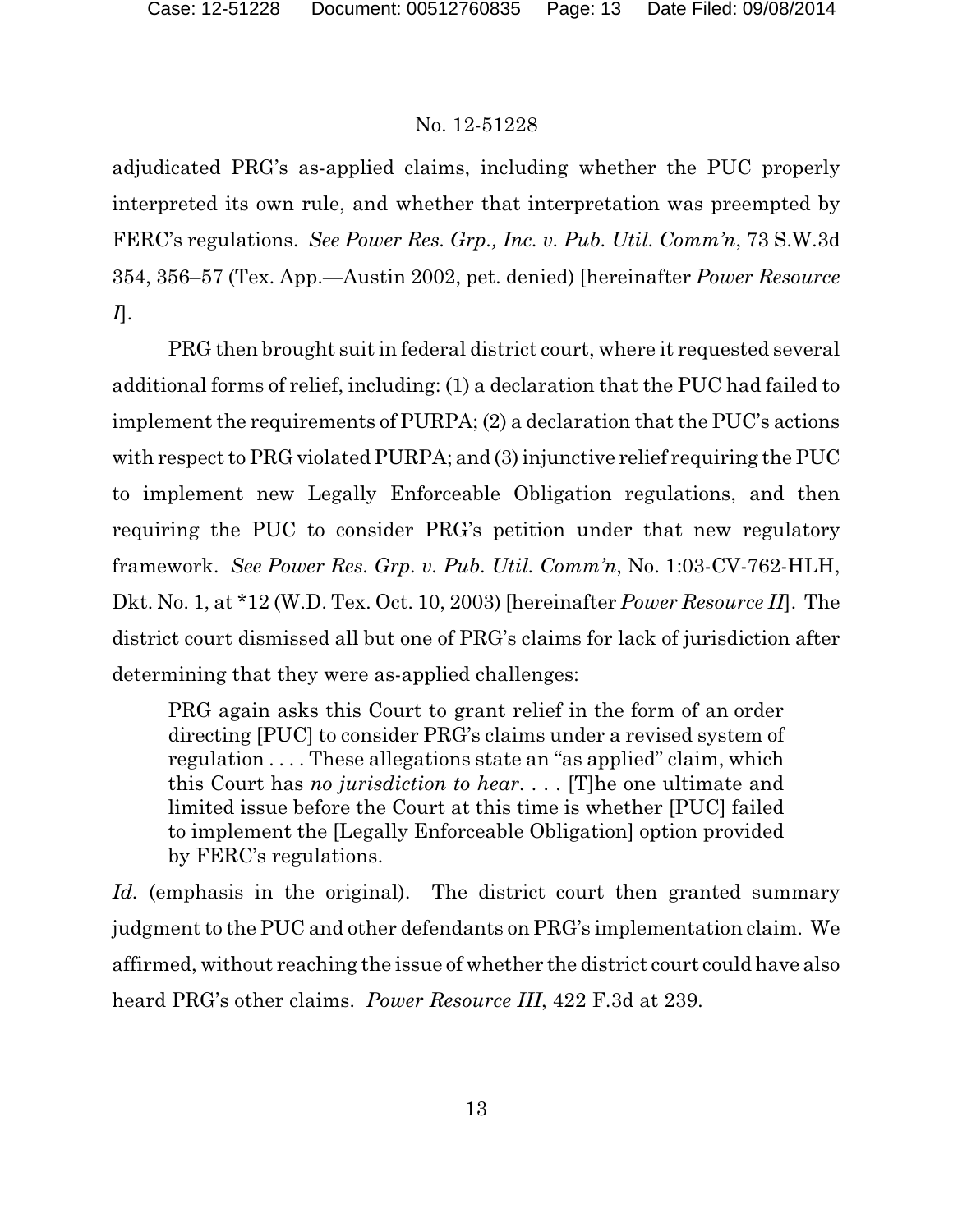ii.

We now turn to Exelon's claims, which fall into two main categories. The majority of Exelon's requests for relief focus on the specific PUC Order, rather than PUC Rule 25.242. For example, Exelon asked the district court for a declaration that the PUC Order did not implement FERC's Regulation and is preempted. These claims challenging the PUC Order are identical to the asapplied claims that the state court of appeals adjudicated in *Power Resource I*, 73 S.W.3d at 361–62. Exelon also asked the district court to declare that the PUC must reopen Exelon's proceedings for further consideration, and to issue an injunction prohibiting the PUC from enforcing the PUC Order. In a thoughtful, well-reasoned opinion, the federal district court in *Power Resource II* dismissed these types of claims for lack of jurisdiction because they were asapplied challenges. *Power Resource II*, No. 1:03-CV-762-HLH, Dkt. No. 44, at 17–18. We agree with the conclusions reached by both the state and federal district courts in *Power Resource I* & *II* regarding their exclusive jurisdiction under PURPA. Exelon's challenges to the PUC Order are "contention[s] that the state agency's . . . implementation plan is unlawful, as it applies to or affects an individual petitioner" and are thus as-applied challenges over which we have no jurisdiction. *Power Resource III*, 422 F.3d at 235 (internal quotation marks and citations omitted).<sup>7</sup>

The district court in this case reasoned that Exelon's claims challenging

 $7$  This result is supported by other courts that have had occasion to interpret PURPA's jurisdictional grant. *See Occidental Chem. Corp. v. La. Pub. Serv. Comm'n*, 494 F. Supp. 2d 401, 411 (M.D. La. 2007) (applying the reasoning from the federal district court in *Power Resource II*); *Mass. Inst. of Tech. v. Mass. Dep't of Pub. Utils.,* 941 F. Supp. 233, 238 (D. Mass. 1996); *Greensboro Lumber Co. v. Ga. Power Co.*, 643 F. Supp. 1345, 1374 (N.D. Ga. 1986), *aff'd*, 844 F.2d 1538 (11th Cir. 1988).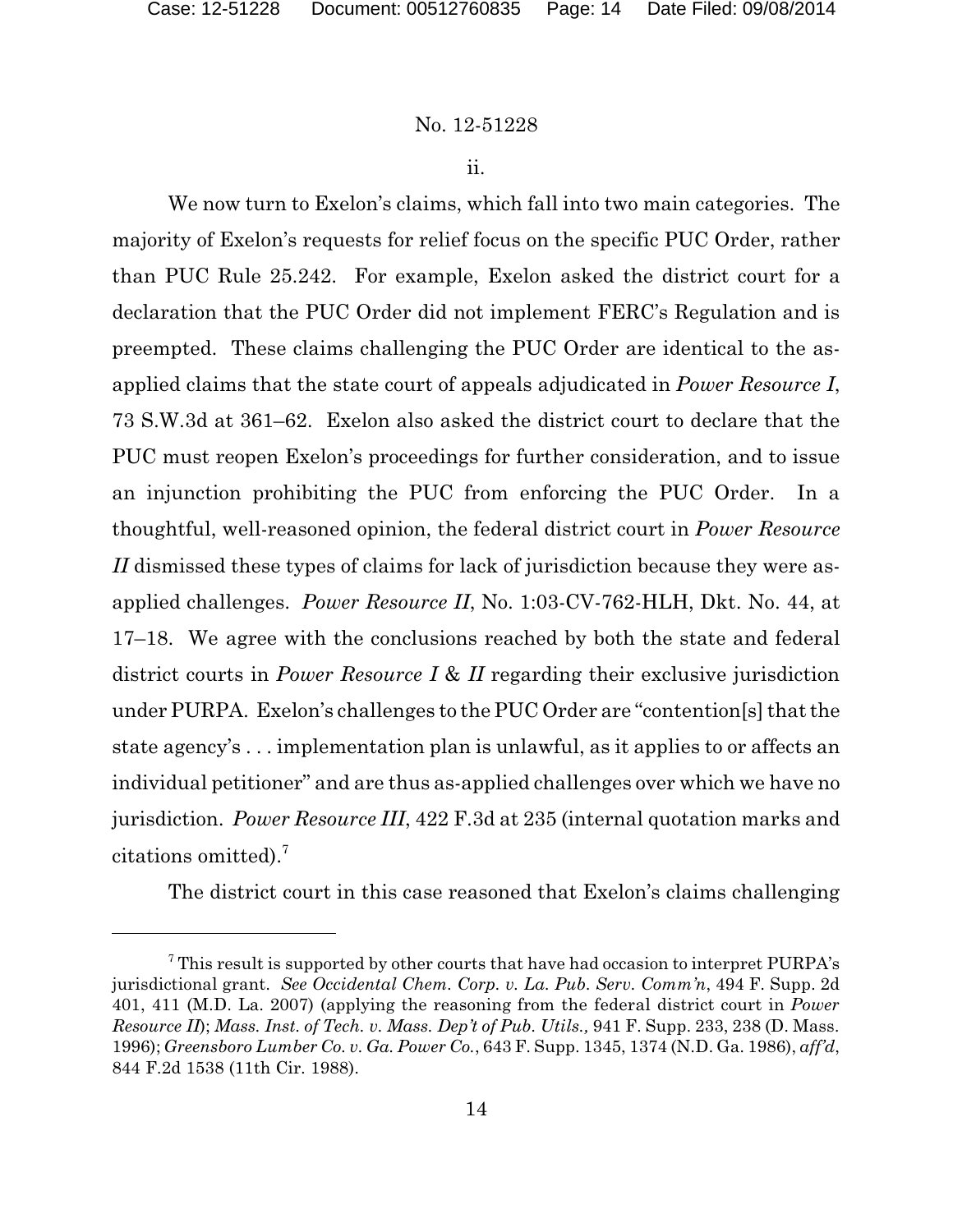the PUC Order were implementation challenges based on what it considered to be a broad ruling in the PUC Order that prevented all wind generators from forming Legally Enforceable Obligations. We disagree. The PUC explicitly declined to create a categorical rule preventing wind generators from forming Legally Enforceable Obligations and instead issued an order limited to only Exelon's capacity to produce firm power:

The [administrative law judge] found that wind-generated power is not readily available. The Commission disagrees with this broad statement encompassing all wind-generated power. The Commission notes that disparate wind patterns in the diverse geographic regions of the state can result in significantly different characteristics for wind-generated power. Further combining wind with energy storage techniques or other energy sources, like solar energy, can also result in significant differences.<sup>8</sup>

The PUC thus left open the possibility that other wind generators might be able to comply with the firm power requirement, either through technological advances or based on their locations in regions with more predictable wind

<sup>8</sup> Discussion between the PUC Commissioners on the record of the hearing confirms that the PUC Order had a limited scope:

CHAIRMAN SMITHERMAN: Well, I think the problem here is that there's no definition of "not readily available power." So that sort of leads us into a confusing state.

COMM. NELSON: I think we just want to clarify it so that in the future, if somebody came in and could meet that standard that we're not being preclusive. . . . .

COMM. ANDERSON: Because I could envision in the future wind, for a variety of reasons, could be readily available whether through storage or geographical diversity or mixed with solar.

COMM. NELSON: Right. And it really depends on the area of the state — COMM. ANDERSON: It really does.

COMM. NELSON: — because, you know, along the coast the pattern is totally different and it blows at peak times.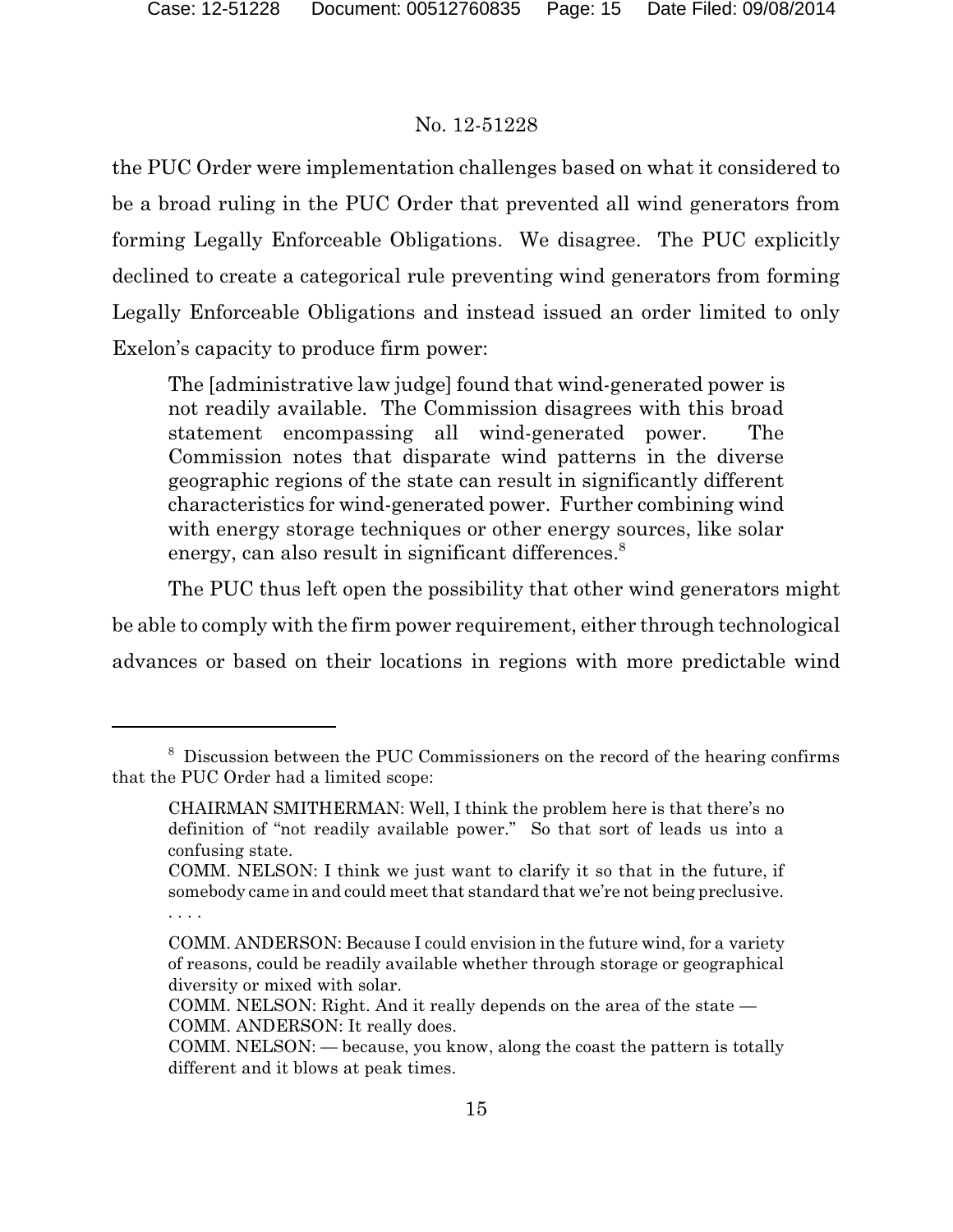patterns than those found around the Exelon facilities. As both the PUC and Occidental aptly note, the fact that as-applied challenges may establish precedent relevant to future cases does not transform them into facial or implementation challenges. Courts routinely adjudicate as-applied constitutional challenges to statutes; these decisions do not become facial challenges simply because of their *stare decisis* effect in future cases presenting similar facts or legal theories. *Cf. In re Cao*, 619 F.3d 410, 430 (5th Cir. 2010) (*en banc*); *see also id.* at 443 (Jones, C.J., concurring in part and dissenting in part). The PUC Order is best viewed as an application of PUC Rule 25.242—which the PUC promulgated more than thirty years ago—to an individual petitioner.<sup>9</sup> As a result, Exelon's challenges to the PUC Order are asapplied challenges.

## iii.

Exelon offers one additional argument for why these claims are implementation challenges. Exelon points to FERC's Letter, which Exelon requested from FERC after receiving an unfavorable ruling from the PUC. While this FERC-issued document is rather impressively called a Declaratory Order, itis actually akin to an informal guidance letter. *See Indus. Cogenerators v. FERC*, 47 F.3d 1231, 1235 (D.C. Cir. 1995) ("The Commission nowhere purported to make the Declaratory Order binding upon the FPSC, nor can we imagine how it could do so. Unlike the declaratory order of a court, which does fix the rights of the parties, this Declaratory Order merely advised the parties

<sup>&</sup>lt;sup>9</sup> The PUC promulgated a predecessor to PUC Rule 25.242 in 1981. There have been several intermediate iterations of the Rule since then, none of which impact the outcome of this case. *See* Act of Apr. 10, 1981, 67th Leg., R.S., ch. 31, § 2, 1981 Tex. Gen. Laws 70, 71 (codified at Tex. Utils. Code Ann. § 35.061).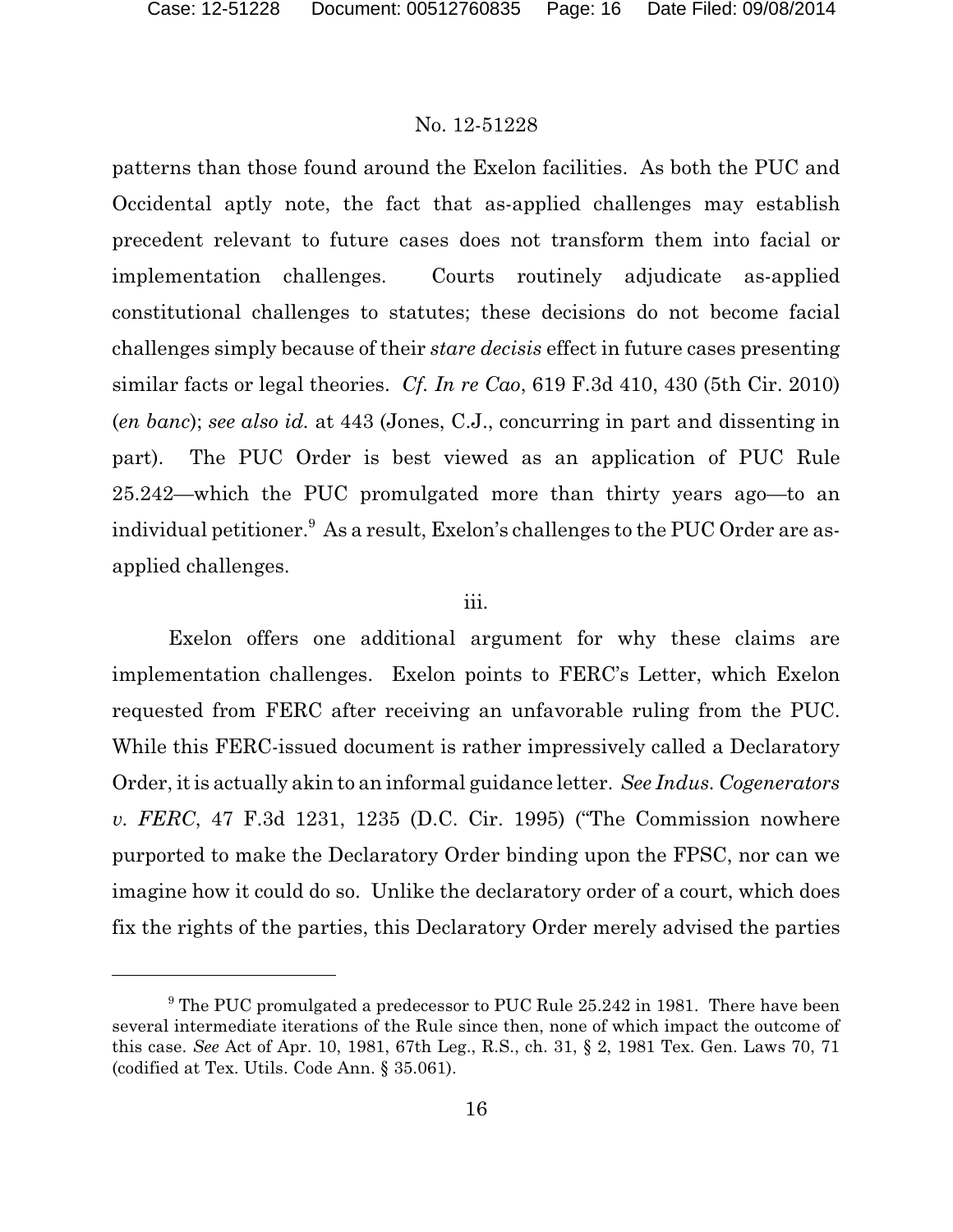of the Commission's position."). In this Letter, FERC states that Exelon's claims are implementation challenges. Exelon cites *City of Arlington v. FCC*, 133 S. Ct. 1863, 1872 (2013), and maintains that we should give deference to FERC's characterization, in its Letter, of these claims as an implementation challenge. Exelon argues that, based on this deference, we should conclude that the federal courts have jurisdiction to hear Exelon's claims. The district court here adopted Exelon's position without providing any reasoning or case law in support: "That Exelon is in fact challenging PUC[]'s implementation of PURPA, rather [than] a particular application, is confirmed by the reasoning in the FERC Declaratory Order, and the positions taken by various intervenors before FERC."

We disagree. In *City of Arlington*, the Supreme Court afforded *Chevron* deference to an agency's interpretation of its *own* jurisdiction. *Id.*<sup>10</sup> Indeed, the Supreme Court explicitly noted that it granted *certiorari* "limited to the first question presented: Whether . . . a court should apply *Chevron* to . . . an agency's determination of its own jurisdiction." *Id.* at 1867–68 (internal quotation marks omitted). In contrast, the question here is not whether FERC has jurisdiction to address Exelon's claims, but rather whether these claims belong in a state or a federal court. *City of Arlington* does not address this entirely different

<sup>10</sup> The Supreme Court's decision in *Chevron U.S.A., Inc. v. Natural Resources Defense Council, Inc.*, requires courts to conduct a two-step inquiry when determining whether to defer to an agency's interpretation of a statute that it administers. 467 U.S. 837 (1984). Under the first step, we ask "whether Congress has directly spoken to the precise question at issue" or whether the statute is ambiguous. *Id.* at 842–43. If Congress has resolved the question, then the clear intent of Congress binds both the agency and the court. *Id.* Under the second step, if "the statute is silent or ambiguous with respect to the specific issue, the question for the court is whether the agency's answer is based on a permissible construction of the statute." Id. at 843. Under this second step, we defer to the agency's interpretation if "it is a reasonable" interpretation of the statute." *Entergy Corp. v. Riverkeeper, Inc.*, 556 U.S. 208, 218 (2009).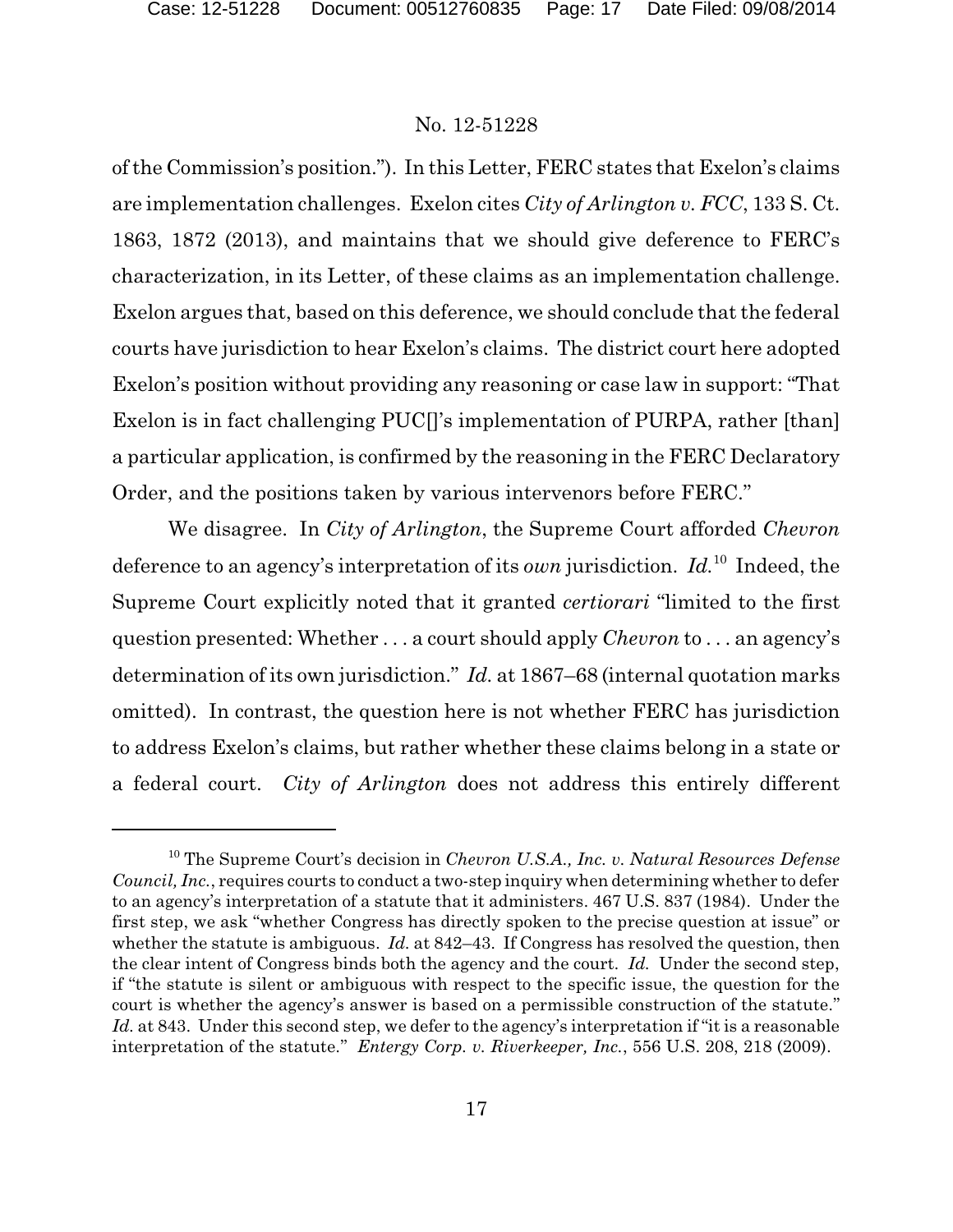proposition advocated by Exelon, and does not support the argument that we should defer to FERC's interpretation of our own jurisdiction under the statutory scheme.

While the Supreme Court has not addressed this novel argument, our own precedent forecloses it. As Judge Wisdom noted long ago, "[t]he courts, however, have to make their own determination whether the district court has jurisdiction, rather than defer to the [federal agency] in the first instance." *Reeb v. Econ. Opportunity Atlanta, Inc.*, 516 F.2d 924, 926 (5th Cir. 1975); *see also Lopez–Elias v. Reno*, 209 F.3d 788, 791 (5th Cir. 2000) (explaining that "the determination of our jurisdiction is exclusively for the court to decide"). More recently, our sister circuit explained that, "the Supreme Court has repeatedly affirmed that federal courts have an independent obligation to determine their own subject-matter jurisdiction." *Shweika v. Dep't of Homeland Sec.*, 723 F.3d 710, 719 (6th Cir. 2013) (citing *Henderson ex rel. Henderson v. Shinseki*, 131 S. Ct. 1197, 1202 (2011); *Arbaugh v. Y&H Corp.*, 546 U.S. 500, 514 (2006); *Steel Co. v. Citizens for a Better Env't*, 523 U.S. 83, 95 (1998)). "Requiring that a court defer to an agency's interpretation of the court's own subject-matter jurisdiction would interfere with this independent obligation." *Id.* 

Even assuming *arguendo* that an agency's interpretation of a court's jurisdiction could warrant deference, FERC's Letter would still not be entitled to *Chevron* deference because it is an informal guidance document. As the Supreme Court has explained, "[i]nterpretations such as those in opinion letters—like interpretations contained in policy statements, agency manuals, and enforcement guidelines, all of which lack the force of law—do not warrant *Chevron*-style deference." *Christensen v. Harris Cnty.*, 529 U.S. 576, 587 (2000).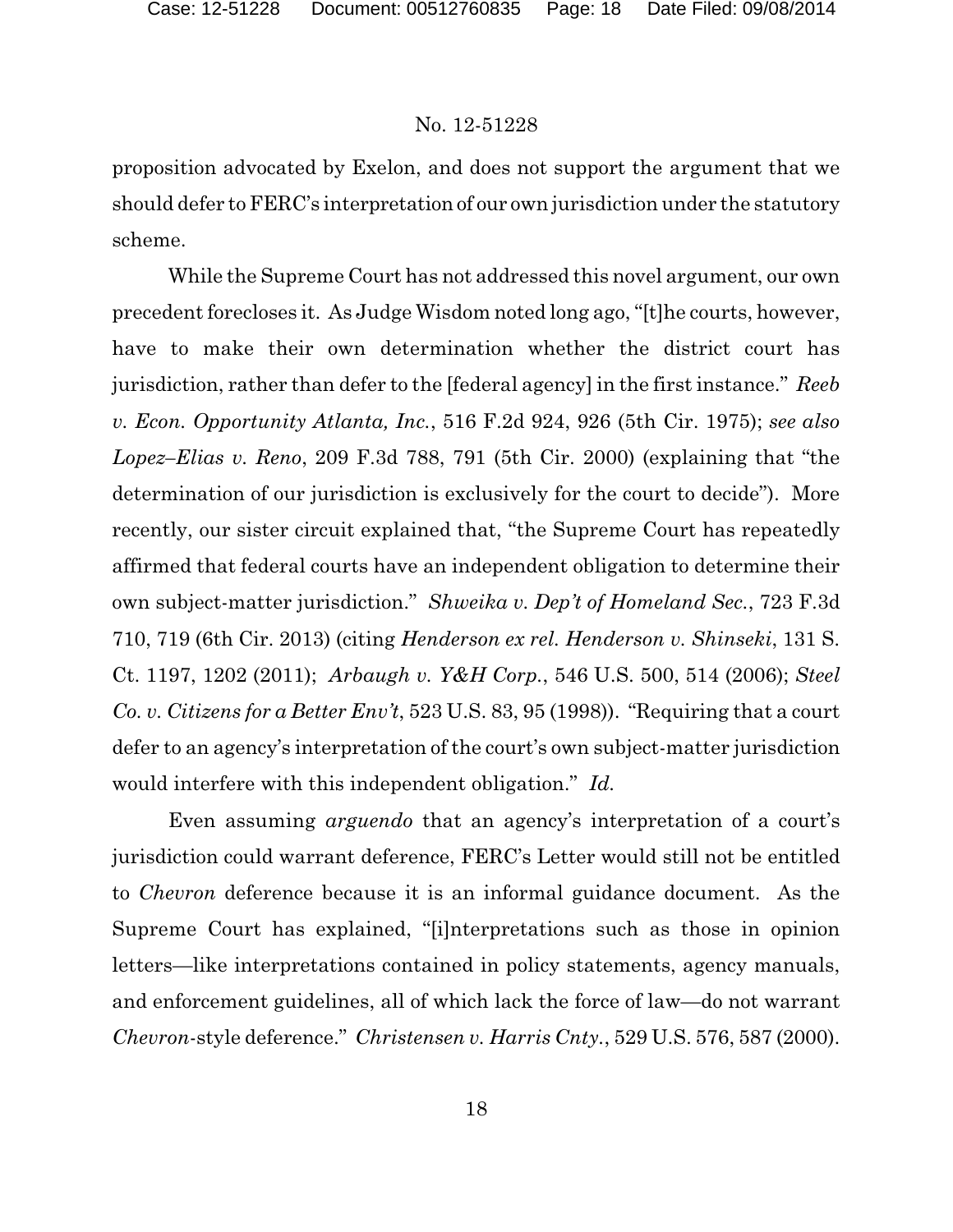Exelon conceded as much at oral argument, and acknowledged that FERC's Letter is "entitled to respect," but only to the extent that it is persuasive. *Id.* (citing *Skidmore v. Swift & Co.*, 323 U.S. 134 (1944)). Because we find the reasoning in *Power Resource I* & *II* more persuasive than FERC's Letter, we conclude that Exelon's challenges to the PUC Order are as-applied challenges, over which the district court lacked jurisdiction.

# B.

# i.

Exelon's second category of claims challenges PUC Rule 25.242. Exelon argues that the Rule does not fully implement FERC's Regulation because PUC Rule 25.242 limits the category of Qualifying Facilities that may form Legally Enforceable Obligations. In response, Occidental contends that Exelon did not plead a proper implementation challenge because it did not explicitly ask the district court to require the PUC to engage in new rulemaking or to invalidate PUC Rule 25.242. Exelon did, however, raise a more general challenge to PUC Rule 25.242 by asking for a declaration that all Qualifying Facilities may form Legally Enforceable Obligations, and requesting that the court issue an injunction requiring the PUC to fully implement FERC's regulations. Either form of relief would necessarily require the PUC to alter its current rules. We see little difference between these requests for relief and those that we addressed as implementation challenges in *Power Resource III*, 422 F.3d at 237–39. Exelon's claims challenging PUC Rule 25.242 are thus implementation challenges.

Occidental asserts that our "drive-by" jurisdictional ruling in *Power Resource III* is not entitled to precedential effect. We disagree. While "questions"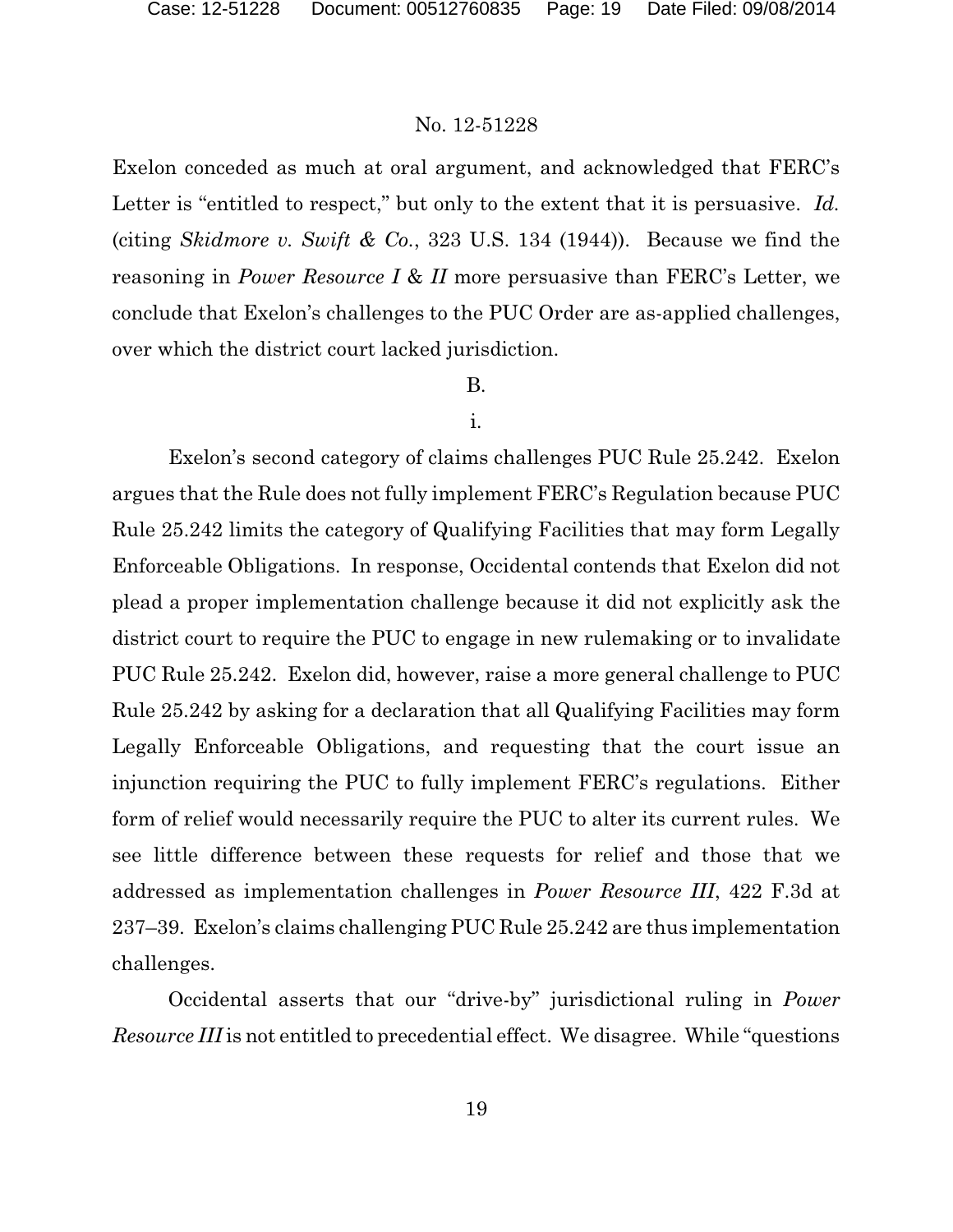of jurisdiction [that] have been passed on in prior decisions *sub silentio*" are not entitled to preclusive effect, *Power Resource III* is not such a case. *See Hagans v. Lavine*, 415 U.S. 528, 533 n.5 (1974). The district court opinion in *Power Resource II* devoted substantial time to the jurisdictional question. We, in turn, devoted a large portion of our opinion to recounting the district court's jurisdictional determination before reaching the merits of the case. *See Power Resource III*, 422 F.3d at 234–37. The appellant in *Power Resource III* also briefed the issue of whether the district court erred in determining that it lacked jurisdiction to grant relief on PRG's as-applied claims. *Id.* at 239. While our decision in *Power Resource III* certainly could have given more guidance on its jurisdictional determination, the issue was clearly before the court. *Power Resource III* is thus distinguishable from cases where we have held that the jurisdictional determination had no precedential effect because the prior court did not appear to consider the issue. *See, e.g.*, *USPPS, Ltd. v. Avery Dennison Corp.*, 647 F.3d 274, 283 (5th Cir. 2011) ("No one contends that the propriety of jurisdiction in this Circuit was actually argued to the prior panel or that the prior panel's decision actually addresses that question."); *Kershaw v. Shalala*, 9 F.3d 11, 13 n.3 (5th Cir. 1993) ("[T]he jurisdictional issue was neither raised by the parties nor addressed by the Court."). Even assuming *arguendo* that we were not bound by the jurisdictional determination in *Power Resource III*, we would conclude that the delineation drawn by the district court in *Power Resource II* between implementation and as-applied challenges is a persuasive reading of PURPA's text, and would follow the same approach here.

ii.

The PUC insists that we should read PURPA's jurisdictional grant more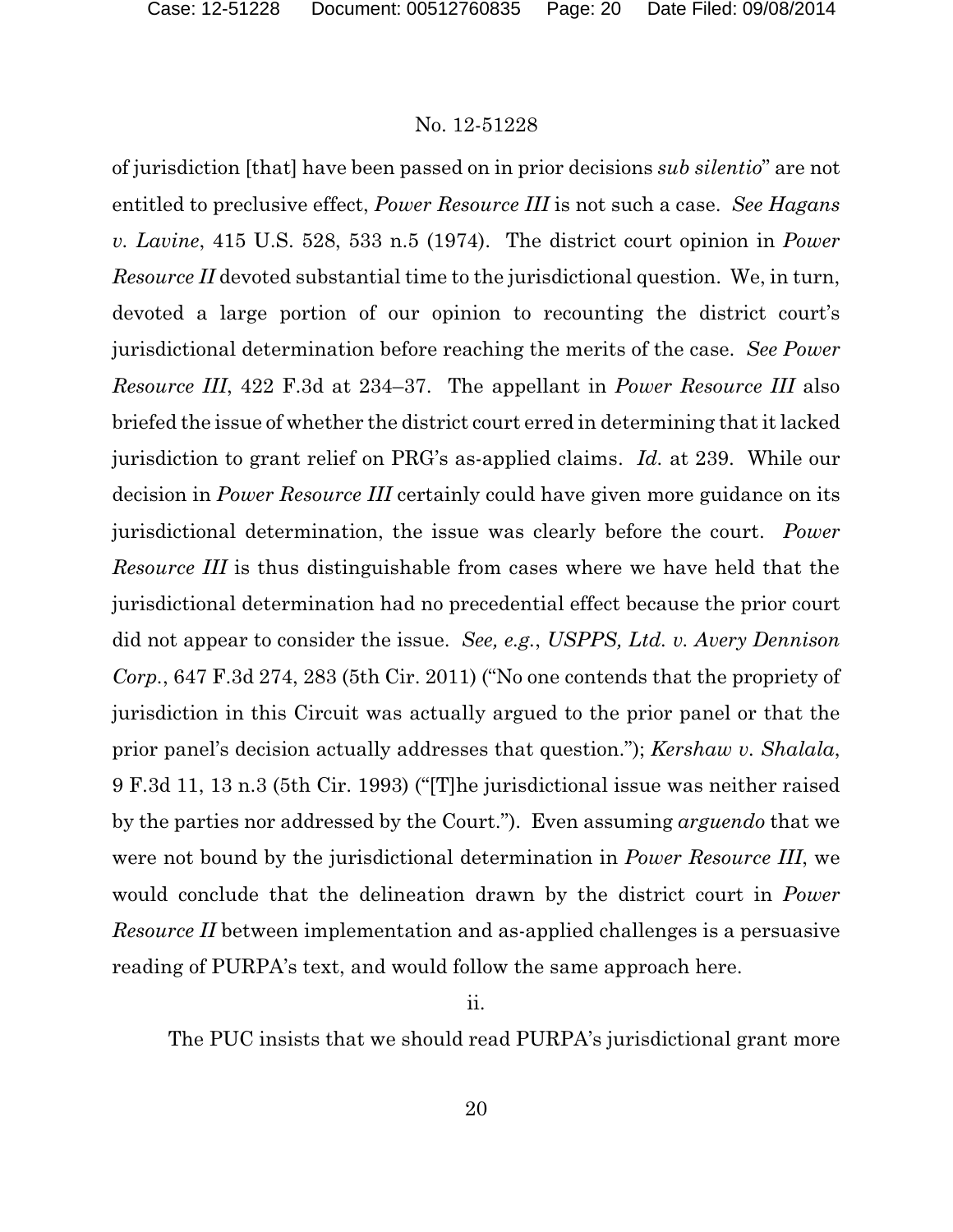narrowly, based on the Supreme Court's decision in *FERC v. Mississippi*, 456 U.S. at 759. Under the PUC's view, federal courts only have jurisdiction to hear claims asserting that the PUC has failed to open its doors to adjudicate disputes under PURPA when it is simultaneously hearing similar state lawsuits. While this reading of PURPA's jurisdictional provisions may be possible, it is not compelled by the Supreme Court's decision in *FERC v. Mississippi*, and would conflict with our own prior interpretation of the scope of PURPA's jurisdictional grant. *See Power Resource III*, 422 F.3d at 235–37. Absent a clear contrary statement from the Supreme Court or *en banc* reconsideration, we are bound by our own precedent. *See United States v. Stone*, 306 F.3d 241, 243 (5th Cir. 2002).

Moreover, we do not think that the PUC's approach is necessary to avoid constitutional problems in this case. As the Supreme Court noted in *FERC v. Mississippi*, states have the option of implementing FERC's regulations through state regulations, but may decline to do so if they would prefer to open their state courts only to hear disputes over FERC's regulations. 456 U.S. at 760. As a result, Texas was not *forced* to pass laws implementing FERC's regulations. *Cf. Printz v. United States*, 521 U.S. 898, 933 (1997). Instead, Texas opted to have the PUC promulgate regulations implementing FERC's Regulations. *See* Tex. Utils. Code Ann. § 35.061; *see also* 27 Tex. Reg. 5966, 5968 (2002) ("The commission chooses to continue implementation of PURPA through rulemaking. The commission agrees with Texas [Qualifying Facilities] that implementation on a case-by-case, contested proceeding hearing approach would waste parties' resources."). We thus decline to follow Appellants' approach and adhere instead to the framework we followed in *Power Resource III*, 422 F.3d at 236.

Accordingly, we VACATE the portion of the judgment regarding Exelon's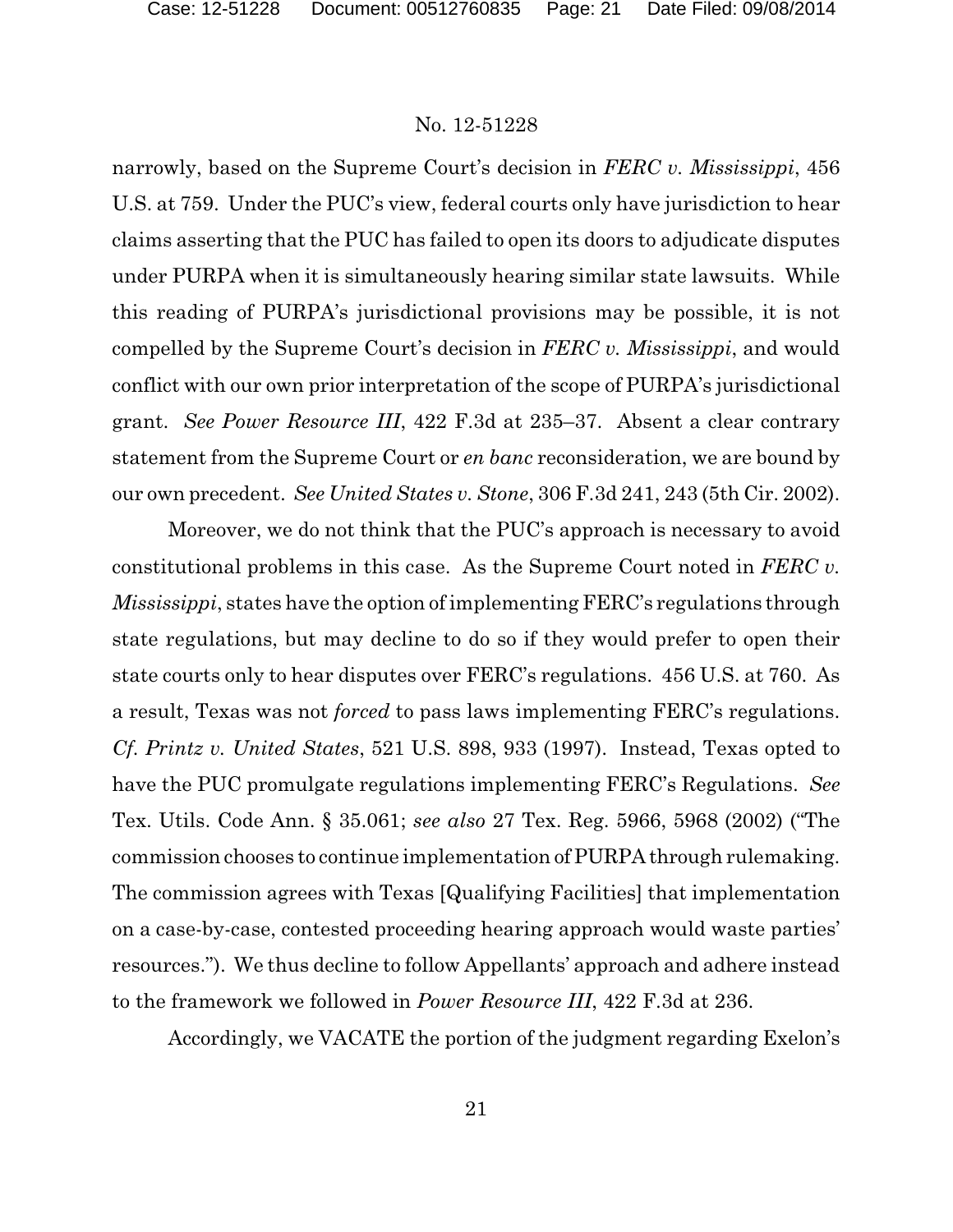challenge to the PUC's order and direct the district court to dismiss for want of subject matter jurisdiction, and review only Exelon's claims that PUC Rule 25.242 fails to implement FERC's Regulation.

# III.

We now turn to whether the district court properly granted summary judgment in favor of Exelon on its claims that the PUC failed to implement FERC's Regulation. "We review a district court's ruling on a motion for summary judgment *de novo* and apply the same legal standards as the district court." *Bellard v. Gautreaux*, 675 F.3d 454, 460 (5th Cir. 2012). "The court shall grant summary judgment if the movant shows that there is no genuine dispute as to any material fact and the movant is entitled to judgment as a matter of law." Fed. R. Civ. P. 56(a). When ruling on a motion for summary judgment, we are required to review all inferences in the light most favorable to the nonmoving party. *Matsushita Elec. Indus. Co. v. Zenith Radio*, 475 U.S. 574, 587 (1986).

We review the PUC's implementation of PURPA and the FERC Regulation with deference because "a state has broad authority to implement PURPA with respect to the approval of purchase contracts between utilities and [Qualifying Facilities]." *Power Resource III*, 422 F.3d at 236 (citations omitted).

PURPA requires states to implement FERC's regulations. *See* 16 U.S.C.  $§ 824a-3(f)(1).$ <sup>11</sup> States may implement PURPA "by issuing regulations, by

 $11$  Appellants argue that we should read FERC's Regulation narrowly to avoid Tenth Amendment issues that might arise from forcing Texas to implement certain regulations. As noted in Section II.C.ii, *supra*, this narrow interpretation is not necessary to avoid Tenth Amendment issues here. Texas opted to have the PUC issue rules to enforce PURPA, rather than simply opening its courts to hear PURPA disputes. Having done so, Texas (and the PUC) may not pass regulations that are inconsistent with FERC's regulations. *See Fid. Fed. Sav.*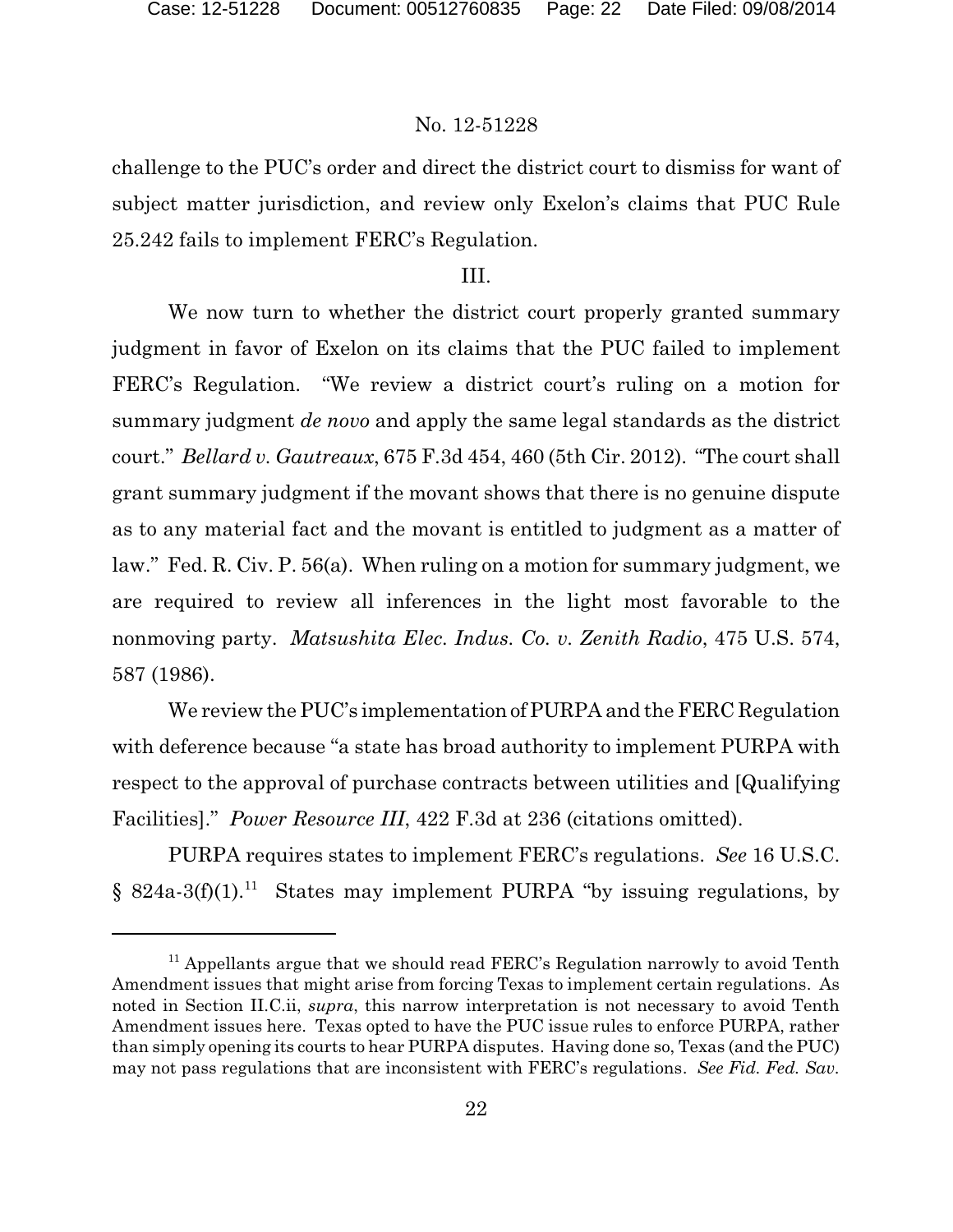resolving disputes on a case-by-case basis, or by taking any other action reasonably designed to give effect to FERC's rules." *FERC v. Mississippi*, 456 U.S. at 751. Here, Texas chose to give effect to FERC's rules by promulgating regulations. FERC's Regulation at issue here provides that each Qualifying Facility "shall have the option . . . [t]o provide energy or capacity pursuant to a legally enforceable obligation for the delivery of energy or capacity over a specified term." 18 C.F.R. § 292.304(d). We note at the outset that the plain language of PUC Rule 25.242 does not conflict with FERC's Regulation. Indeed, there is no FERC Regulation or PURPA provision specifically addressing whether non-firm energy providers may form Legally Enforceable Obligations. Exelon claims instead that the PUC failed to implement FERC's Regulation because PUC Rule 25.242 limits the class of Qualifying Facilities that have the option of forming Legally Enforceable Obligations.<sup>12</sup> Because Congress has left this determination to the PUC, rather than FERC, we disagree.

In determining whether PUC Rule 25.242 fails to implement FERC's

*<sup>&</sup>amp; Loan Ass'n v. de la Cuesta*, 458 U.S. 141, 153 (1982) ("Even where Congress has not completely displaced state regulation in a specific area, state law is nullified to the extent that it actually conflicts with federal law."). *Cf. New York*, 505 U.S. at 166–67; *Nat'l Collegiate Athletic Ass'n v. Governor of N.J.,* 730 F.3d 208, 228 (3d Cir. 2013), *cert. denied*, 2014 U.S. LEXIS 4343, *and cert. denied*, 2014 U.S. LEXIS 4345, *and cert. denied*, 2014 U.S. LEXIS 4346 (June 23, 2014).

 $12$  The PUC's regulations provide the following definitions:

<sup>(5)</sup> Firm power—From a qualifying facility, power or power-producing capacity that is available pursuant to a legally enforceable obligation for scheduled availability over a specified term. . . . .

<sup>(9)</sup> Non-firm power from a qualifying facility—Power provided under an arrangement that does not guarantee scheduled availability, but instead provides for delivery as available.

<sup>16</sup> Tex. Admin. Code § 25.242(c)(5), (9).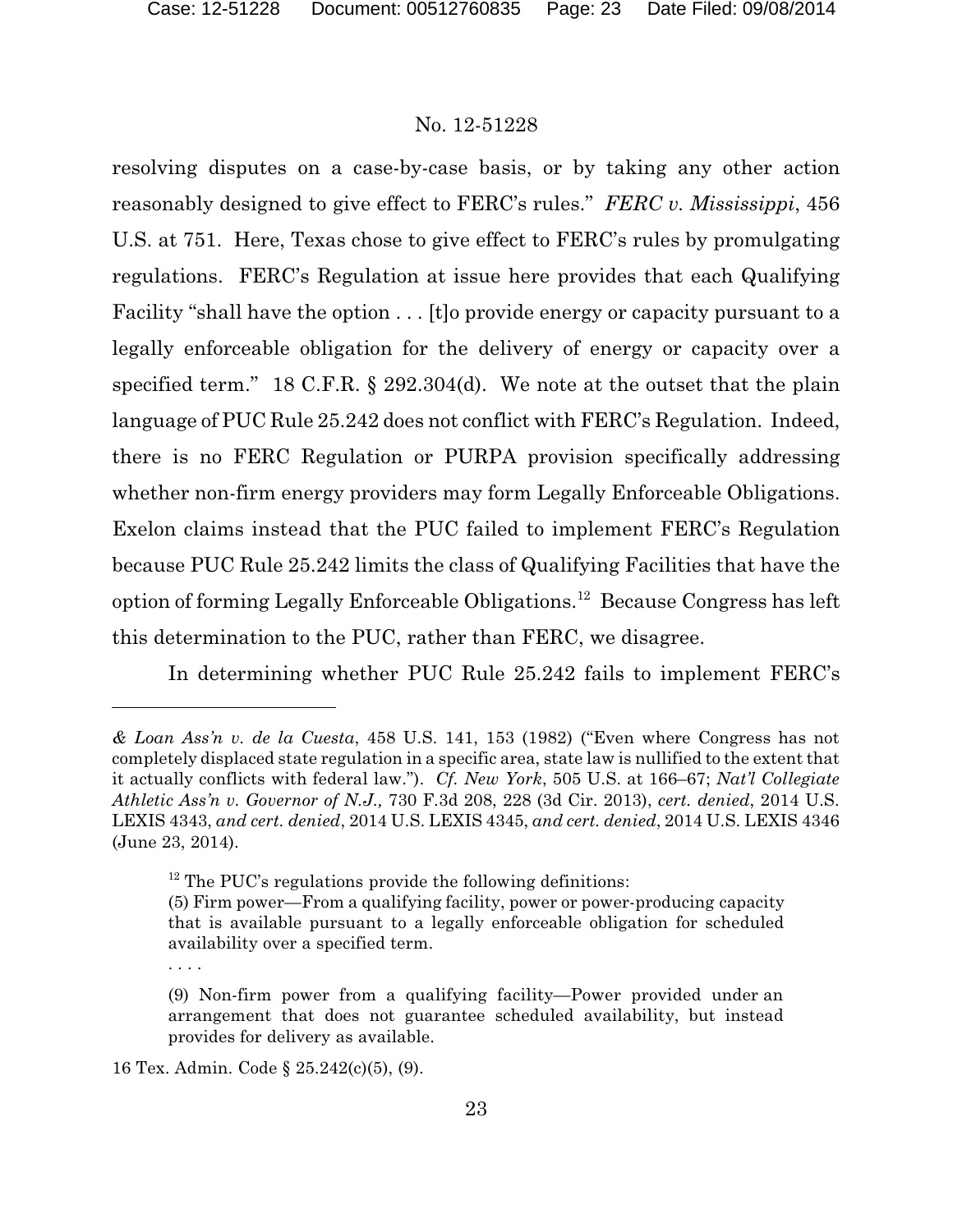Regulation, we turn once again to our binding precedent in *Power Resource III*, 422 F.3d at 237–39. The dissenting opinion's view of this case apparently flows from the view that we are not bound by *Power Resource III* here. We disagree, and explain below why that case forecloses the position taken in the dissenting opinion.

# A.

In *Power Resource III*, we upheld the PUC's determination that PRG—which was also a Qualifying Facility—could not form a Legally Enforceable Obligation because it could not guarantee power delivery within ninety days as required by the PUC's 90-day Rule. *Id.* at 234. PRG—like Exelon—argued that the PUC's 90-day Rule did not meaningfully implement the same FERC Regulation at issue here because the PUC's 90-day Rule "eviscerate[d]" the Legally Enforceable Obligation option for an entire category of Qualifying Facilities that were unable to meet the rule's requirements. *Id.* at 238. We disagreed, and upheld the PUC's 90-day Rule, explaining that,

PRG has failed to show that PURPA and the FERC regulations mandate that all [Qualifying Facilities], including unbuilt ones, must be able to create a [Legally Enforceable Obligation] at any time. . . . FERC regulations grant the states discretion in setting specific parameters for [Legally Enforceable Obligations].

. . . .

If FERC had determined it necessary to set more specific guidelines concerning [Legally Enforceable Obligations], it could have done so. . . . The plain text of the FERC regulation, however, fails to mandate that requirement. Rather, *defining the parameters for creating a [Legally Enforceable Obligation] is left to the states and their regulatory agencies*.

*Id.* at 238–39 (emphasis added). *Power Resource III* thus forecloses the dissenting opinion's first argument, that under the plain language of FERC's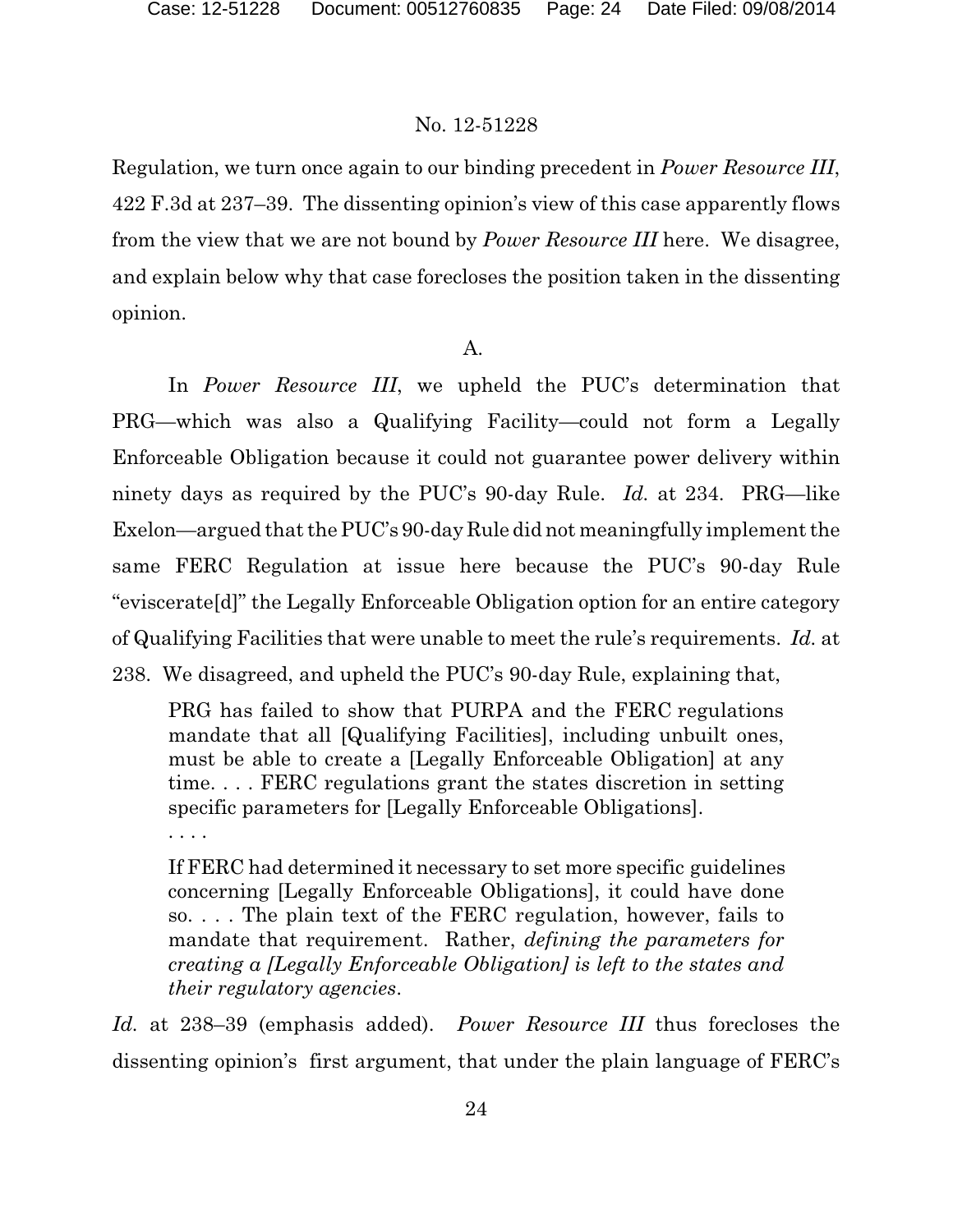Regulation, all Qualified Facilities must *always* be allowed to enter into Legally Enforceable Obligations. Instead, *Power Resource III* held that state regulatory agencies—rather than FERC—were empowered to define the parameters of the circumstances in which Qualified Facilities could form Legally Enforceable Obligations. *Id.* It is this essential holding which binds us here: under the cooperative federalism scheme created by PURPA, it is the PUC, rather than FERC, that defines the parameters for when a Qualified Facility may form a Legally Enforceable Obligation.

The same holds true here. The PUC had the discretion to determine the specific parameters for when a wind farm can form a Legally Enforceable Obligation, and through regulation determined that only when a wind farm can provide firm power may it enter into a Legally Enforceable Obligation. This does not, as the dissenting opinion fears, prevent *all* wind farms from *ever* forming Legally Enforceable Obligations. To the contrary: As we noted in our jurisdictional analysis, the PUC explicitly left open the possibility that other wind farms might be able to provide firm power, and thus form Legally Enforceable Obligations. Even Exelon is not, as the dissenting opinion claims, "ineligible" to form a Legally Enforceable Obligation. If Exelon is able to demonstrate that it can provide firm power, either through modification or through advances in technology, then it too may enter into Legally Enforceable Obligations.<sup>13</sup> *Cf.* Matthew L. Wald, *Texas Is Wired for Wind Power, and More*

 $13$  Nor did our holding in *Power Resource III* depend, as the dissenting opinion suggests, on the fact that a state regulatory agency is entitled to deference only when FERC is silent on the issue. Rather, it was based on a recognition of the careful balance of authority between the federal and state authority that Congress drew when it implemented PURPA. The dissenting opinion's contrary interpretation would undermine this balance by giving FERC the final say over decisions delegated to state regulatory agencies. Such a shift in power might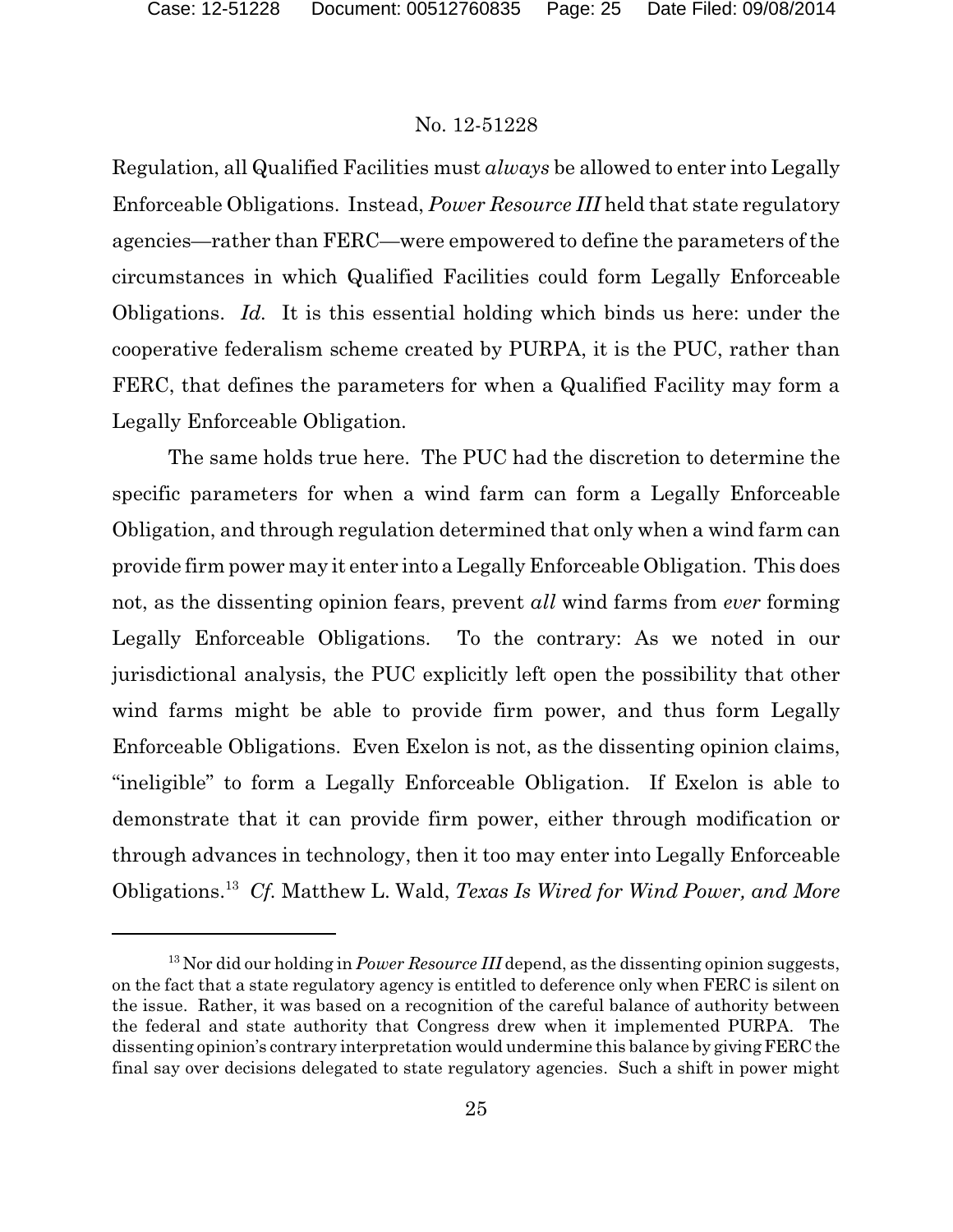*Farms Plug In*, N.Y. Times, July 24, 2014, at B1 (noting improvements in transmission infrastructure for Texas wind farms).

Here, just as in *Power Resource III*, the mere fact that PUC Rule 25.242 prevents some Qualifying Facilities from entering into Legally Enforceable Obligations at certain times does not mean that the PUC failed to implement FERC's Regulation. As we said in *Power Resource III*, "[t]he plain text of the FERC regulation . . . fails to mandate" that all Qualifying Facilities be allowed to form Legally Enforceable Obligations. *Id.* at 239. To determine otherwise here would put us in conflict with our own controlling precedent in *Power Resource III*.

# B.

Exelon maintains that we should instead defer to FERC's Letter, which determined that PUC Rule 25.242 failed to implement, and was inconsistent with, FERC's Regulation. Specifically, FERC interpreted its Regulation to allow all Qualifying Facilities—even those that produce non-firm power—to form Legally Enforceable Obligations. Exelon conceded at oral argument that FERC's Letter is not entitled to deference under either *Chevron* or *Auer v. Robbins*, 519 U.S.  $452$ ,  $457$  (1997).<sup>14</sup> Instead, Exelon argues that we ought to give weight to FERC's informal determination based on its persuasive value. We disagree for

raise the sort of "troublesome" Tenth Amendment concerns expressed by the Supreme Court in *FERC v. Mississippi*, 456 U.S. at 759. The dissenting opinion does not address the serious constitutional concerns that could flow from its approach, and we are hesitant to wade unnecessarily into such murky waters. We therefore reject the dissenting opinion's interpretation of *Power Resource III*.

<sup>&</sup>lt;sup>14</sup> In *Auer* the Supreme Court applied the same two-step analysis from *Chevron* and explained that agency interpretations of their own regulations are entitled to even greater deference. 519 U.S. at 457.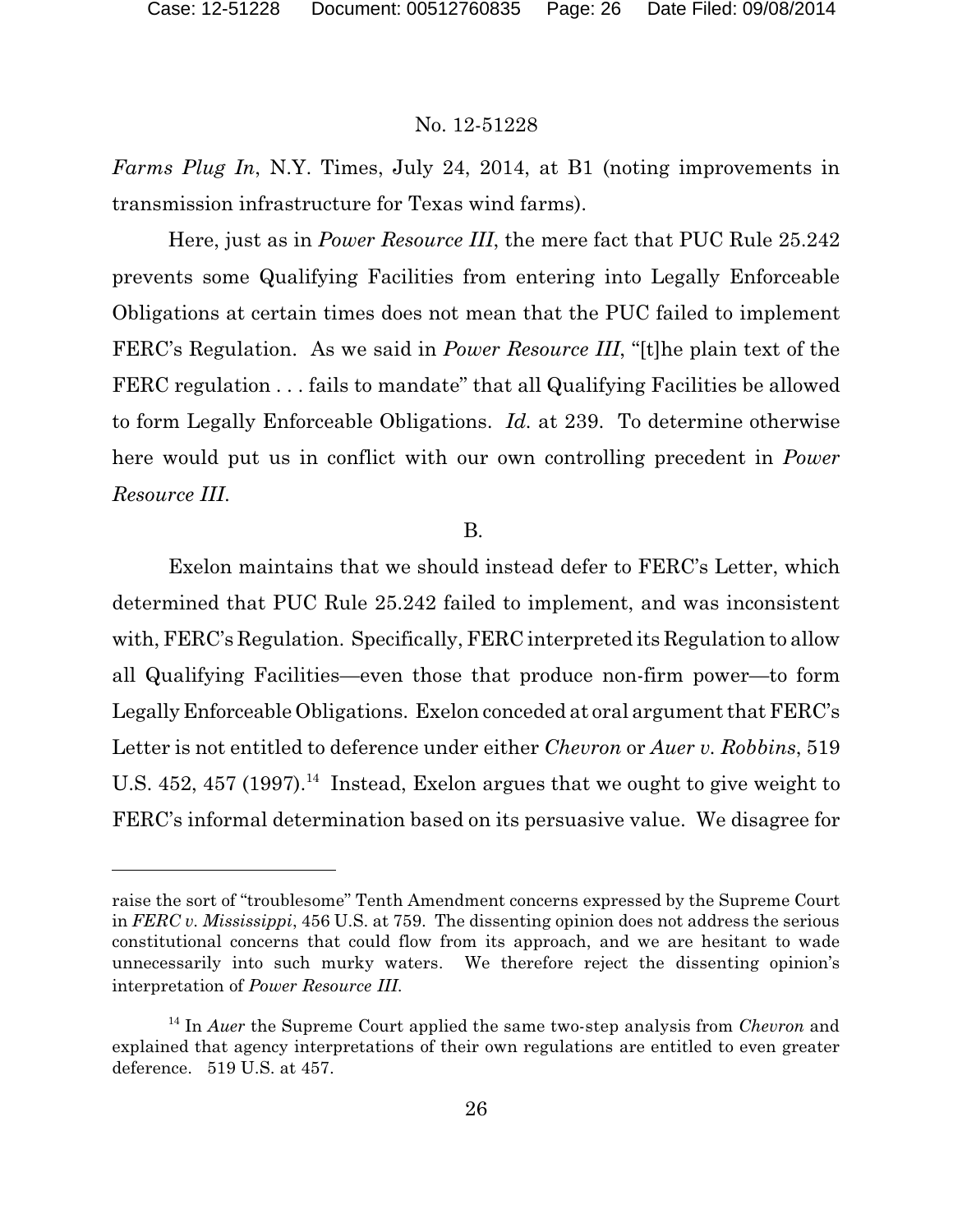several reasons.

We begin by noting that FERC is not a party to this litigation, and did not take a position on this question of interpretation before our court. FERC's involvement in this case has been limited to sending Exelon a single letter that supports the position that Exelon has taken in this case. We cannot defer to Exelon's proffered interpretation of the FERC Regulation, because it is foreclosed by our own reading of the Regulation in *Power Resource III*. 15

Even if Exelon had not conceded that FERC's Letter was entitled to no deference under *Chevron* and *Auer*, a court's prior construction of a statute trumps an agency construction otherwise entitled to *Chevron* deference when the prior court decision held that its construction follows from the unambiguous terms of the statute and thus leaves no room for agency discretion. *Nat'l Cable & Telecomm. Ass'n v. Brand X Internet Servs.*, 545 U.S. 967, 982 (2005).<sup>16</sup>

*Power Resource III* makes clear that our prior reading of FERC's Regulation unambiguously forecloses the interpretation offered by Exelon here:

 $15$  The dissenting opinion argues that even though Exelon conceded that  $FERC$ 's Letter advocating this interpretation was not entitled to deference under *Chevron* and *Auer*, we should still defer. In support of this conclusion, the dissenting opinion relies on a dissent from an *en banc* opinion of this court, *Castellanos–Contreras v. Decatur Hotels, LLC*, 622 F.3d 393, 397 (5th Cir. 2010) (*en banc*), and our decision in *Elgin Nursing & Rehabilitation Center v. U.S. Dep't of Health & Human Servs.*, 718 F.3d 488, 492 (5th Cir. 2013). A dissenting opinion is, of course, not binding. *Elgin* did not address the issue of whether a party may *concede* that an interpretation is not entitled to deference. Instead, the court in *Elgin* gave an interpretation the proper level of deference when the two parties disagreed on the appropriate level of deference. 718 F.3d at 492. We therefore see no reason why we should not accept Exelon's concession here.

<sup>16</sup> While the Supreme Court's decision in *Brand X* specifically addressed *Chevron* deference, our sister circuits have applied this same framework when interpreting regulations. *See, e.g.*, *Levy v. Sterling Holding Co., LLC*, 544 F.3d 493, 502 (3d Cir. 2008) ("We see no reason why these principles should not apply equally to the interpretation of a regulation.").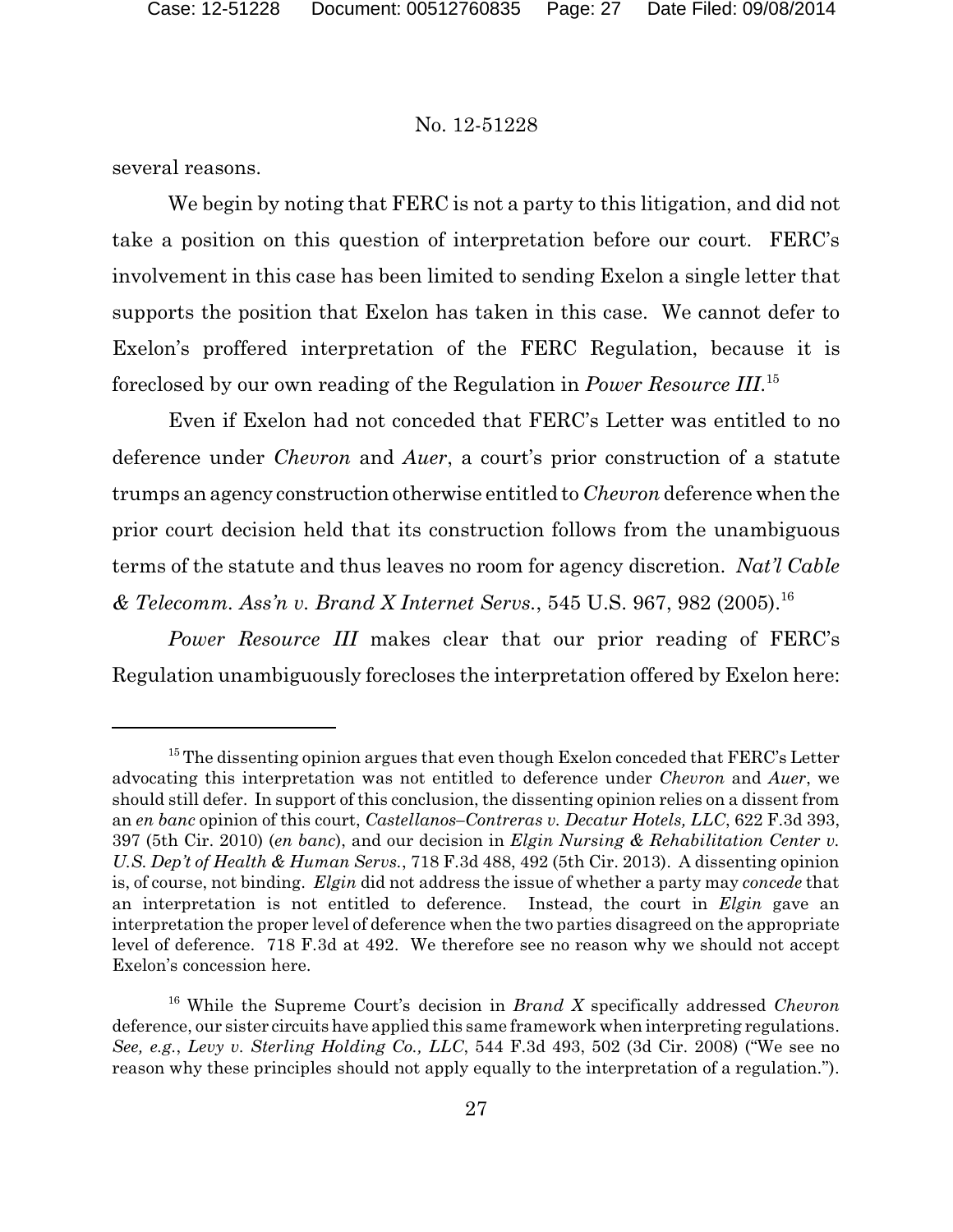If FERC had determined it necessary to set more specific guidelines concerning [Legally Enforceable Obligations], it could have done so. For example, the FERC regulations could have mandated that the [Qualifying Facilities] must be able to lock in purchase rates with a [Legally Enforceable Obligation] prior to construction of a facility. The *plain text of the FERC regulation*, however, fails to mandate that requirement. Rather, *defining the parameters for creating a [Legally Enforceable Obligation] is left to the states and their regulatory agencies*.

*Power Resource III*, 422 F.3d at 239 (emphasis added).

Our approach does not, as the dissenting opinion argues, "flip[] *Brand X* on its head." Dissent at 21. Rather, it is a straight-forward application of the doctrine, which is consistent with the way in which this court and our sister circuits have applied the decision. *See Burks v. United States*, 633 F.3d 347, 360 (5th Cir. 2011); *Tran v. Mukasey*, 515 F.3d 478, 484 (5th Cir. 2008)*; Sierra Club v. Envt'l Prot. Agency*, 479 F.3d 875, 880–84 (D.C. Cir. 2007) (vacating an EPA rule that conflicted with circuit precedent and explaining that the EPA "must obey the Clean Air Act as written by Congress and interpreted by this court").

Our decision is also consistent with the approach used in cases where our sister circuits have previously interpreted statutes and regulations to be ambiguous, and thus deferred to the agency's interpretation following the Supreme Court's ruling in *Brand X*, 545 U.S. 967. In those cases, the courts emphasize that their prior decisions also noted ambiguity in the text at issue. *See, e.g.*, *Garfias–Rodriguez v. Holder*, 702 F.3d 504, 512 (9th Cir. 2012) ("We wrote in *Acosta* that '[t]he statutes involved do not clearly indicate whether the inadmissibility provision or the penalty-fee adjustment of status provision should take precedence,' and reached our conclusion by relying heavily on our earlier *Perez–Gonzalez* decision."); *Hernandez–Carrera v. Carlson*, 547 F.3d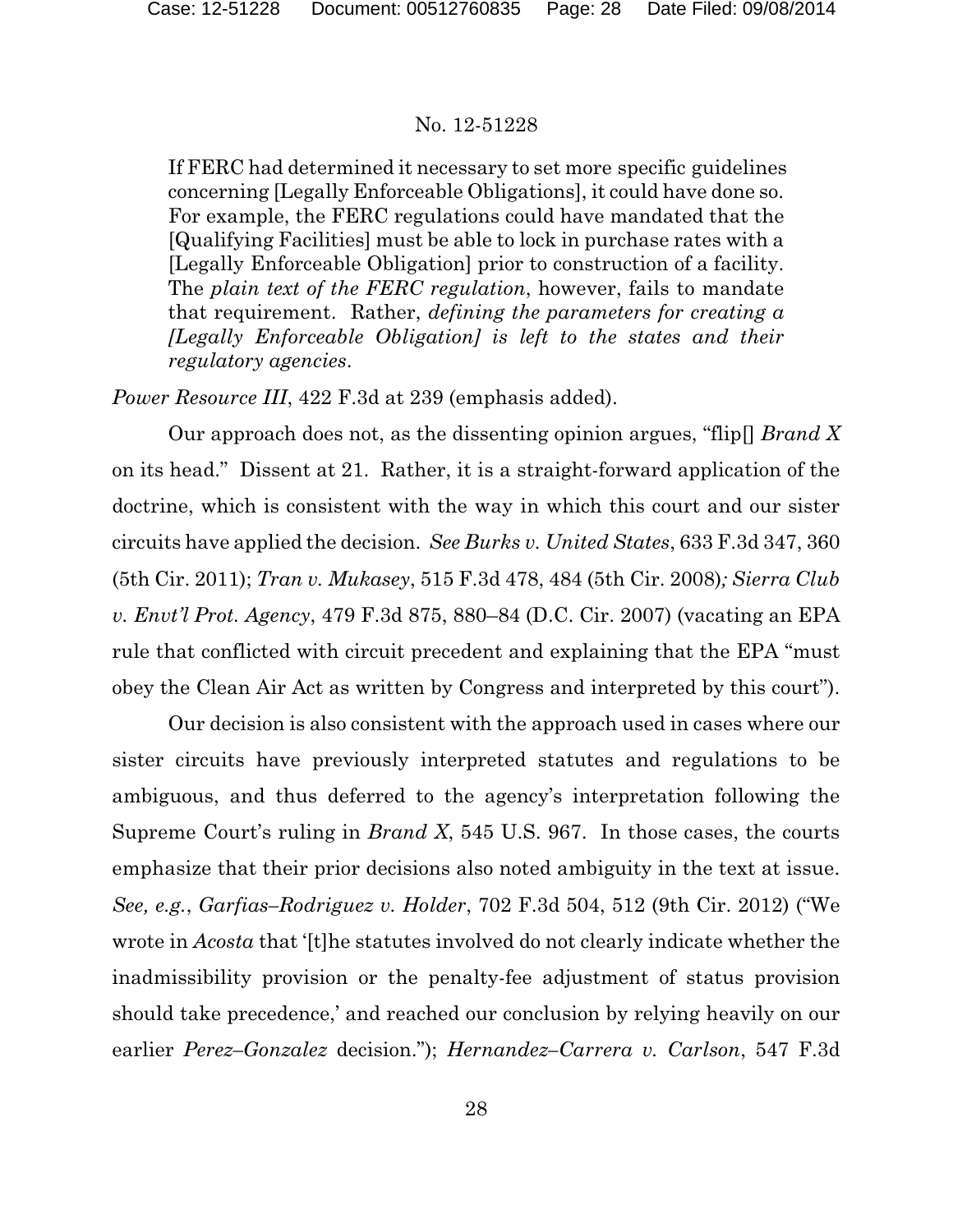1237, 1245 (10th Cir. 2008) ("The Supreme Court has twice explicitly found the statute to be ambiguous."); *Fernandez v. Keisler*, 502 F.3d 337, 347–48 (4th Cir. 2007) ("We thus do not hold that a court must say in so many magic words that its holding is the only permissible interpretation of the statute in order for that holding to be binding on an agency. In many instances, courts were operating without the guidance of *Brand X*, and yet the exercise of statutory interpretation makes clear the court's view that the plain language of the statute was controlling and that there existed no room for contrary agency interpretation."); *Dominion Energy Brayton Point, LLC v. Johnson*, 443 F.3d 12, 17 (1st Cir. 2006) ("The short of it is that the *Seacoast* court, faced with an opaque statute, settled upon what it sensibly thought was the best construction of the Clean Water Act's 'public hearing' language."); *Levy v. Sterling Holding Co., LLC*, 544F.3d 493, 503 (3d Cir. 2008) (explaining that in the prior case "we struggled to divine their applicability to the instant fact pattern. . . . [and] repeatedly noted the lack of clear guidance in the text or elsewhere regarding whether and to what extent reclassifications fell within the Rule's scope"); *see also* Note, *Implementing Brand X: What Counts as a Step One Holding?*, 119 Harv. L. Rev. 1532, 1538 (2006) (discussing the possible ways to implement *Brand X*). In contrast to these cases, in *Power Resource III* we determined that the "plain text" of FERC's Regulation allowed the PUC to limit the situations in which Qualifying Facilities can form Legally Enforceable Obligations. Thus, under *Brand X*, the interpretation put forward by Exelon would not be entitled to deference even if counsel had not conceded this point at oral argument.

Even assuming *arguendo* that this prior interpretation left room for discretion, an agency is not entitled to deference when it offers up an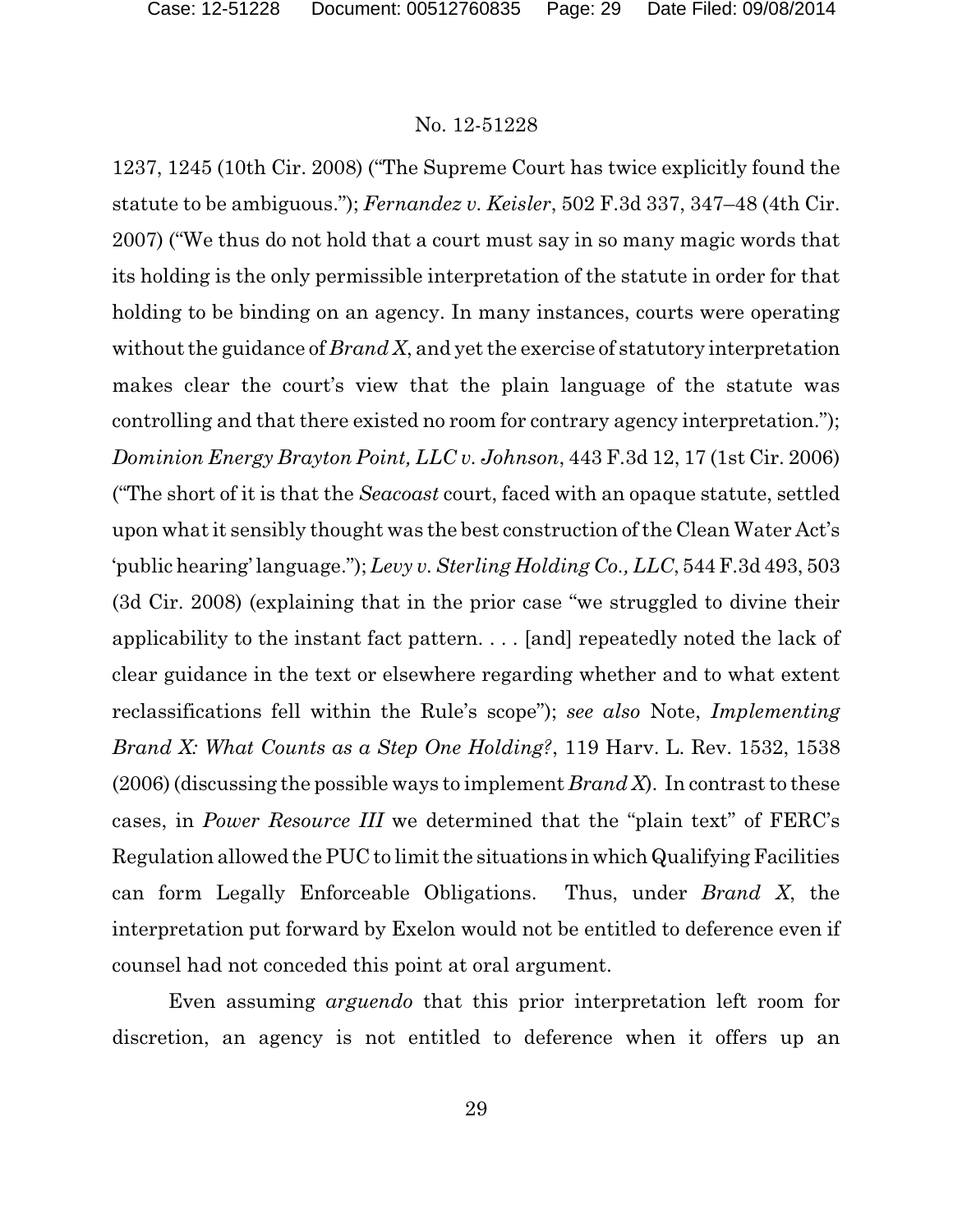interpretation of the Regulation that we have already said to be unambiguously foreclosed by the regulatory text. *See Christensen*, 529 U.S. at 588 ("*Auer* deference is warranted only when the language of the regulation is ambiguous."). This court has already determined that FERC's Regulation unambiguously "left [it] to the states and their regulatory agencies" to "defin[e] the parameters for creating a Legally Enforceable Obligation." *Power Resource III*, 422 F.3d at 239. We therefore accord no deference to the interpretation in FERC's Letter.

Contrary to the dissenting opinion's claim, we are not substituting our own reading of the regulation for FERC's here. Nor are we deferring "based on nothing more than the state regulatory authority's say-so." Dissent at 1. Instead, we are deferring to the PUC's official interpretation of the Regulation *in a promulgated state regulation* because our precedent requires us to defer to the PUC on this particular issue, and prevents us from deferring to Exelon's proffered interpretation. Like FERC, the PUC too has a great deal of expertise. Indeed, Texas is rather unique in that it runs its own electric grid. Even if that were not the case, Congress delegated the authority to make this call to the PUC.

# C.

The reading advocated by Exelon would also render PURPA subsection  $(d)(1)$  superfluous.<sup>17</sup> Subsection (d)(1) of FERC's Regulation allows a Qualifying Facility to provide power to the utility only on an as-available basis, and

<sup>&</sup>lt;sup>17</sup> Here, Exelon has not given an adequate explanation for what independent role  $(d)(1)$ could play under its interpretation of the Regulation. Only the dissenting opinion offers *some* explanation of what role  $(d)(1)$  might serve under Exelon's interpretation. We cannot determine that a provision is *not* rendered superfluous by a party's reading simply because there may be some theoretical situation, not identified or even articulated by either party, that would give it effect.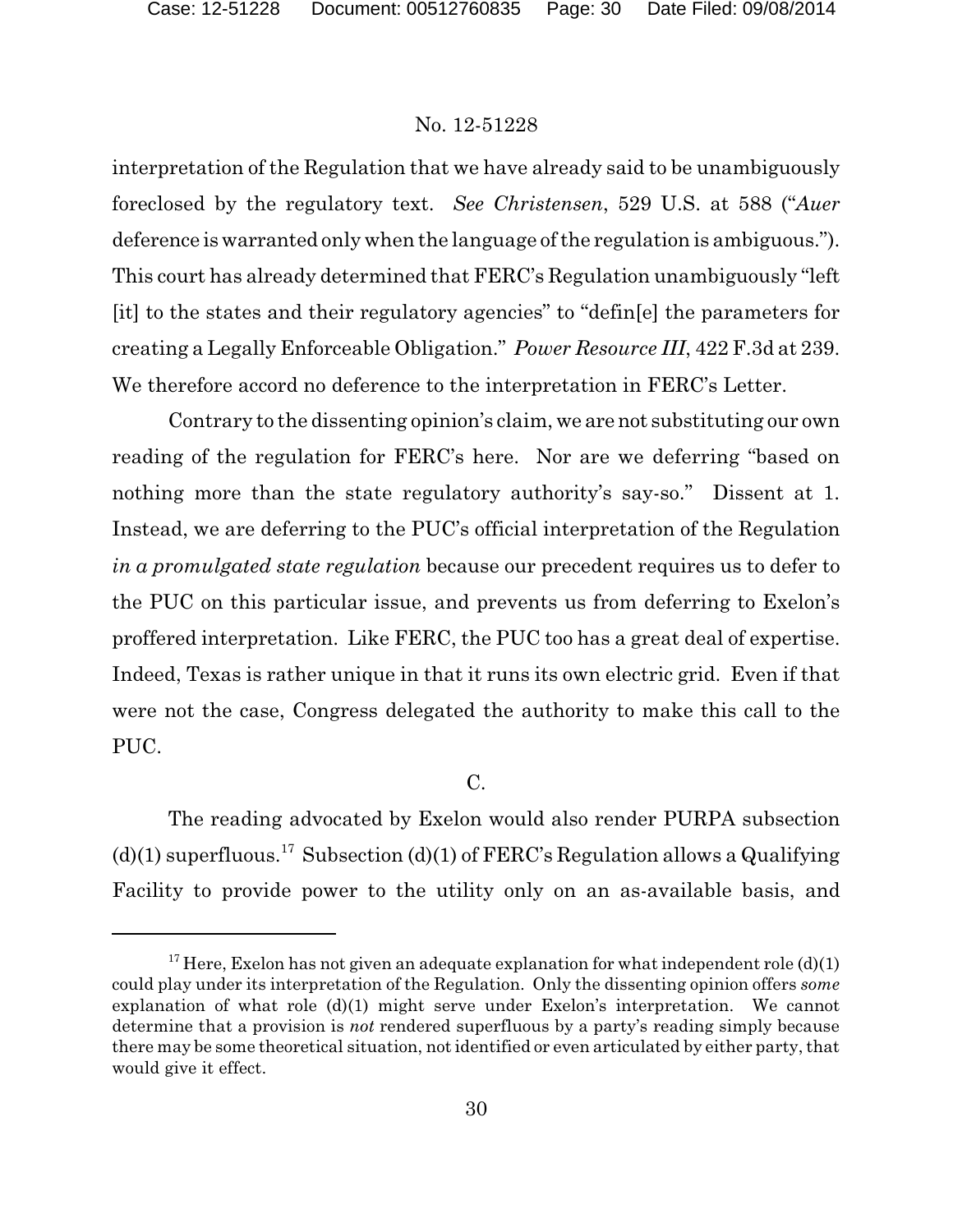requires the Qualifying Facility to price the power at the moment of delivery. *Id.* § 292.304(d)(1). Subsection (d)(2) gives a Qualifying Facility this *exact same option* to sell power to the utility on an as-available basis, and also provides a Qualifying Facility with a second option to choose to fix the price "at the time the obligation is incurred."

Under the reading advocated by Exelon and adopted by the district court, every Qualifying Facility must have the option to form a Legally Enforceable Obligation, and thus to select between the two pricing options available under subsection (d)(2). If every Qualifying Facility may take advantage of the choice provided by subsection (d)(2), it is hard to understand why Congress or FERC would also include a separate subsection limiting Qualifying Facilities to one pricing option. Exelon's "reading is thus at odds with one of the most basic interpretive canons, that a statute should be construed so that effect is given to all its provisions, so that no part will be inoperative or superfluous, void or insignificant." *Corley v. United States*, 556 U.S. 303, 314 (2009) (internal quotation marks and brackets omitted). When presented with two plausible readings of a regulatory text, this court common-sensically follows the same principle and prefers the reading that does not render portions of that text superfluous. *See Nat'l Ass'n of Home Builders*, 551 U.S. at 668 ("But this reading would render the regulation entirely superfluous."); *see also* Antonin Scalia & Bryan A. Garner, *Reading Law: The Interpretation of Legal Texts* 174 (2012) ("If possible, every word and every provision is to be given effect (*verba cum effectu sunt accipienda*). None should be ignored. None should needlessly be given an interpretation that causes it to duplicate another provision or to have no consequence." (footnote omitted)).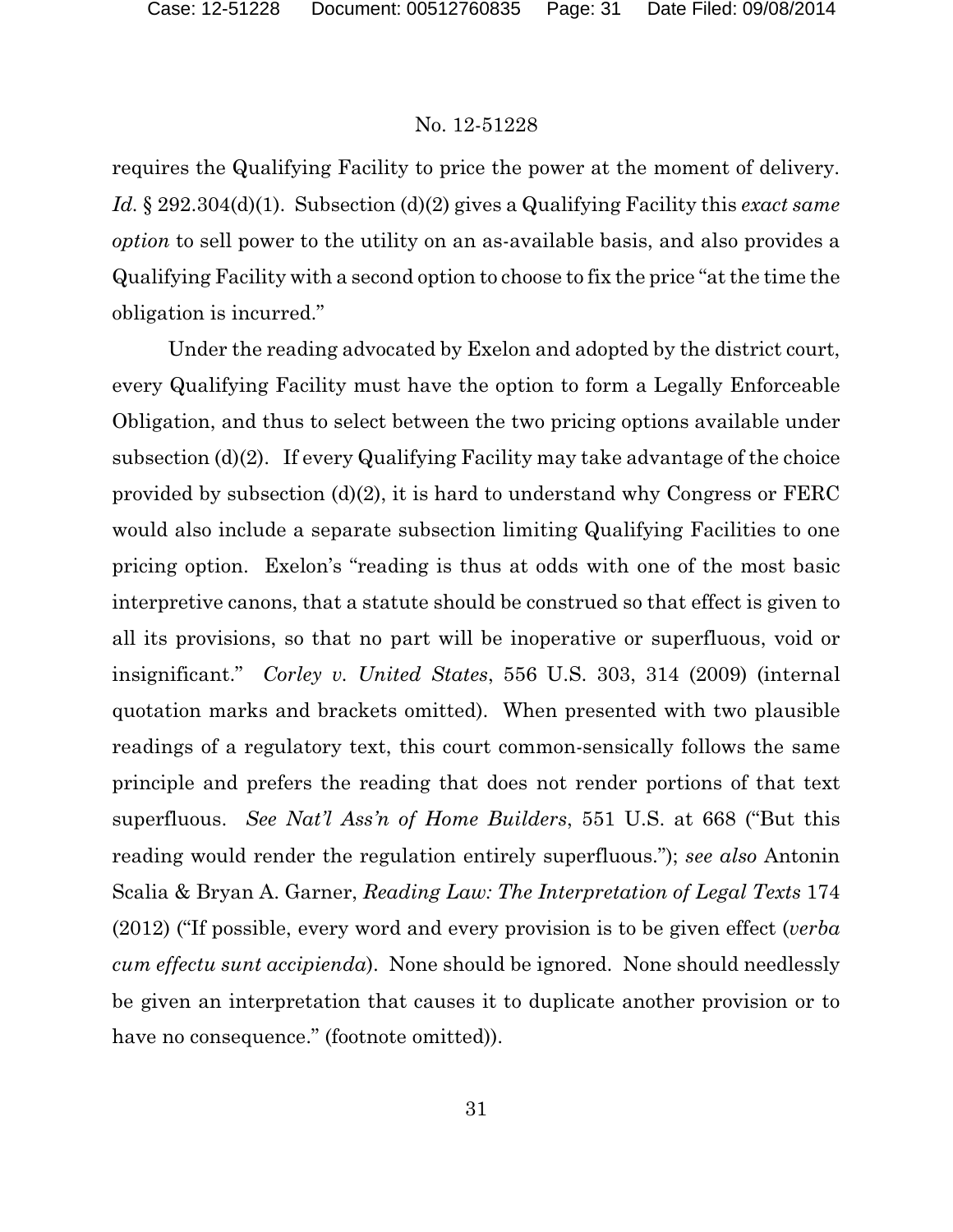In contrast, the PUC's reading of the provisions gives effect to both subsections: Only if a Qualifying Facility can guarantee a particular quantity of power at a particular time can it take advantage of the additional pricing option under subsection (d)(2). Occidental notes that this reading also supports the congressional intent that rates under PURPA "shall be just and reasonable to the electric consumers of the electric utility and in the public interest." 16 U.S.C. § 824a-3(a)(2), (b)(1). According to Occidental, a Legally Enforceable Obligation requires a utility to purchase power at rates set potentially years in advance, and as a result, the utility needs to know that the promised power actually will be produced and readily available. Otherwise, the utility would be unable to determine how much additional power it must arrange to purchase to meet its requirements without paying a premium for last-minute purchases. Because only firm power Qualifying Facilities can provide that kind of certainty, it makes sense that only they should be able to select between the rate options.<sup>18</sup>

#### D.

In sum, Exelon has failed to show that PURPA and FERC's Regulation mandate that all Qualifying Facilities be able to create Legally Enforceable Obligations at any time. *Power Resource III*, 422 F.3d at 238. PURPA allows states discretion in determining when a Legally Enforceable Obligation is created, and PUC Rule 25.242 falls within that discretion. *See id.* at 239. The PUC is therefore entitled to deference in defining the parameters for creating Legally Enforceable Obligations. *Id.* at 236. Here, the PUC has reasonably distinguished between Qualifying Facilities that can, and cannot, provide firm

 $18$  Indeed, as Occidental notes, the PUC is far from alone in requiring a Qualifying Facility to deliver firm power in order to form a Legally Enforceable Obligation. According to Occidental, seven other states place similar requirements on Qualifying Facilities.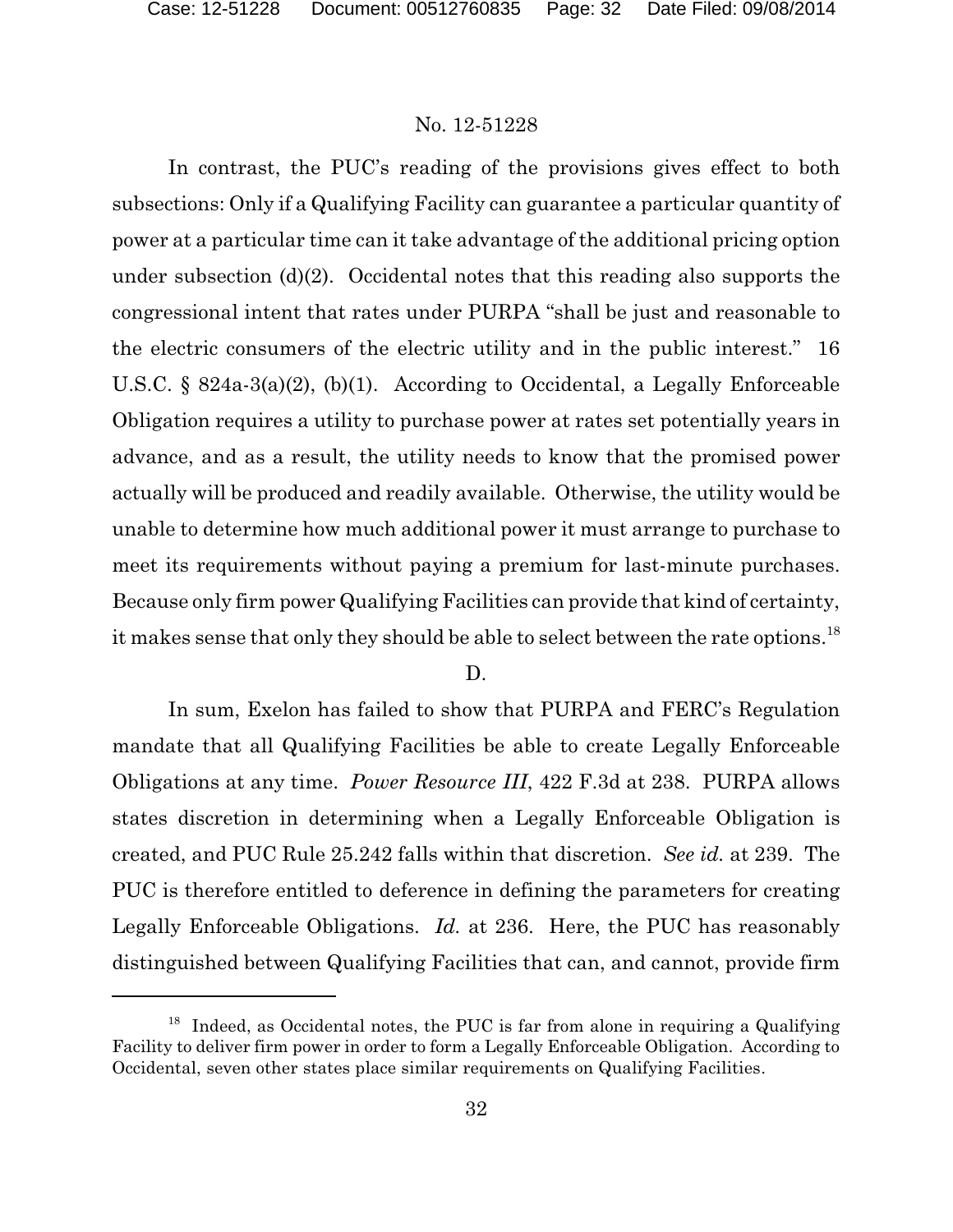power. As Occidental notes, mandatory long-term contracts between generators and utilities can burden customers by imposing prices well above the actual market prices. The PUC made a reasonable decision that only those Qualifying Facilities capable of providing reliable and predictable power may enter into such arrangements. Thus, Exelon has not proven that the PUC failed to implement FERC's PURPA regulations.

# IV.

We VACATE the portion of the judgment regarding Exelon's challenge to the PUC Order and direct the district court to dismiss for want of subject matter jurisdiction. As to the remaining claims, we REVERSE and REMAND for proceedings consistent with this decision.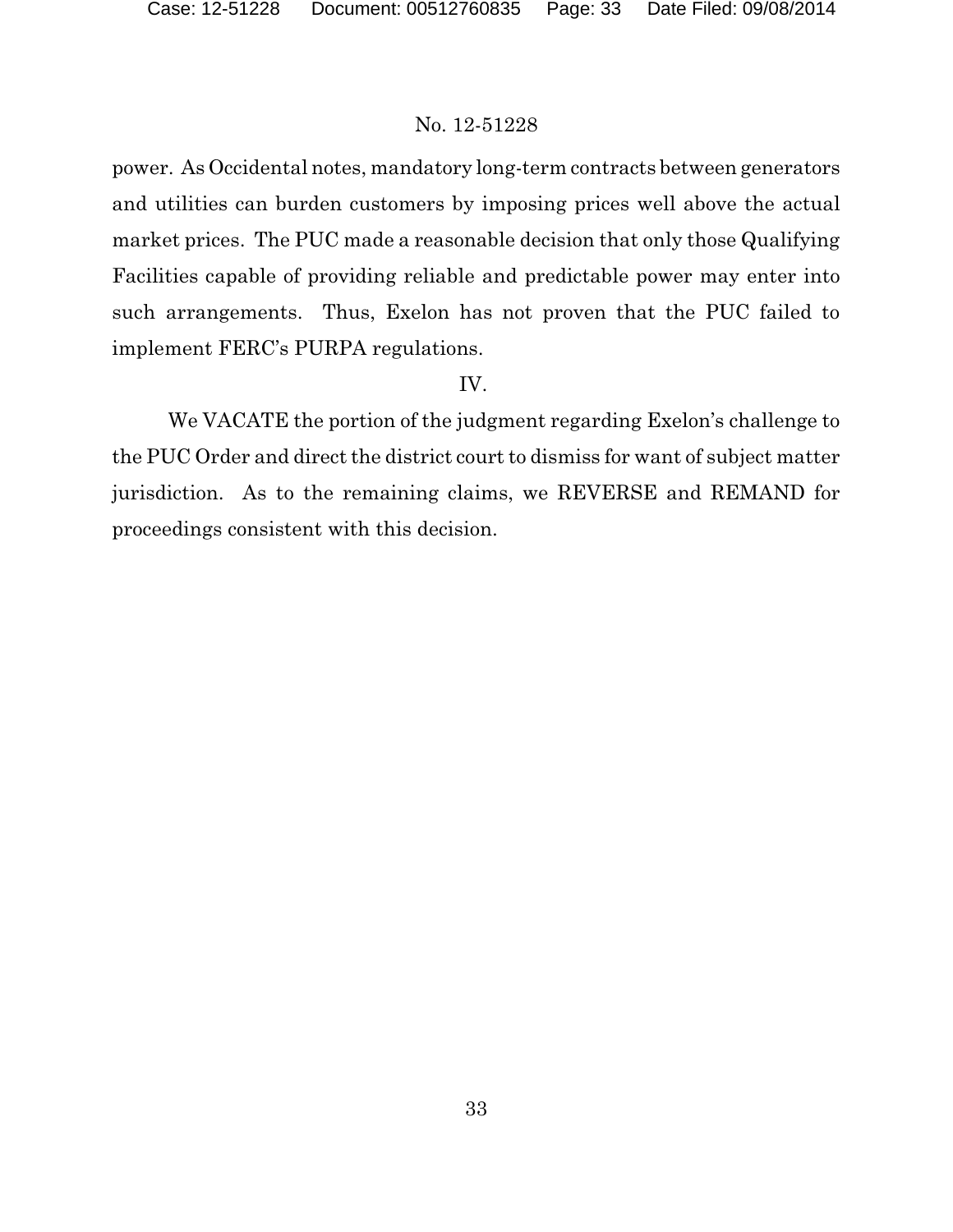EDWARD C. PRADO, Circuit Judge, concurring in part and dissenting in part:

I concur in the majority's carefully reasoned jurisdictional analysis. But I have serious reservations about the majority's arguments on the merits, and I must therefore respectfully dissent. The effect of the majority's opinion is to undermine an important federal program that promotes renewable energy. The majority rejects the considered view of the federal agency that authored the regulation in question and that enforces the program, based on nothing more than the state regulatory authority's say-so. In doing so, the majority contravenes established principles of interpretation and administrative law and disrupts the scheme that Congress intended.

This case concerns the distinct roles Congress gave to federal and state regulatory authorities in Section 210 of Title II of the Public Utility Regulatory Policies Act of 1978 ("PURPA"). Pub. L. 95-617, 92 Stat. 3117, 3144. PURPA gave the Federal Energy Regulatory Commission ("FERC") authority to promulgate rules "to encourage cogeneration and small power production" including rules that "require electric utilities to offer to . . . purchase electric energy from such facilities." 16 U.S.C. § 824a-3(a). PURPA in turn provided that "each State regulatory authority shall . . . implement [any] rule [prescribed by FERC under § 824a-3(a)]." *Id.* § 824a-3(f).

PURPA not only divided the tasks of regulation and implementation between federal agencies and states respectively; it also divided authority to challenge and review those implementation schemes. On one hand, PURPA makes state courts the avenue for judicial review of "any proceeding conducted by a State regulatory authority . . . for purposes of implementing any requirement of a [FERC] rule." 16 U.S.C. § 824a-3(g)(1)–(2) (cross-referencing 16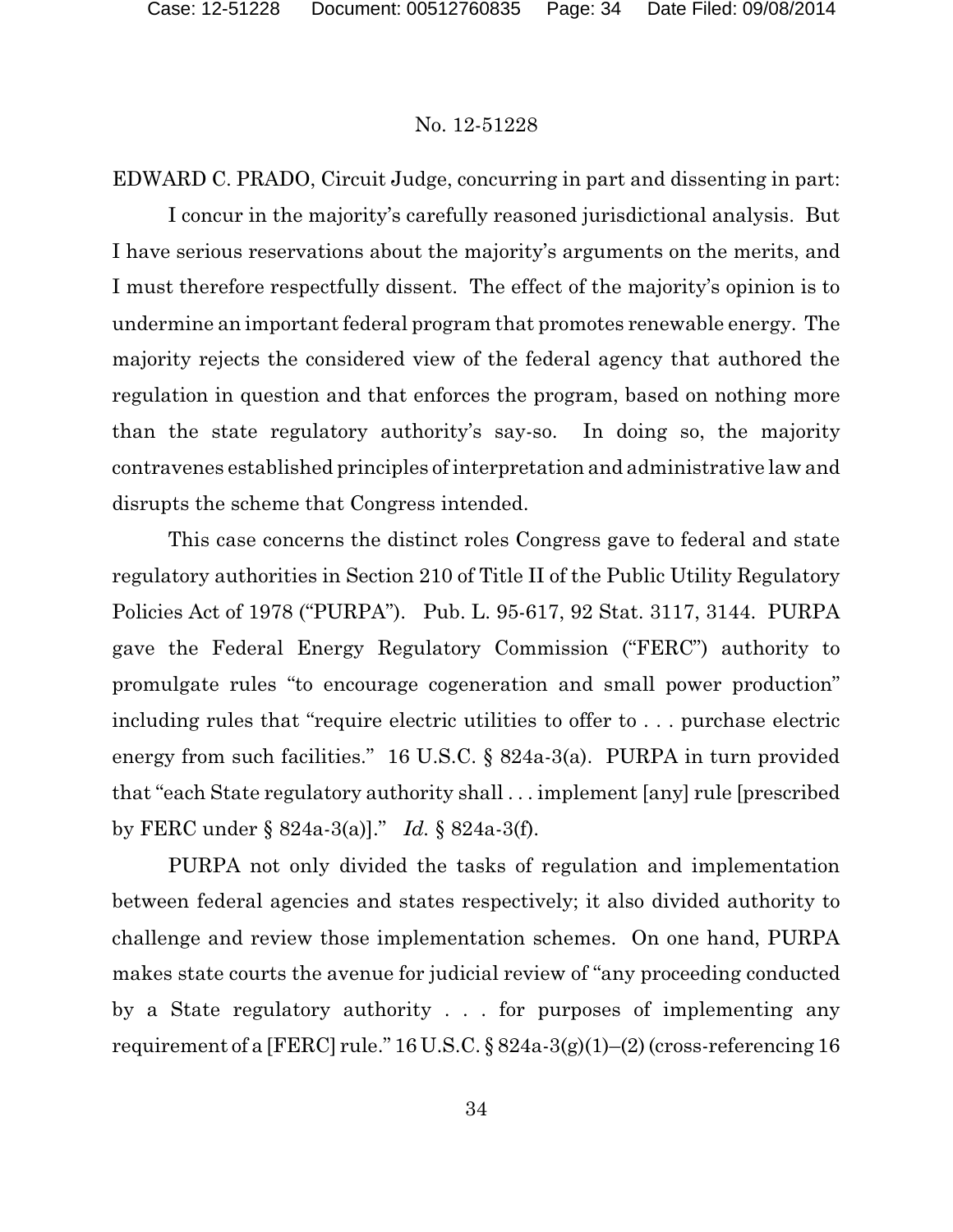U.S.C. § 2633); 16 U.S.C. § 2633 ("Any person . . . may obtain review of any determination made under [certain provisions] . . . in the appropriate state court."). On the other hand, PURPA authorizes FERC to "enforce the requirements of [the state implementation provision]" by way of "an action against the state regulatory authority . . . for failure to comply" with the implementation requirements. *Id.* § 824a-3(h)(2)(A). In addition, PURPA entitles electric utilities and small power producers to petition FERC "to enforce the requirements of [the state implementation provision]." *Id.* § 824a-3(h)(2)(B). If FERC declines to use its enforcement authority within sixty days, "the petitioner may bring an action in the appropriate United States district court to require such State regulatory authority . . . to comply with [the implementation] requirements," and FERC may intervene as of right. *Id.*

These interlocking components of PURPA—ordering FERC to prescribe rules, giving state regulatory authorities control over implementation of those rules, and empowering FERC to enforce state compliance with the FERC rules—provide the framework for this dispute. Here, FERC mandated that "[e]ach qualifying facility<sup>1</sup> shall have the option . . . to provide energy or capacity pursuant to a legally enforceable obligation." 18 C.F.R. § 292.304(d)(2). The Public Utility Commission of Texas ("PUC") implemented that regulation by permitting only *some* qualifying facilities to enter into a legally enforceable obligation. 16 Tex. Admin. Code § 25.242(c) ("PUC Rule 25.242"). In response to Appellees' (collectively, "Exelon") petition for enforcement, FERC issued a declaratory order ("Declaratory Order") finding that the PUC failed to

<sup>&</sup>lt;sup>1</sup> That is, each cogenerator and small power producer that FERC finds meets certain operating and efficiency standards under 18 C.F.R. §§ 292.203–07.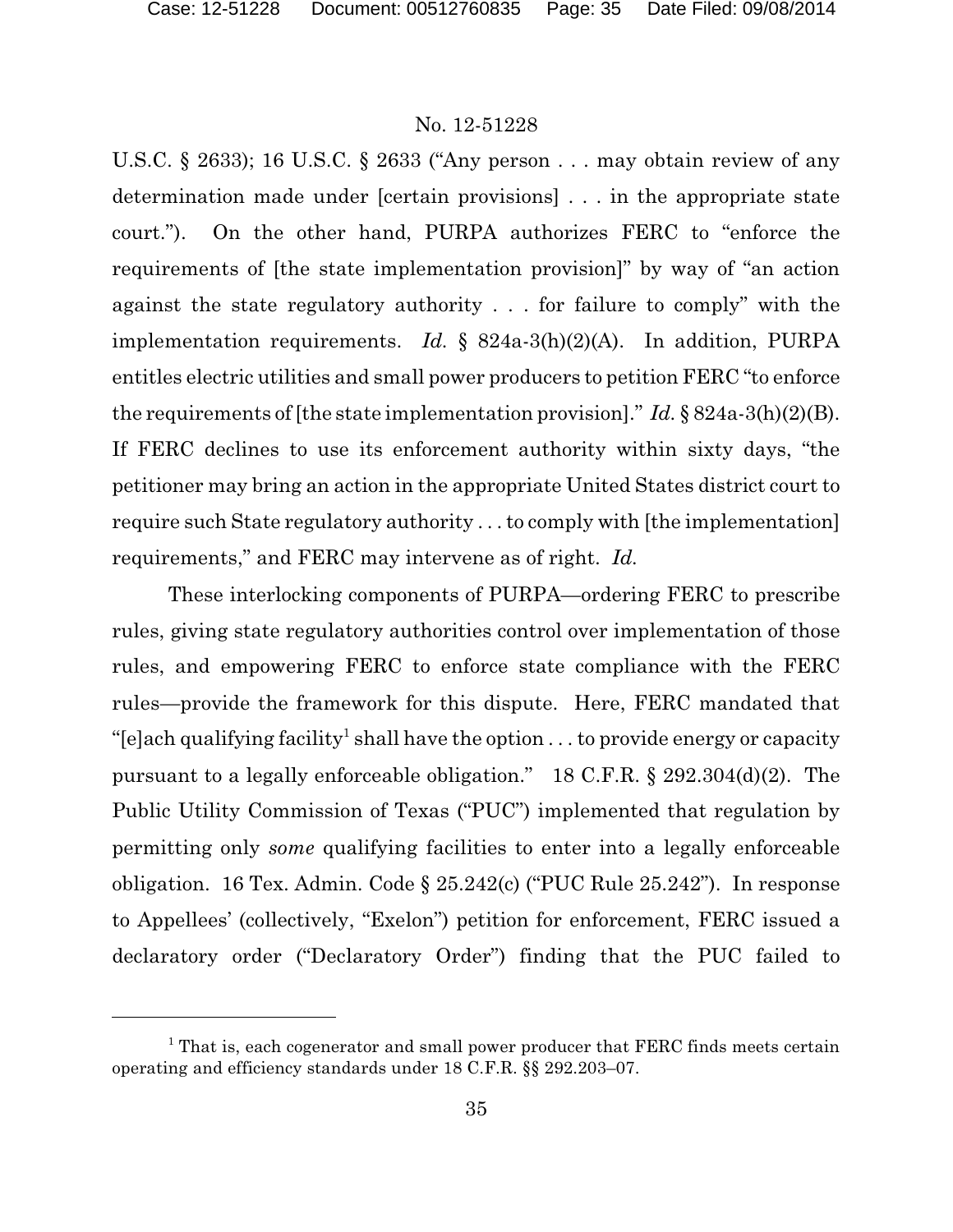implement its rule: "we find that . . . the requirement in Texas law that legally enforceable obligations are only available to sellers of 'firm power,' as defined by Texas law, [is] inconsistent with PURPA and our regulations implementing PURPA, particularly section 292.304(d) of our regulations." *JD Wind 1, LLC*, 129 FERC ¶ 61,148 (Nov. 19, 2009).

The majority diverges from the detailed reasoning of the district court, which, like FERC, had found that the PUC had failed to implement the regulation. In doing so, the majority departs from the plain language of the regulation, which mandates that every qualifying facility shall have the option to form legally enforceable obligations. PUC Rule 25.242 deprives qualifying facilities of that option and therefore is inconsistent with the regulation. Even if the regulation did not plainly bar the PUC's regulation, the majority also errs by refusing to defer to the FERC's expert interpretation of its own regulation.

## **I. DISCUSSION**

We review a district court's interpretation of a federal regulation de novo. The starting point for our court's analysis is to apply standard interpretive principles to determine whether FERC (in its rule) or Congress (in PURPA) have spoken directly to the precise issue in question. *See Talk Am., Inc. v. Mich. Bell Tel. Co.*, 131 S. Ct. 2254, 2260 (2011) (first analyzing whether a "statute or regulation squarely addresses" the issue in that case); *Chase Bank USA, N.A. v. McCoy*, 131 S. Ct. 871, 878 (2011) (same); *cf. Chevron U.S.A., Inc. v. Natural Resources Defense Council, Inc.*, 467 U.S. 837, 842–43 (1984) (asking at the first step "whether Congress has directly spoken to the precise question at issue" or whether the statute is ambiguous). To ascertain whether the regulation has spoken unambiguously to the question at issue, the court "avail[s itself] of the traditional means of statutory interpretation, which include the text itself, its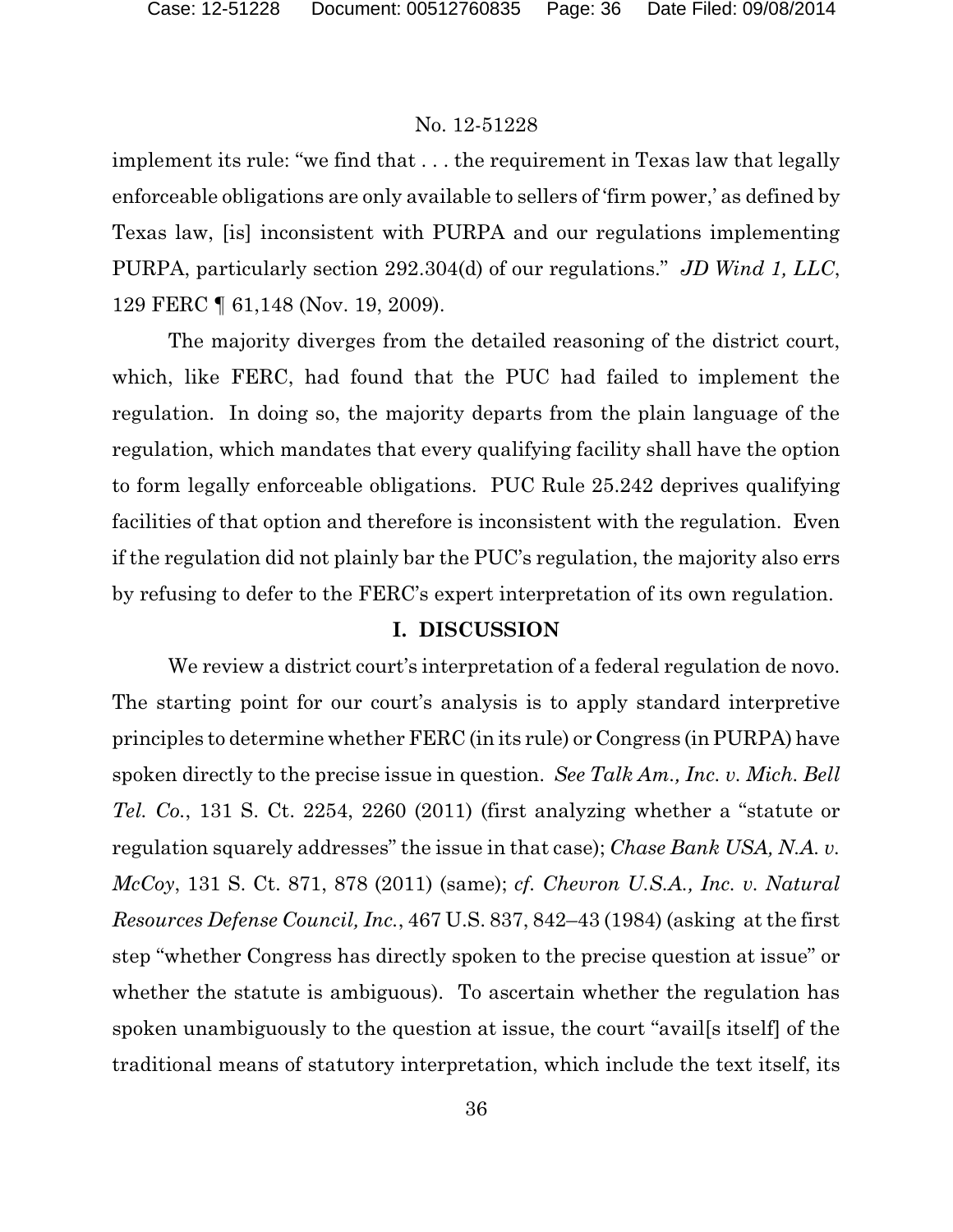history, and its purpose." *See Bellum v. PCE Constructors, Inc.*, 407 F.3d 734, 739 (5th Cir. 2005) (citing *Gen. Dynamics Land Sys., Inc. v. Cline*, 540 U.S. 581, 600 (2004)).

If the regulation is silent or ambiguous—that is, it does not answer the precise question at issue—after using ordinary tools of statutory interpretation, our court then must confront a difficult issue of deference doctrine: where Congress has given important roles to both a federal agency and state regulatory authorities, and those federal and state agencies offer conflicting interpretations of the federal regulation, to which agency, if any, should we defer?<sup>2</sup> We typically defer to a federal agency's reasonable interpretation of its own regulation. But the Appellants and the majority assume that the discretion afforded state regulatory authorities in implementing the regulation suggests that they deserve the deference, not FERC.

As I explain below, we ought to give FERC deference because FERC is the author of the regulation at issue and the structure of PURPA suggests Congress's intent to let FERC's interpretations of its own regulation trump the state's. Yet, to be sure, we do not need to reach this question of deference because the regulation's plain language bars the PUC's interpretation.

# **II. "STEP ONE"**

PURPA required FERC to promulgate rules that "require electric utilities to offer to . . . purchase electric energy from such facilities." 16 U.S.C. § 824a-3(a). The statute did not do any more to describe the regulatory scheme that

<sup>&</sup>lt;sup>2</sup> As one scholar recently observed, "State implementation of federal law is commonplace, but has been largely ignored by the interpretive doctrines of legislation and administrative law." *See* Abbe R. Gluck, *Intrastatutory Federalism and Statutory Interpretation: State Implementation of Federal Law in Health Reform and Beyond*, 121 Yale L.J. 534, 534 (2011).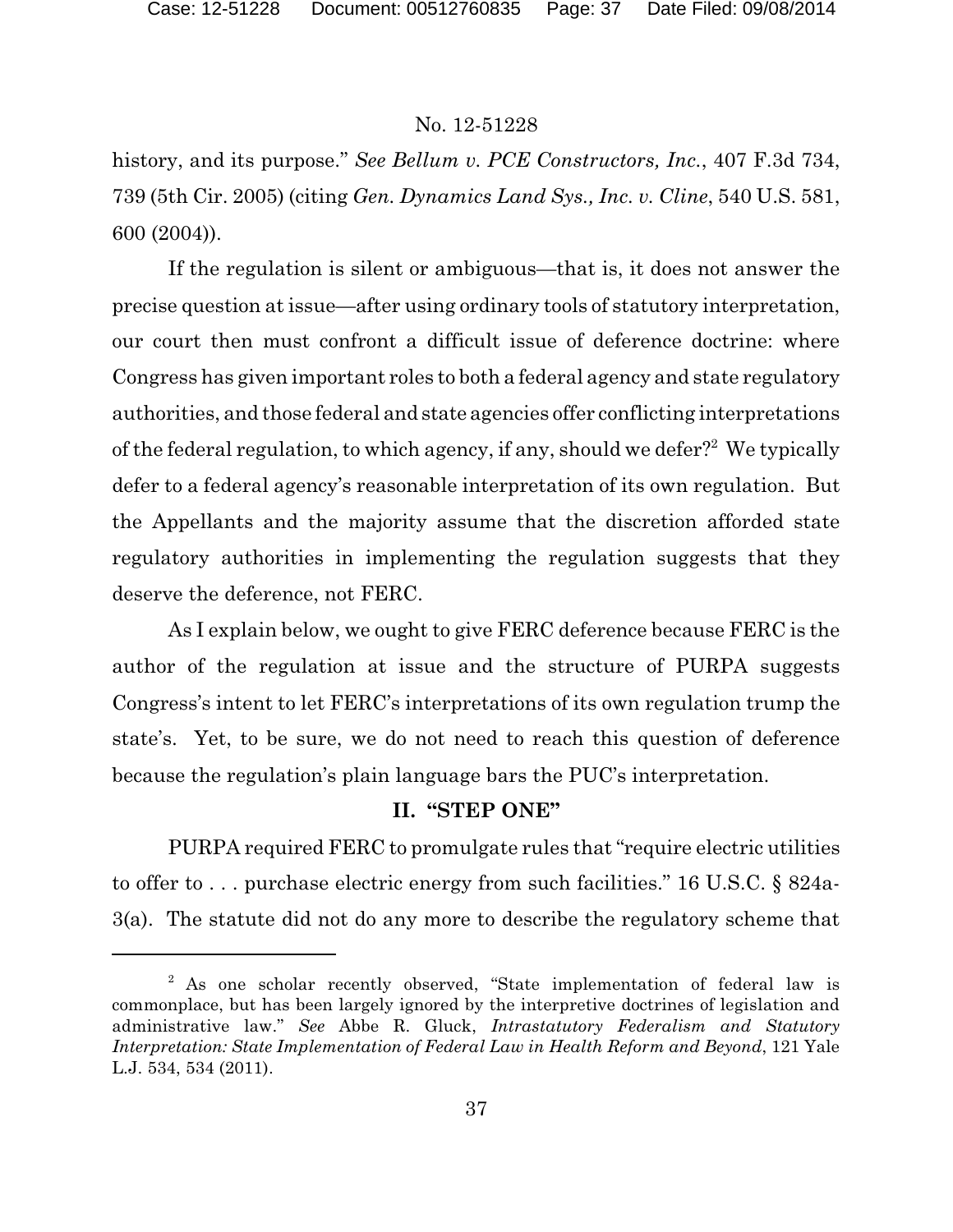would give effect to this mandatory purchase provision, leaving FERC to work out the details. FERC, pursuant to its delegated authority, issued the following regulation:

Each qualifying facility shall have the option either:

- (1) To provide energy as the qualifying facility determines such energy to be available for such purchases, in which case the rates for such purchases shall be based on the purchasing utility's avoided costs calculated at the time of delivery; or
- (2) To provide energy or capacity pursuant to a legally enforceable obligation for the delivery of energy or capacity over a specified term, in which case the rates for such purchases shall, at the option of the qualifying facility exercised prior to the beginning of the specified term, be based on either:
	- (i) The avoided costs calculated at the time of delivery; or
	- (ii) The avoided costs calculated at the time the obligation is incurred.

18 C.F.R. § 292.304(d).

# **A. All Qualifying Facilities Are Entitled to Create Legally Enforceable Obligations.**

The key phrase in dispute is "Each qualifying facility shall have the option . . . [t]o provide energy . . . pursuant to a legally enforceable obligation." The majority looks at that phrase and concludes that "the plain text of the FERC regulation fails to mandate that all Qualifying Facilities be allowed to form legally enforceable obligations." Majority op. at 26 (citation and internal quotation marks omitted). I strongly disagree.

FERC spoke "in terms of the mandatory 'shall,' which normally creates an obligation impervious to judicial discretion." *Lexecon Inc. v. Milberg Weiss Bershad Hynes & Lerach*, 523 U.S. 26, 27 (1998); *see, e.g.*, *Nat'l Ass'n of Home Builders v. Defenders of Wildlife*, 551 U.S. 644, 661–62 (2007) (language in the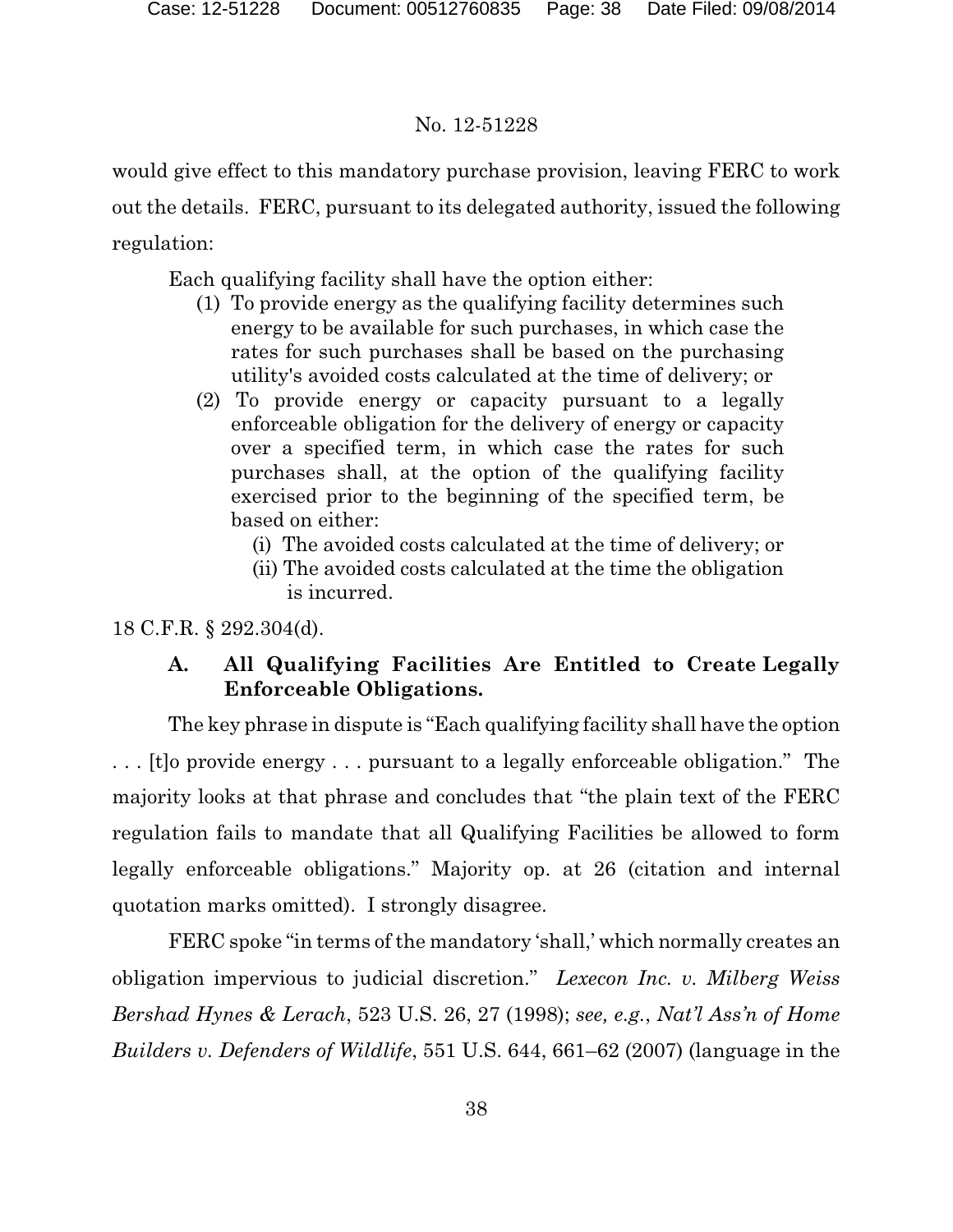Clean Water Act that EPA "shall approve" an application was mandatory and removed EPA's discretion not to approve the applications); *Black's Law Dictionary* 1375 (9th ed. 2009) (noting that it is the "mandatory sense [of 'shall'] that drafters typically intend and that courts typically uphold"). The majority points to no argument that would alter this presumption of a mandate.

The terms of this mandate require the state regulatory authority to preserve an option belonging to each qualifying facility to form a legally enforceable obligation. The option belongs to *each* qualifying facility, which means that it belongs to "every" qualifying facility. *See Sierra Club v. EPA*, 536 F.3d 673, 678 (D.C. Cir. 2008) ("'Each' means '[e]very one of a group considered individually.'" (quoting *American Heritage Dictionary* 269 (4th ed. 2001))). Every qualifying facility "ha[s]" the option; not the state regulatory authority. Thus, the state regulatory authority may not make the choice *for* each qualifying facility. *See* 45 Fed. Reg. 12,214, 12,224 (1980) ("The Commission intends that rates for purchases be based, *at the option of the qualifying facility*, on either the avoided costs at the time of delivery or the avoided costs calculated at the time the obligation is incurred." (emphasis added)).

Additionally, the option guarantees the ability to form a legally enforceable obligation. The term "legally enforceable obligation" is scarcely defined, and the majority assumes that this ambiguity means that the regulation does not precisely answer the question at issue. But this ambiguity does not alter in any way the regulation's mandate. Whatever the term "legally enforceable obligation" might mean is irrelevant, so long as each qualifying facility has the option to form one. From this fact we can also infer that any definition of "legally enforceable obligation" that undermines the mandate is not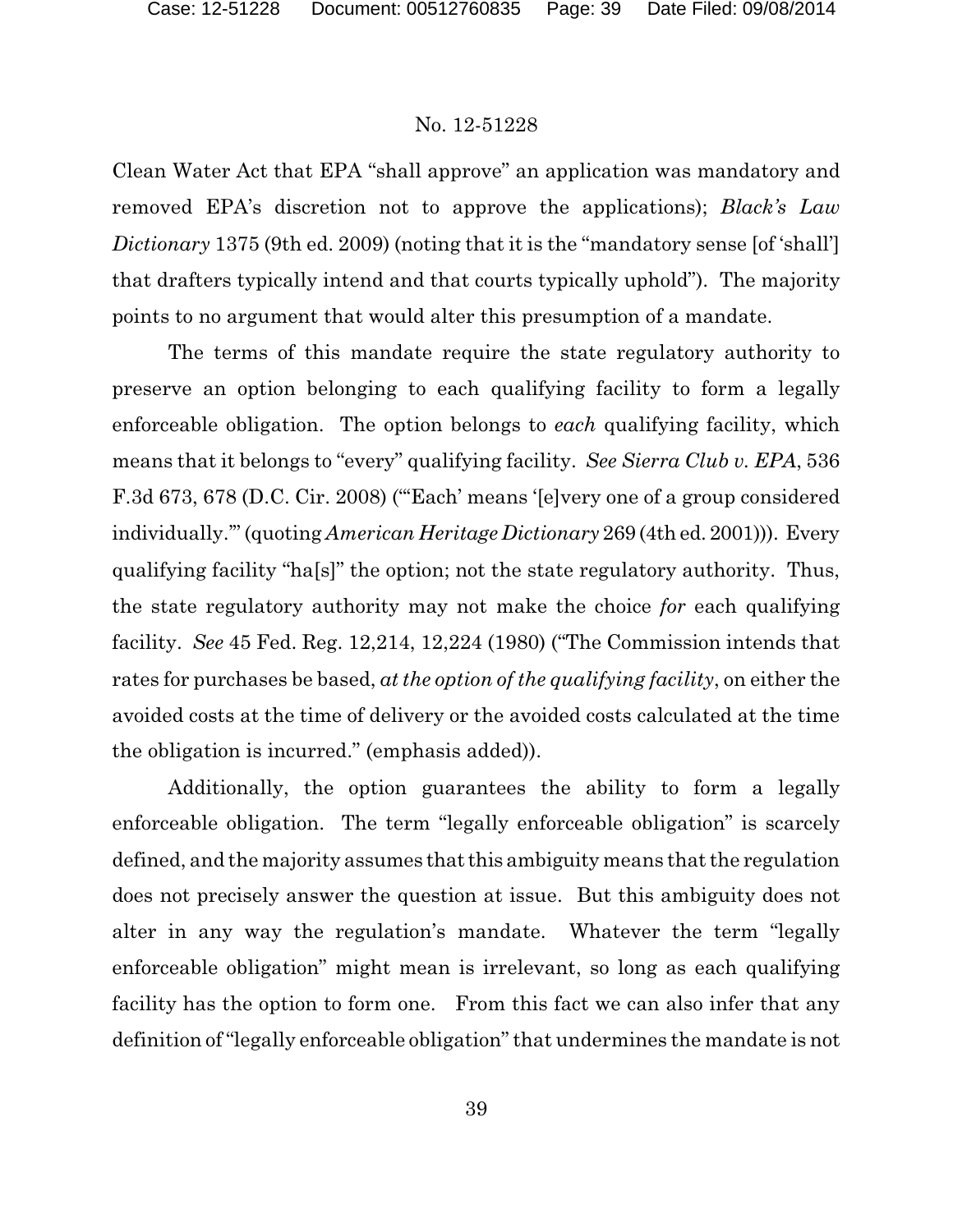permitted. So, since Qualifying facilities may include wind power producers, *see* 18 C.F.R. § 292.204(a)–(b) (covering small power producers whose primary energy source is renewable resources, including wind), and the PUC Rule defines "legally enforceable obligation" so that those producers cannot claim that entitlement, the PUC's definition of "legally enforceable obligation" violates the clear mandate. If FERC had intended categorically to limit the mandatory option, it would not have used terms such as "each" and "shall."

# **B. The PUC Firm-Power Rule Makes Some Qualifying Facilities Ineligible to Form Legally Enforceable Obligations.**

As the majority states, "the PUC's rule implementing FERC's Regulation permits only a Qualifying Facility that generates 'firm power' to enter into a Legally Enforceable Obligation." Majority op. at 5 (citing PUC Rule 25.242). That alone should be enough to conclude that the PUC rule "fail[s] to comply" with the implementation requirements imposed on it by PURPA. *See* 16 U.S.C.  $\S$  824a-3(f), (h)(2)(A). Because the mandatory option is the linchpin of the regulation and the PUC Rule categorically bars some qualifying facilities from exercising their mandated option, I would conclude that the PUC regulation conflicts with the unambiguous terms of the regulation.

The majority says that "there is no FERC Regulation or PURPA provision specifically addressing whether non-firm energy providers may form Legally Enforceable Obligations." Majority op. at 23. But this reading overlooks the term "each," which plainly means any and every qualifying facility. Since every qualifying facility may form legally enforceable obligations, the regulation does not need to specify which qualifying facilities, be they firm or non-firm, may form them. It would be an illogical and inconsistent result, then, to read "each" as meaning only "firm-power."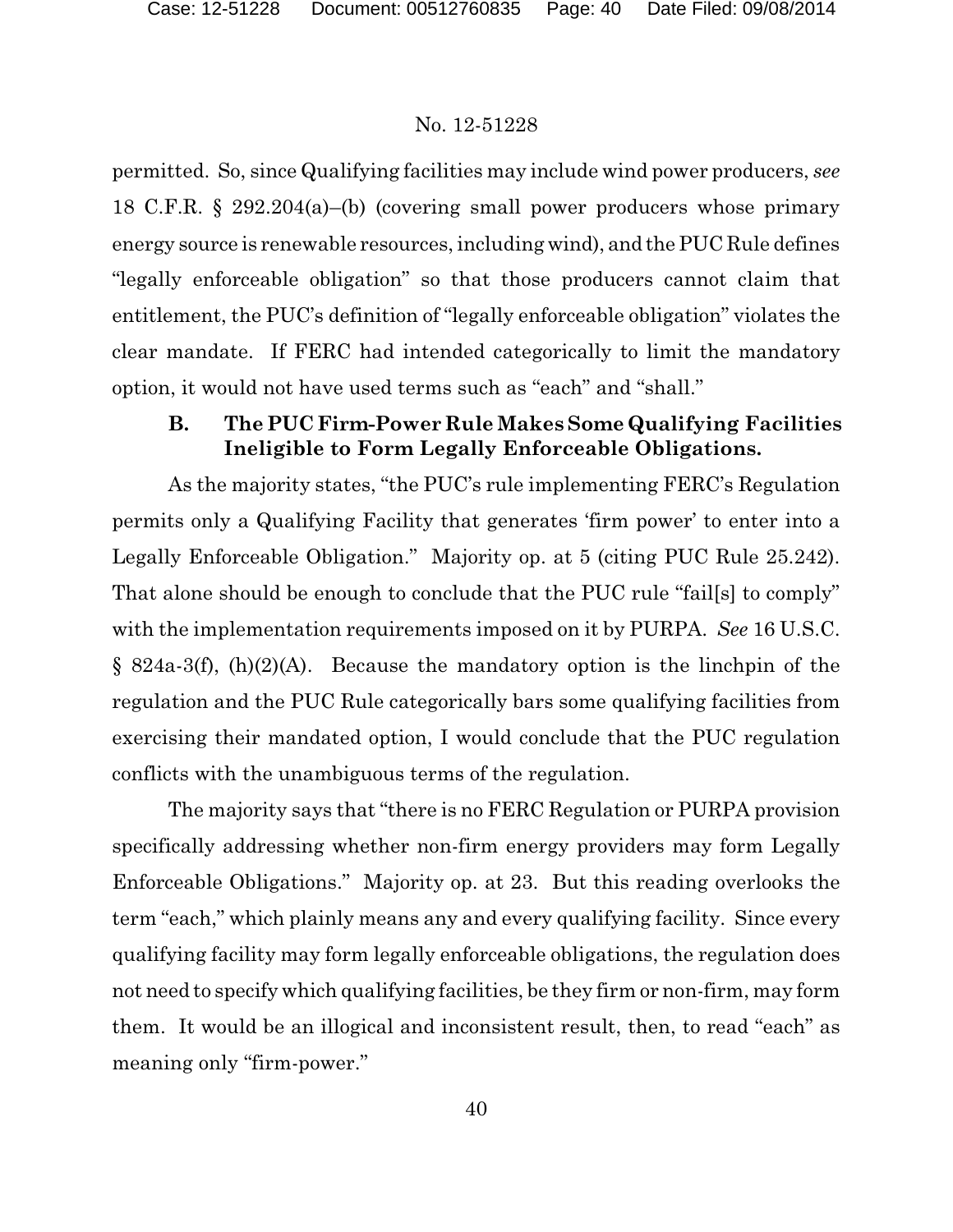Finally, our interpretation of the regulation should give effect to the purposes of the statute. Congress identified a problem: electric utilities were monopsonies, lone buyers of energy in a market with many potential producers of energy, and "traditional electricity utilities were reluctant to purchase power from . . . nontraditional facilities." *FERC v. Mississippi*, 456 U.S. 742, 750 (1982). Congress sketched out a bold solution to that problem—mandatory purchases of energy by electrical utilities from qualifying facilities, 16 U.S.C. § 824a-3(a)—and asked FERC to promulgate rules to that effect. FERC chose a scheme that turned on making legally enforceable obligations available for each qualifying facility. In fact, FERC recognized that to encourage that sort of energy production, the regulations had to provide the certainty that comes with having a long-term obligation. Thus, FERC invoked "the need for qualifying facilities to be able to enter into contractual commitments" and "the need for certainty with regard to return on investment in new technologies" that only those long-term legally enforceable obligations could provide. 45 Fed. Reg. at 12,224. Giving only some of the qualified facilities the leverage to overcome the uncompetitive monopsonies would undermine this basic purpose. It will provide no investment certainty, and, inevitably, many developers will be unable to produce energy using the new technologies that PURPA sought to encourage.

The majority appears to endorse the view that a contrary purpose of the statute should prevail: "the congressional intent that rates under PURPA 'shall be just and reasonable to the electric consumers of the electric utility and in the public interest.'" Majority op. at 32 (quoting 16 U.S.C. § 824a-3(a)(2), (b)(1)). But none of the Appellants brings a challenge to FERC's regulation implementing PURPA, and if there were any ambiguity about FERC's consideration of those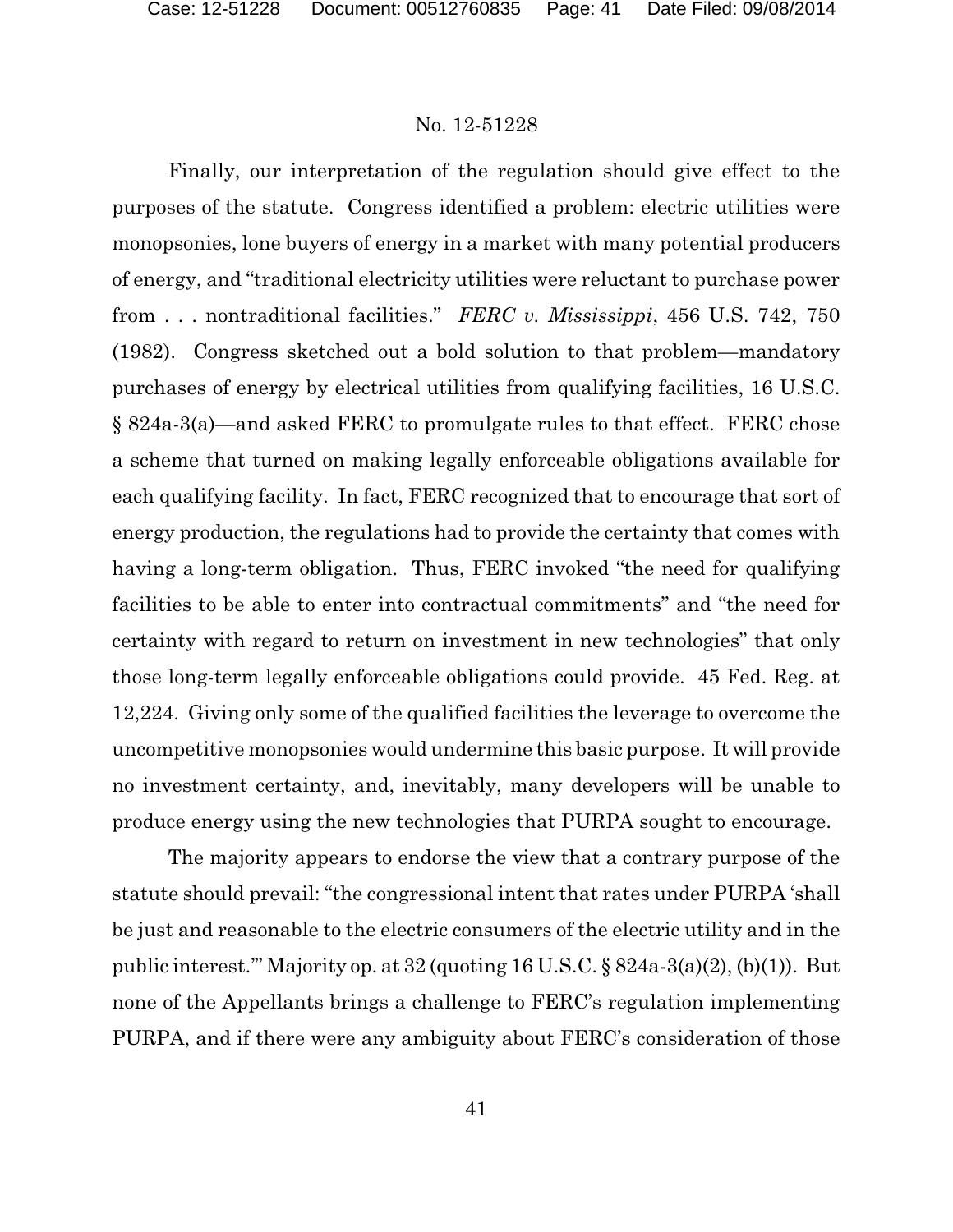views, FERC has made a permissible interpretation of the general statutory command. *See Chevron*, 467 U.S. at 843. Indeed, FERC addressed the majority's concerns for just and reasonable rates through an entirely different scheme in its regulation. FERC used the concept of "avoided costs" to simultaneously provide nondiscriminatory pricing to the new market entrants, the small energy producers, but also accord with market rates for electricity. *See* 18 C.F.R. § 292.304(a), (c) (setting guidelines for state avoided-cost rate-setting); 45 Fed. Reg. 12,222 ("The Commission has . . . provided that the rate for purchases meets the statutory requirements [for just and reasonable rates] if it equals avoided costs.").

The idea that the court can read FERC's regulation as violating the terms of the statute—but for the saving interpretation that Occidental offers—runs contrary to the *Chevron* canon. It is inappropriate for the court to assert that "[b]ecause only firm power Qualifying Facilities can provide that kind of [cost] certainty, it makes sense that only they should be able to select between the rate options." Majority op. at 32. It may "make[] sense" to us lay judges, though I tend to think not. But it makes as much sense to do as FERC has done—namely, to provide every qualifying facility with the option to enter into a legally enforceable obligation and trust that "in the long run, 'overestimations' and 'underestimations' of avoided costs will balance out." 45 Fed Reg. 12,224. The point is, though, that it really is not for a court to say. Congress delegated the authority to weigh these considerations to an expert agency. Only by displacing FERC's role as Congress's delegatee and going beyond the issue in dispute can the court offer its merely plausible reading of statutory language and conclude that FERC is doing it wrong.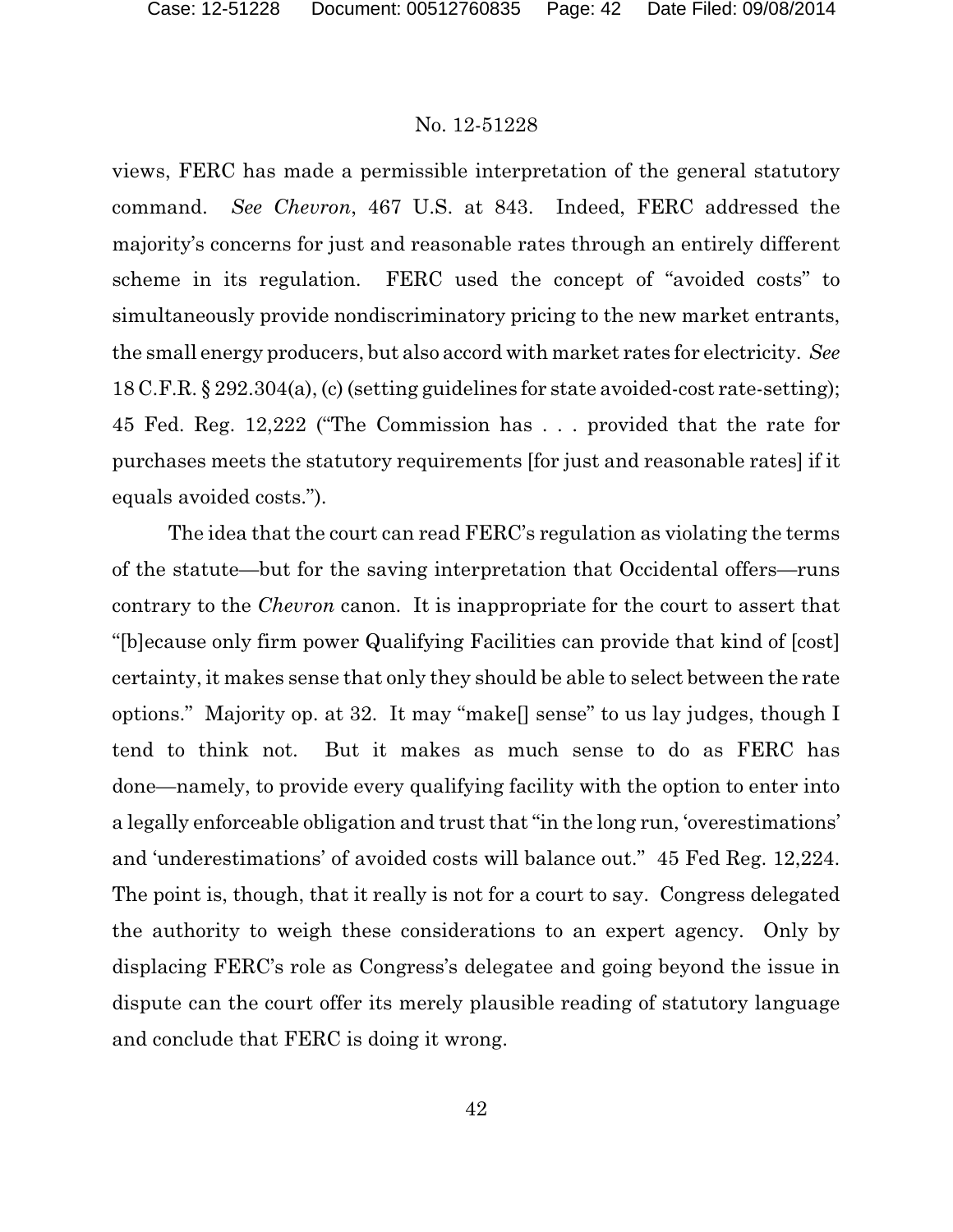## **III. "STEP ZERO"**

Supposing that we could get past the mandatory language of the statute, I would still find that the district court properly adopted FERC's view of its own regulation. The majority would have us upset this basic doctrine of agency deference because the PUC enjoys some discretion in implementing FERC regulations. The majority's conclusion that the PUC acted within its discretion to answer the supposedly ambiguous question in this case lacks foundation. But it is worth first examining the hard issue of first impression this case actually creates and why, nevertheless, deference to FERC makes sense.

# **A. The Court Should Defer to FERC's Interpretation of Its Own Regulation, Even Under PURPA's Cooperative Federalism Scheme.**

It is well-established that a federal agency's interpretation of its own regulation "'becomes of controlling weight unless it is plainly erroneous or inconsistent with the regulation.'" *Elgin Nursing & Rehab. Ctr. v. U.S. Dep't of Health & Human Servs.*, 718 F.3d 488, 492 (5th Cir. 2013) (quoting *Bowles v. Seminole Rock & Sand Co.*, 325 U.S. 410, 414 (1945)); *see also Auer v. Robbins*, 519 U.S. 452, 461 (1997). Indeed, *Seminole Rock* and *Auer* dictate deference to the federal agency's interpretation of its own regulation even when that agency's interpretation is made informally. *Elgin Nursing*, 718 F.3d at 493 ("This court and others have held that opinion letters, handbooks and other published declarations of an agency's views, including amicus briefs, are authoritative sources of the agency's interpretation of its own regulations." (citations and internal quotation marks omitted)). Therefore, if 18 C.F.R. § 292.304(d) really were ambiguous, FERC's interpretation of that regulation in its 2009 Declaratory Order would ordinarily control our court's interpretation "unless it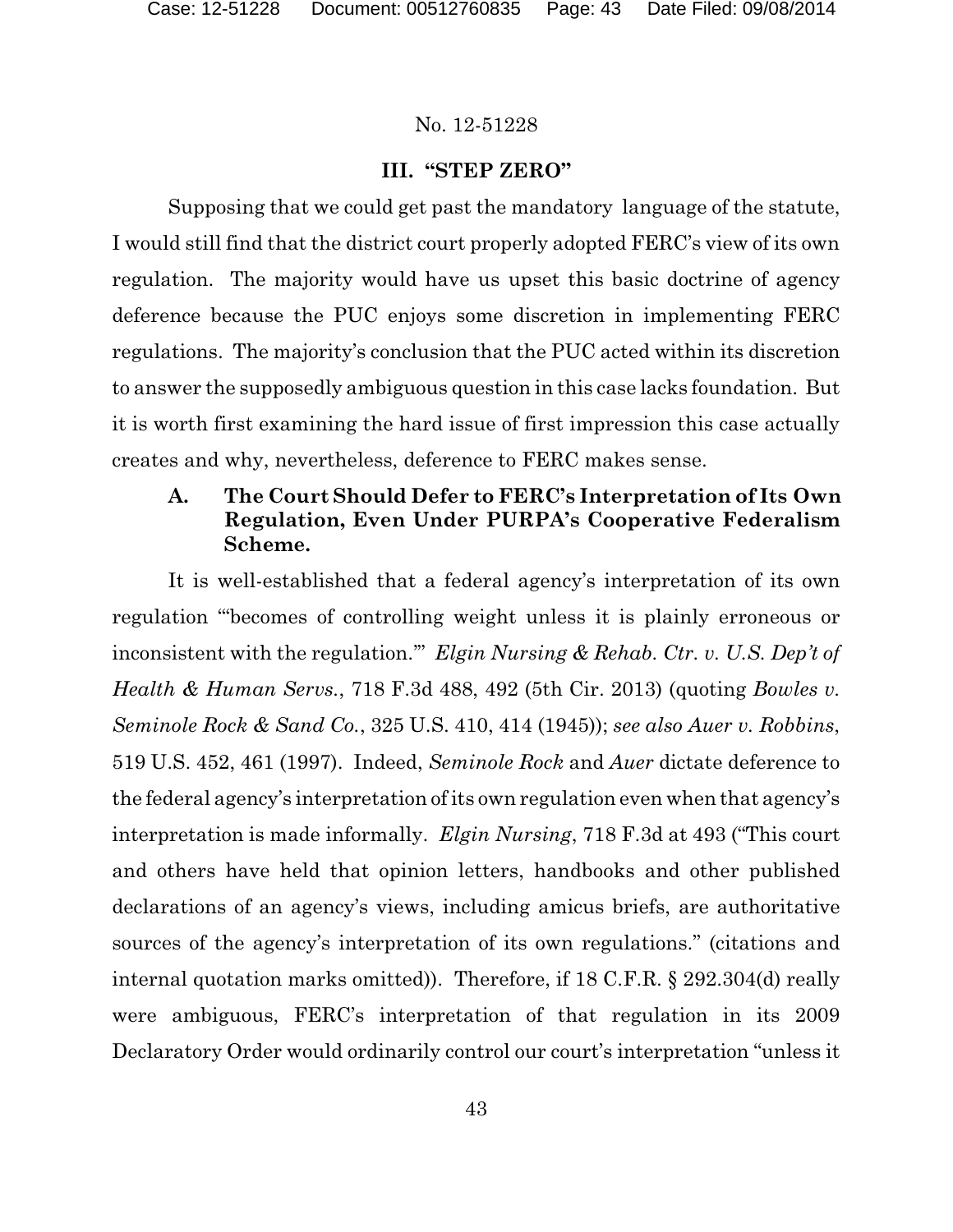is plainly erroneous or inconsistent with the regulation."

If a statute entitles two agencies to take administrative actions based on promulgated regulations under the statute and those agencies come to conflicting interpretations of the regulation, we must ask a prior question: To which agency did the statute give "the power to render authoritative interpretations of [the] regulations"? *Martin v. Occupational Safety & Health Review Comm'n*, 499 U.S. 144, 152 (1991). To answer that question, courts must "infer from the structure and history of the statute" which agency should be the primary interpreter of the regulations.<sup>3</sup> Id.

In *Martin*, the court examined the split-enforcement scheme Congress created under the Occupational Safety and Health Act ("OSH Act"). The OSH Act entrusted the Secretary of Labor with"responsibility for setting and enforcing workplace health and safety standards," but delegated authority the Occupational Safety and Health Review Commission to adjudicate disputes, including employer challenges to the Secretary's enforcement actions. *See id.* at

<sup>3</sup> The *Martin* test parallels the Supreme Court's *Chevron* "Step Zero" analysis, which asks whether Congress delegated authority to make interpretations carrying the force of law. *See United States v. Mead*, 533 U.S. 218, 226–27 (2001); *see also* Gluck, *supra*, at 599 ("An extension of *Mead*, or something like it, to include state implementers—that is, to take into account the specific ways that Congress utilizes state implementers to determine the level of deference the various concurrent implementers should receive—may not be a radically different approach than the one currently in use."); Jacob E. Gersen, *Overlapping and Underlapping Jurisdiction in Administrative Law*, 2006 Sup. Ct. Rev. 201, 219, 223–24 (stating that deference questions in a statute administered by multiple agencies is "best treated as a Step Zero inquiry" and discussing *Martin* as an illustration of that inquiry). Under that analysis, courts determine where to place a single agency's interpretation of a statute along a spectrum of deference. *See Mead*, 533 U.S. at 236–37. Courts look for that "[d]elegation of [interpretive] authority . . . in a variety of ways, as by an agency's power to engage in adjudication or notice-and-comment rulemaking, or by some other indication of a comparable congressional intent." *Id.* at 227. The analysis, then, is attentive to the structure and text of each specific statute.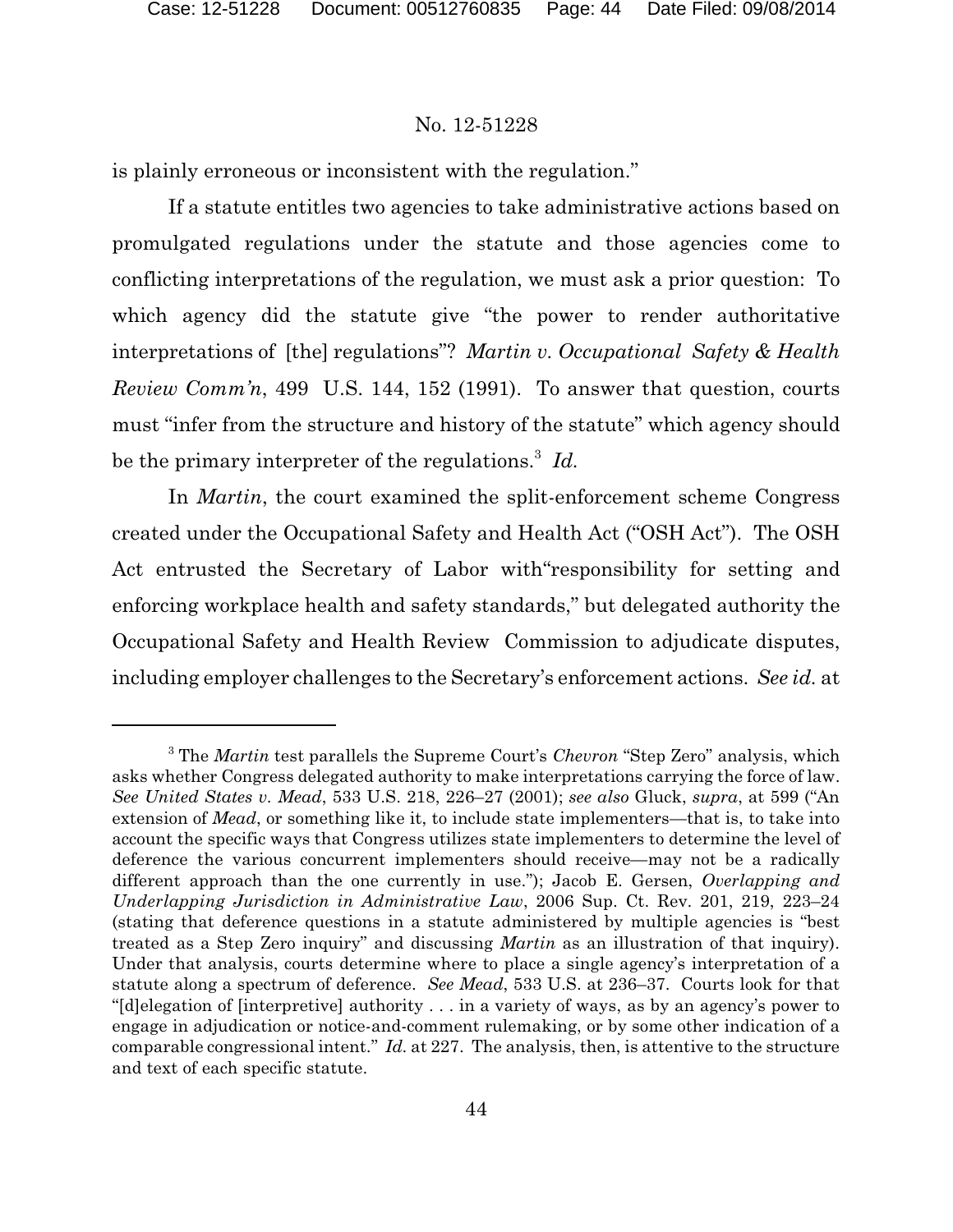147–48 (citing 29 U.S.C. §§ 651(b)(3), 658–661, 665, and 666). If the Commission ruled against the Secretary, the Secretary had "the right to seek review of [the] order in the court of appeals." *Id.* at 148.

Faced with an appeal in which the Commission and the Secretary offered conflicting interpretations of an OSH Act regulation, the *Martin* Court held that the Secretary deserved the deference. *Id.* at 152. The Court placed heavy emphasis on the fact that the Secretary—as the head of the agency that promulgates the standards—was "in a better position than . . . the Commission to reconstruct the purpose of the regulations in question." *Id.* In addition, the Court found that "by virtue of the Secretary's statutory role as enforcer, the Secretary comes into contact with a much greater number of regulatory problems than does the Commission," which adjudicated episodically based only on contested enforcement actions. *Id.* Thus, the Court concluded that the Secretary should enjoy primary interpretive authority due to the agency's "historical familiarity and policymaking expertise,"*id.* at 152, and courts "should defer to the Secretary [to the extent] the Secretary's interpretation is reasonable," *id.* at 158 (emphasis omitted).

*Martin*'s statute-specific analysis should guide our analysis of the deference dilemma here. Like the delegation to the Secretary under the OSH Act, PURPA placed FERC in charge of writing rules and enforcing them. *See* 16 U.S.C. § 824a-3(a), (h)(1). In particular, 16 U.S.C. § 824a-3(h) ("Commission enforcement") empowered FERC to "enforce the requirements of [the state implementation provision]" when a state has "fail[ed] to comply" with the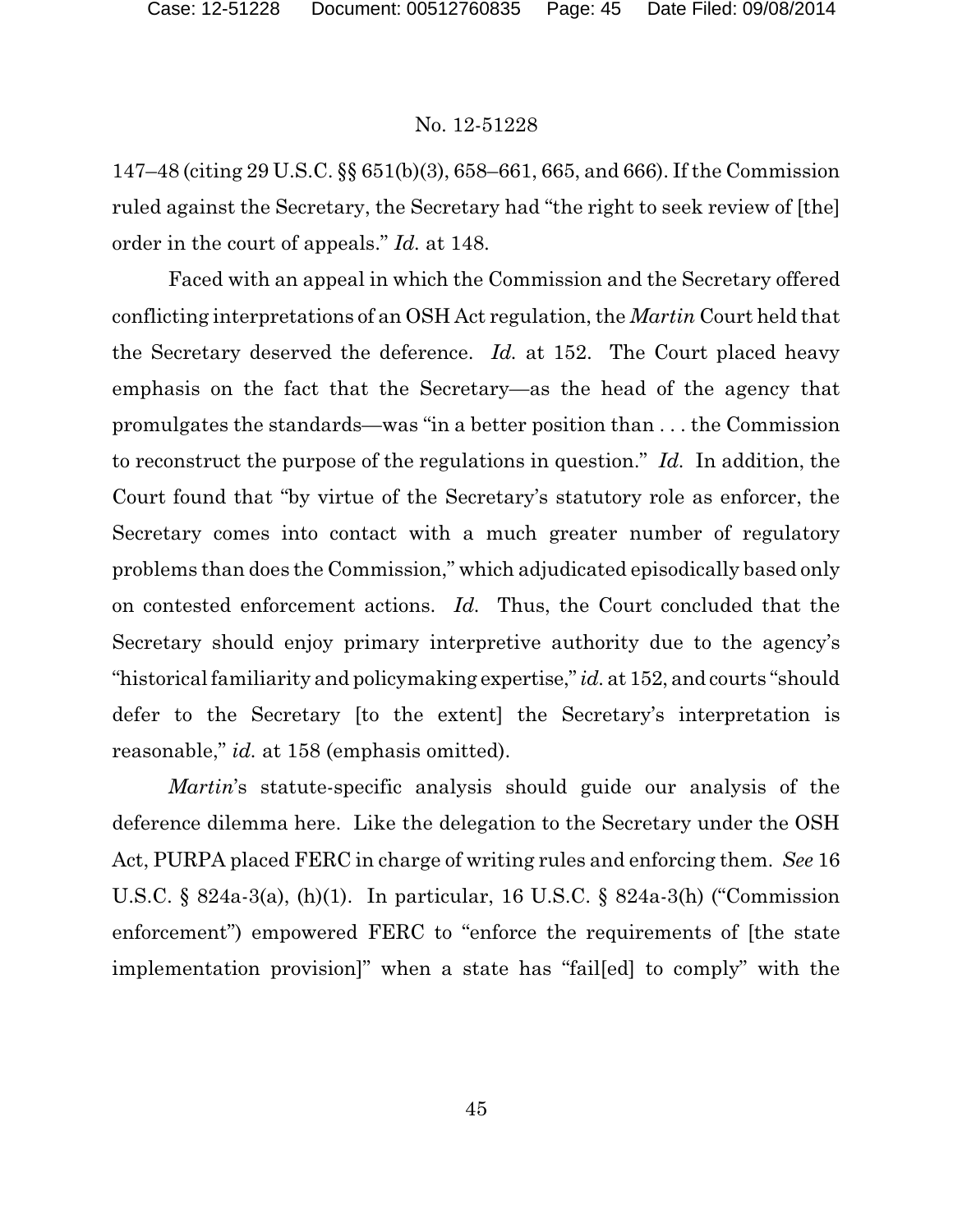implementation requirements. *See id.* § 824a-3(h)(2).<sup>4</sup>

Congress apparently did not just want FERC to provide its views on its regulation through enforcement actions; PURPA also confers on FERC an entitlement to intervene as of right in a petitioner's federal court action even when FERC did not use its discretionary enforcement power. *Id.* State regulatory authorities have no analogous role to either the Commission or the Secretary in *Martin.* Whereas the Commission in *Martin* had the power to hear and decide cases brought against the Secretary, a state regulatory authority enjoys no equivalent adjudicative authority. Instead, state regulatory authorities have a unique mandate to implement the FERC regulations through their own chosen state mechanisms. *See FERC v. Mississippi*, 456 U.S. at 760; *see also* 16 U.S.C. § 824a-3(f). In addition, state regulatory authorities may defend as-applied challenges to their implementation plans in state court actions, but, under federal law, they enjoy neither a special adjudicative or enforcement power. *See* 16 U.S.C. § 824a-3(g).

This scheme strongly indicates that "the power to render authoritative interpretations of [PURPA] regulations is a 'necessary adjunct' of [FERC's] powers to promulgate and to enforce national . . . standards." *See Martin*, 499

<sup>4</sup> In addition, although *Martin* did not require it, we might expect to only give deference to an agency interpretation when it colors inside the boundaries Congress gave it—i.e., when it is within the scope of its delegation. *Mead*, 533 U.S. at 227. With regard to its enforcement powers, FERC has reasonably interpreted its enforcement power to include the ability "to terminate a controversy or remove uncertainty" through the use of declaratory orders. 18 C.F.R. § 385.207(a) (interpreting enforcement authority under the Federal Power Act); *see* 16 U.S.C. § 824a-3(h)(2)(A) (directing FERC to enforce state implementation of its rules as a "rule enforceable under the Federal Power Act"). Therefore, FERC's Declaratory Order is a valid exercise of FERC's enforcement powers under the theory that the greater enforcement power necessarily includes the lesser authority to issue declaratory orders.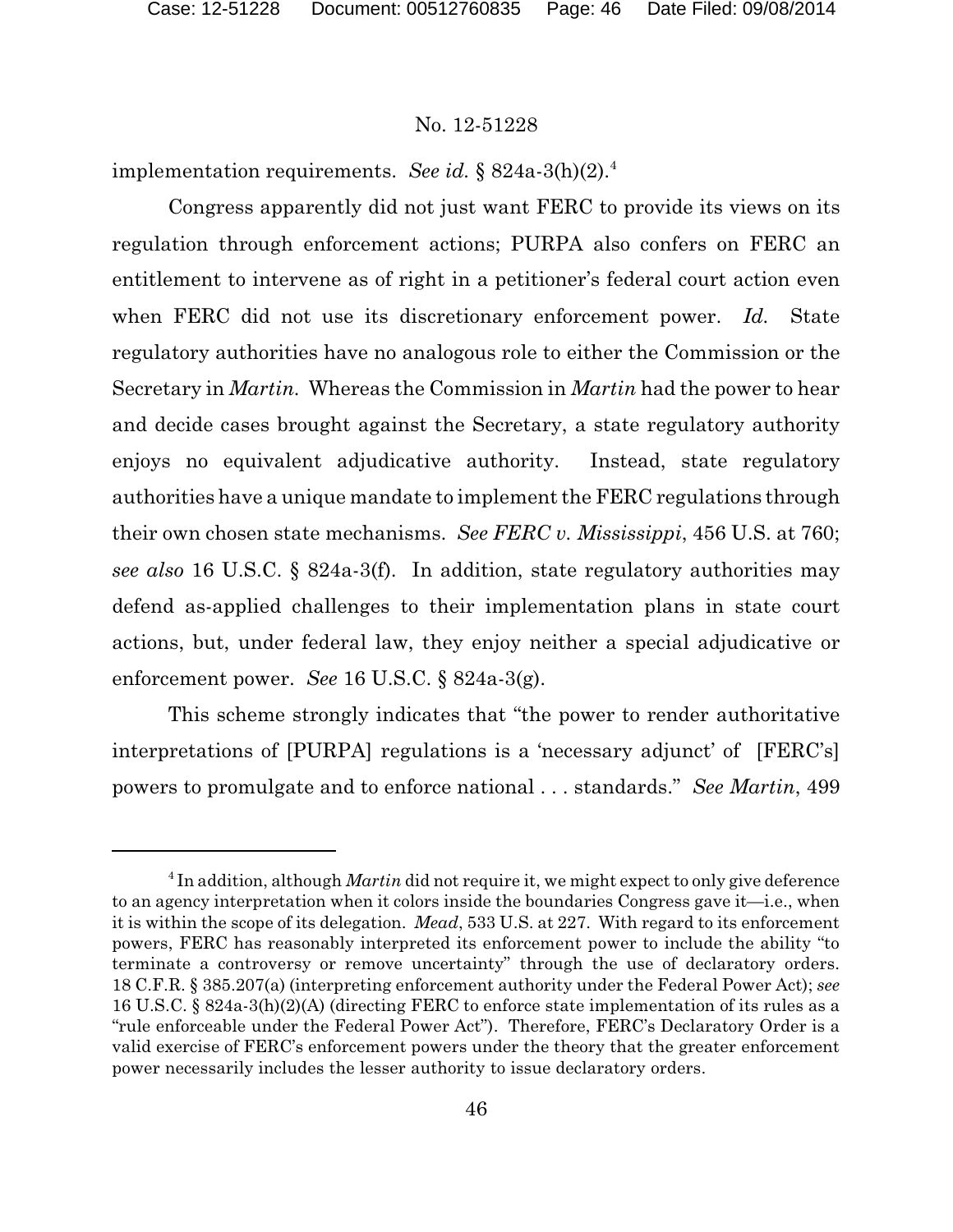U.S. at 152. FERC is the author of the regulations it is asked to interpret and enforce, and FERC is thus in a "better position than" the PUC to say what those regulations mean. *Id.* We have said before that this authorship rationale is "[t]he most important reason for extending greater deference" to an agency's informal interpretation of its own regulation under the *Auer* doctrine. *Belt v. EmCare, Inc.*, 444 F.3d 403, 416 n.35 (5th Cir. 2006). Nothing about PURPA's cooperative federalism scheme detracts from this crucial reason for deference to the promulgating agency.

The layered design of the enforcement provisions further points to FERC's leading interpretive role. Although PURPA specifically provided a special implementation role for state regulatory authorities, PURPA gave FERC a trump card when it permitted FERC to bring enforcement actions against state regulatory authorities that had "fail[ed] to comply" with FERC regulations. It would be odd indeed for Congress to give FERC the power to bring enforcement actions against state regulatory authorities, only to let FERC lose every action because Congress had supposedly intended states, not FERC, to have interpretive authority. Such an outcome would nullify FERC's enforcement power and upset the "multi-layered enforcement" scheme PURPA devised. Congress appears to have intended for FERC's interpretation, not the PUC's, to have the upper hand. Here, that means we should give controlling weight to FERC's reasonable interpretation of its own regulation.

What mitigates the effect of this FERC trump for the PUC is the latitude that FERC has granted state agencies "in determining the manner of implementation of [FERC's] rules, provided that the manner chosen is reasonably designed to implement the requirements of [18 C.F.R.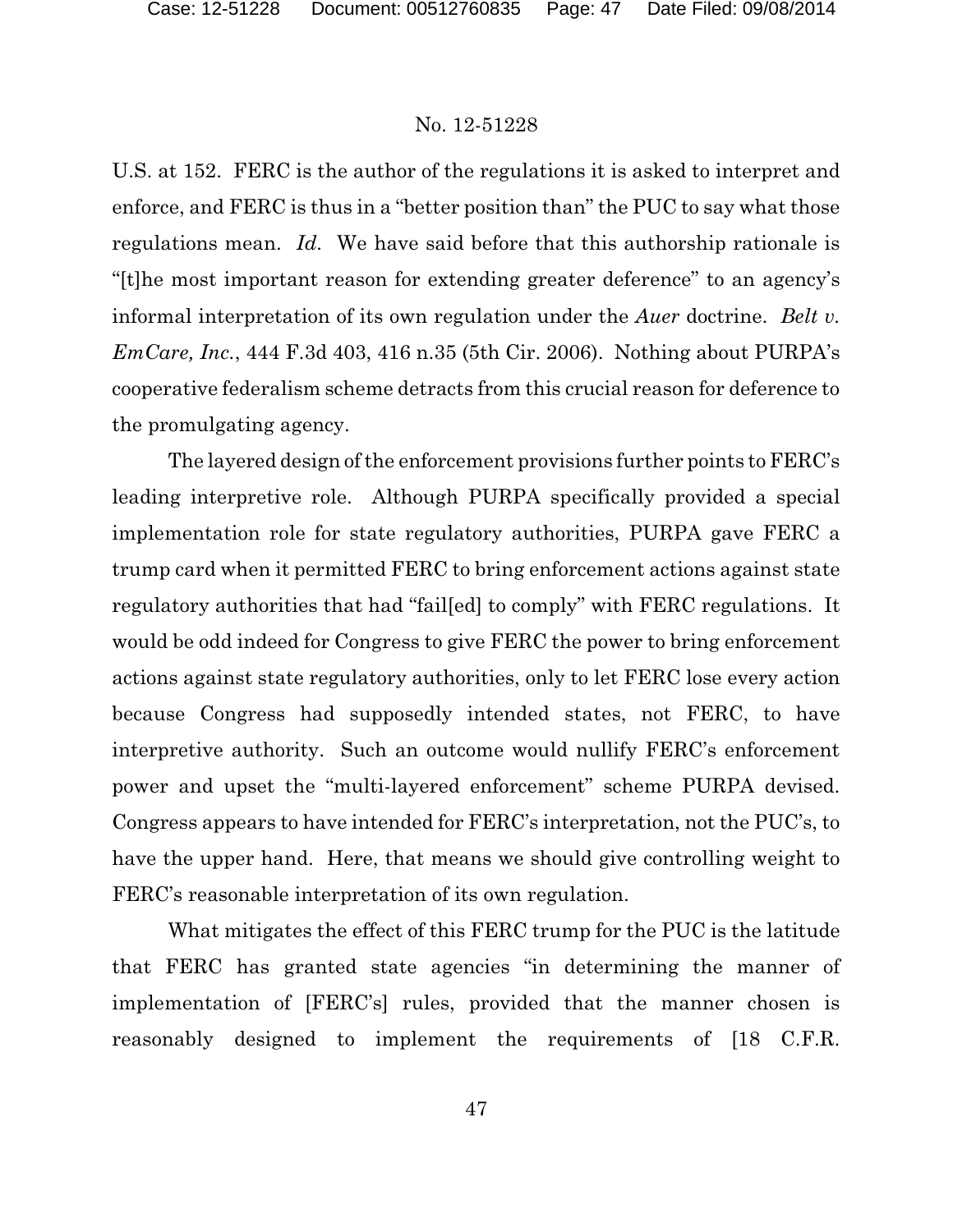§§ 292.301–14]." 45 Fed. Reg. at 12,230–31. FERC did so with a sense that states could use discretion to implement better policies. FERC noted the context of "economic and regulatory circumstances [that] vary from State to State and utility to utility" and "recogni[zed] the work already begun and . . . the variety of local conditions." *Id.* at 12,231. The Supreme Court ratified that "latitude" language in *FERC v. Mississippi*, 456 U.S. at 751. Congress also expected meaningful interaction between state regulatory authorities and FERC, since PURPA instructed FERC to consult with state regulatory authorities before issuing regulations. *See* 16 U.S.C. § 824a-3(a) ("Such rules shall be prescribed, after consultation with representatives of Federal and State regulatory agencies having ratemaking authority for electric utilities, and after public notice and a reasonable opportunity for interested persons (including State and Federal agencies) to submit oral as well as written data, views, and arguments.").

In light of FERC's stated position, our court has previously said that "[w]e review the PUC's implementation with deference because '[a] state has broad authority to implement PURPA with respect to the approval of purchase contracts between utilities and QFs.'" *Power Resource III*, 422 F.3d at 236 (quoting *N. Am. Natural Res., Inc. v. Mich. Pub. Serv. Comm'n*, 73 F. Supp. 2d 804, 807 (D. Mich. 1999)). Or, as we summarized it elsewhere, the state regulatory authorities exercise their discretion in "setting the specific parameters" on when and how legally enforceable obligations may be formed. *Id.* at 238 (citing FERC declaratory orders that permitted state discretion in defining parameters of legally enforceable obligations); *id.* at 239 (referring to the discretion that "FERC has given" state regulatory authorities).

This discretion is limited, though, and, in any case, it tells us little about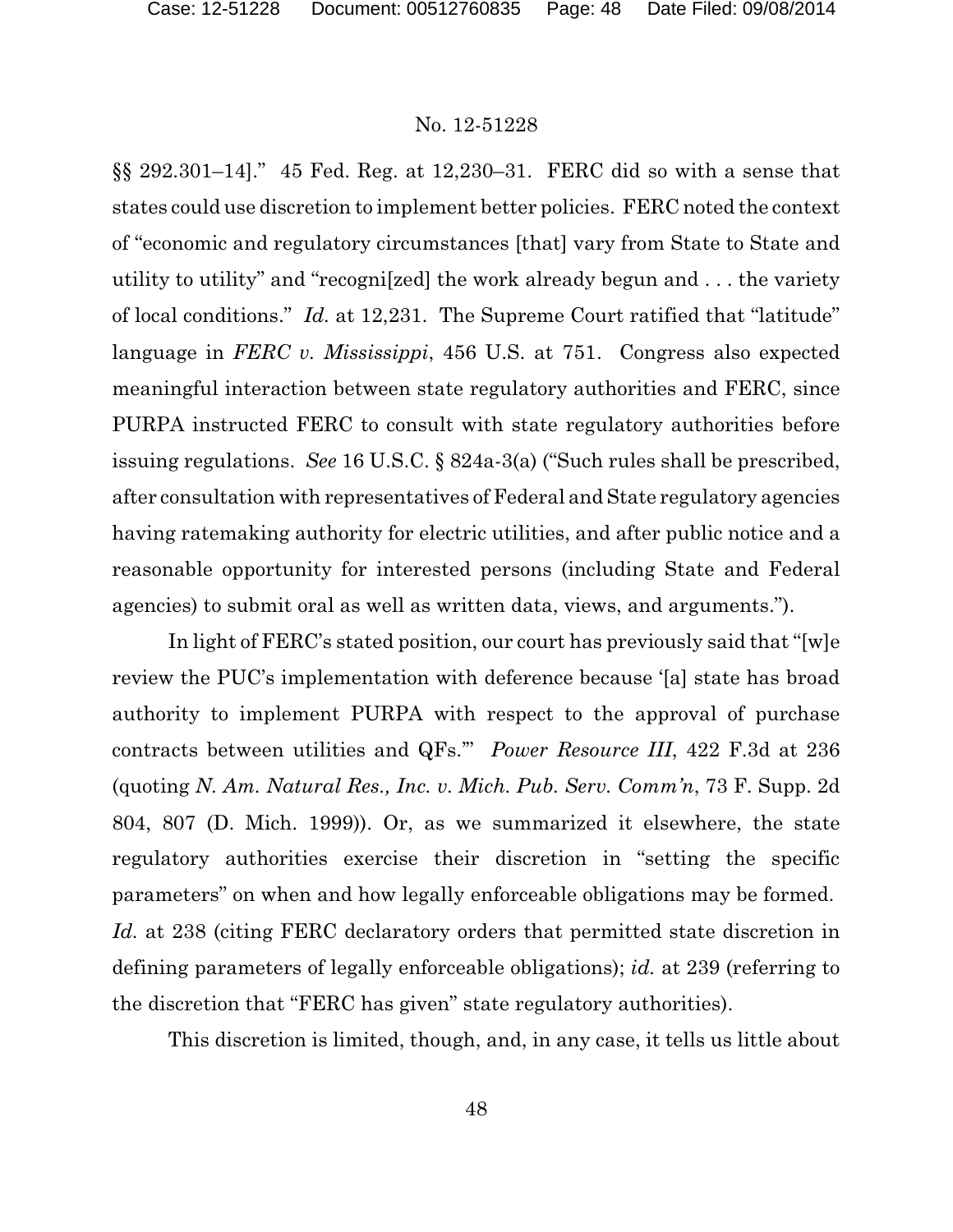which agency Congress wanted to speak with the force of law. Generally, implementation discretion is limited by the requirement that the chosen means of implementation are "reasonably designed to give effect to FERC's rules." *FERC v. Mississippi*, 456 U.S. at 751. In addition, in some cases, PURPA gave exclusive control to FERC to implement some rules. In *Power Resource III*, for example, the court acknowledged that PURPA gave an exclusive grant of authority to FERC over rules on the certification of qualifying facilities. 422 F.3d at 236 n.2.; *see also Indep. Energy Prods. Ass'n, Inc. v. Cal. Pub. Utils. Comm'n*, 36 F.3d 848, 853–54 (9th Cir. 1994) ("The structure of PURPA and [FERC]'s regulations[] reflect Congress's express intent that [FERC] exercise exclusive authority over QF status determinations.").

# **B. The Majority's Reasons Do Not Support Deferring to the PUC.**

I am unconvinced by the majority's reasons for deferring to the PUC's interpretation of the FERC regulations.

# **1. No FERC Interpretation**

The majority opines that there is no FERC interpretation to interpret in this case. Not so. First, while the majority opinion correctly notes that FERC is not a party and did not take a position before our court, the fact that FERC is not a party makes no difference. In fact, courts regularly grant deference to nonparty amici. *See, e.g.*, *Decker v. Nw. Envtl. Def. Ctr.*, 133 S. Ct. 1326, 1336–37 (2013) (giving *Auer* deference to the EPA's interpretation offered in an amicus brief). In any case, the FERC interpretation is "before our court" not only because its Declaratory Order is in the record and has been briefed by the parties, but also because FERC's Declaratory Order was the jurisdictional prerequisite for the case even coming to our court. *See Power Resource III*, 422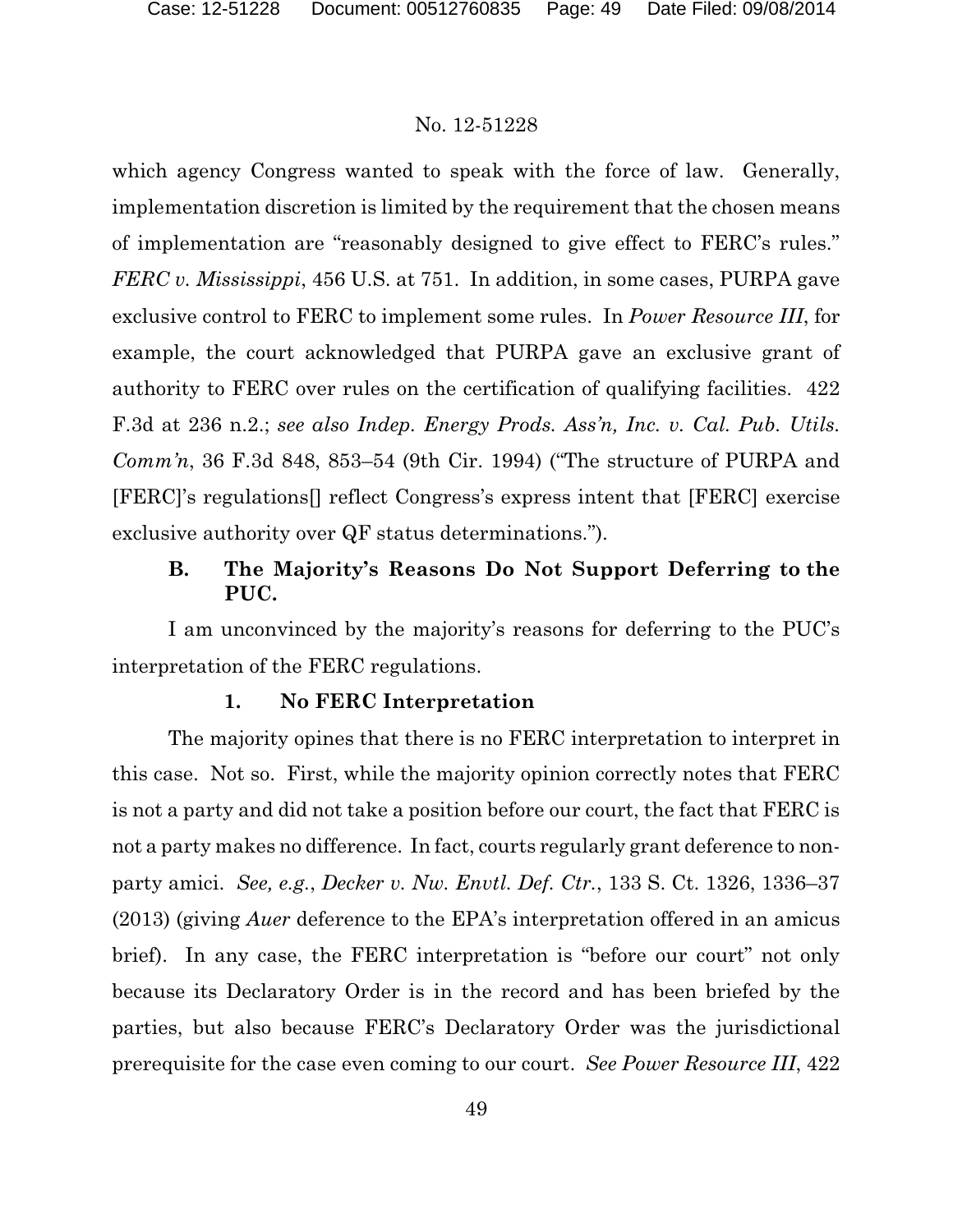F.3d at 235 ("If FERC does not bring an enforcement action within 60 days following the date on which a petition is filed, the utility or qualifying facility may bring an enforcement action in federal district court." (quoting 16 U.S.C.  $824a-3(h)(2)(B))$ .

Also note that if the court required that the interpretation be argued by a party "before our court," we would actually lack a PUC interpretation, too. Before our court, the PUC has notably abandoned the interpretation of the FERC regulation that it made in the district court, instead relying entirely on the now-repudiated argument that our court lacks jurisdiction. It would seem a double standard for the majority to rely on this argument to negate FERC's interpretation while preserving the PUC's.

Second, the majority acknowledges that FERC offered its interpretation in its Declaratory Order, but minimizes the effect of that interpretation by characterizing it as a "single letter"<sup>5</sup> sent to Exelon. This misunderstands the situation. FERC made its Declaratory Order pursuant to its regulatory authority. *See supra* n.4. FERC published notice of Exelon's predecessor's filing in the *Federal Register*, inviting interventions and protests. *See* JD Wind 1, LLC, et al.; Notice for Petition for Declaratory Order, 74 Fed. Reg. 51147-02 (Oct. 5, 2009). FERC received briefing from the Appellants in that proceeding, and also from a variety of other industry groups, renewable energy developers, and utilities. *See JD Wind 1, LLC*, 129 FERC ¶ 61,148, at ¶ 61,630–32. Many of these intervenors were under the impression that FERC's interpretation was

<sup>5</sup> The "letter" that FERC sent Exelon is also known as a "Declaratory Order"—the preferred nomenclature. *See, e.g.*, *Indus. Cogenerators v. FERC*, 47 F.3d 1231 (D.C. Cir. 1995).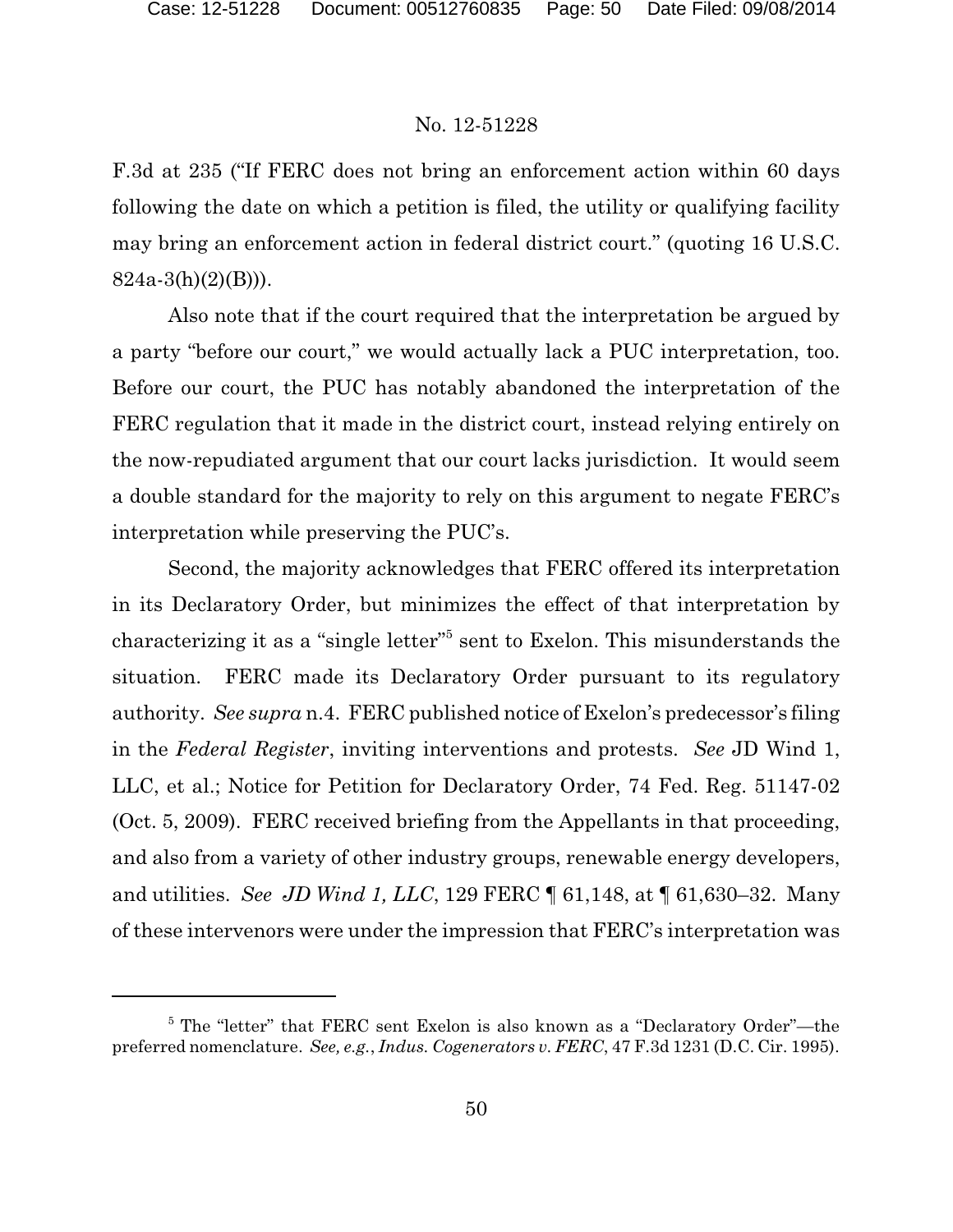not just a one-off missive intended for a single party, but a wide-ranging policy interpretation. *See, e.g.*, *id.* at ¶ 61,631. ("Montana Renewables states that the Texas Commission's interpretation of when legally enforceable obligations can be established will negatively affect all intermittent resource QFs in the United States."). Then, FERC published its interpretation in a public reporter, available for all state regulatory authorities and regulated parties to consult. JD Wind 1, LLC, 129 FERC 61,148 (Nov. 19, 2009). There is only a single letter because that is how authoritative interpretations are often made.

# **2.** *Power Resource III*

*Power Resource III* does not support the majority's holding. Two important limitations make that case inapplicable here. First, *Power Resource III*'s statement of deference was highly context-specific. This case is different. Second, that case tells us nothing about which agency deserves deference where FERC has spoken and disagrees with a state agency's interpretation of FERC's regulations.

FERC's grant of discretion to the PUC was necessarily tied to the particular issue in the case—conditions on the formation of legally enforceable obligations. Every indication shows that the *Power Resource III* court was careful not to overstate the scope of the PUC's discretion. Its crucial statement of deference, which the majority recites, accords deference only "with respect to the approval of purchase contracts between utilities and QFs."<sup>6</sup> The district court thoroughly discredited reliance on *Power Resource III* in its opinion below:

 $6$  Even this statement of limited deference is somewhat confusing. The deference applies to conditions on the formation of both contracts and *legally enforceable obligations*, which are emphatically not contracts.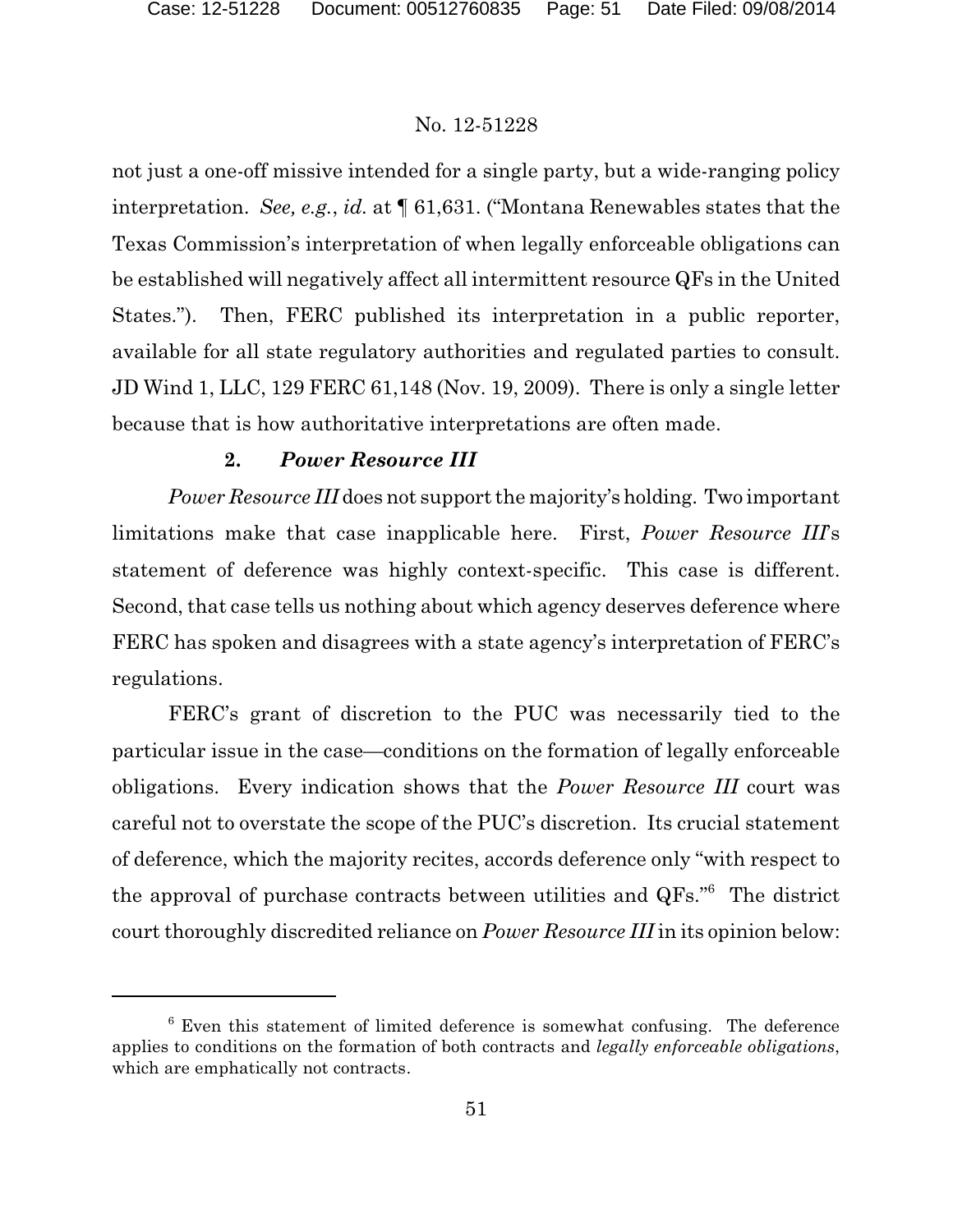. . . .

#### No. 12-51228

In *Power Resource* [*III*]*,* the Fifth Circuit considered whether [the PUC]'s ninety-day rule was a valid implementation of PURPA. The ninety-day rule simply limits when in time a LEO can be created; no LEO can be established more than ninety days before the QF has power available, or will have power available. After careful analysis, and noting the discretion afforded the States in determine when a LEO is formed, the Fifth Circuit upheld the rule. [422 F.3d] at 240. . . . Unlike the firm-power rule, any wind QF can comply with the ninety-day rule; it is simply a matter of timing. Although there are no doubt considerable practical expenses and difficulties involved, in theory any QF can comply with the ninety-day rule through careful planning in advance, such as in what sequence to seek financing, obtain permitting, and begin different phases of construction, in relation to when to send LEO paperwork to a utility. . . . By contrast, the firm-power rule is simply insurmountable for an entire class of QFs. No sequence of permitting, financing, and construction will magically transform the vagaries of the wind into the constant, predictable stream of energy demanded by the firm-power rule. As such, this case falls outside the scope of guidance offered by *Power Resource* [*III*].

*Put another way, Power Resource [III] reviewed [a] rule[] governing when and how a LEO is formed, whereas the firm-power rule . . . determin[es] whether some types of QF can ever obtain a LEO.*

*Exelon Wind 1, LLC v. Smitherman*, 2012 WL 4465607 at \*12 (emphasis added). The difference between that case and this one is one of kind, not degree.

The next difference between this case and *Power Resource III* is just as remarkable and legally significant. In *Power Resource III*, FERC did not offer its interpretation of its own regulation in response to the petitioner's request. *Power Resource III*, 422 F.3d at 234 (describing that "[a]fter FERC had not acted on [Power Resource Group]'s petition for 60 days, [Power Resource Group] filed a complaint"). Still, *Power Resource III* looked to (and was persuaded by) FERC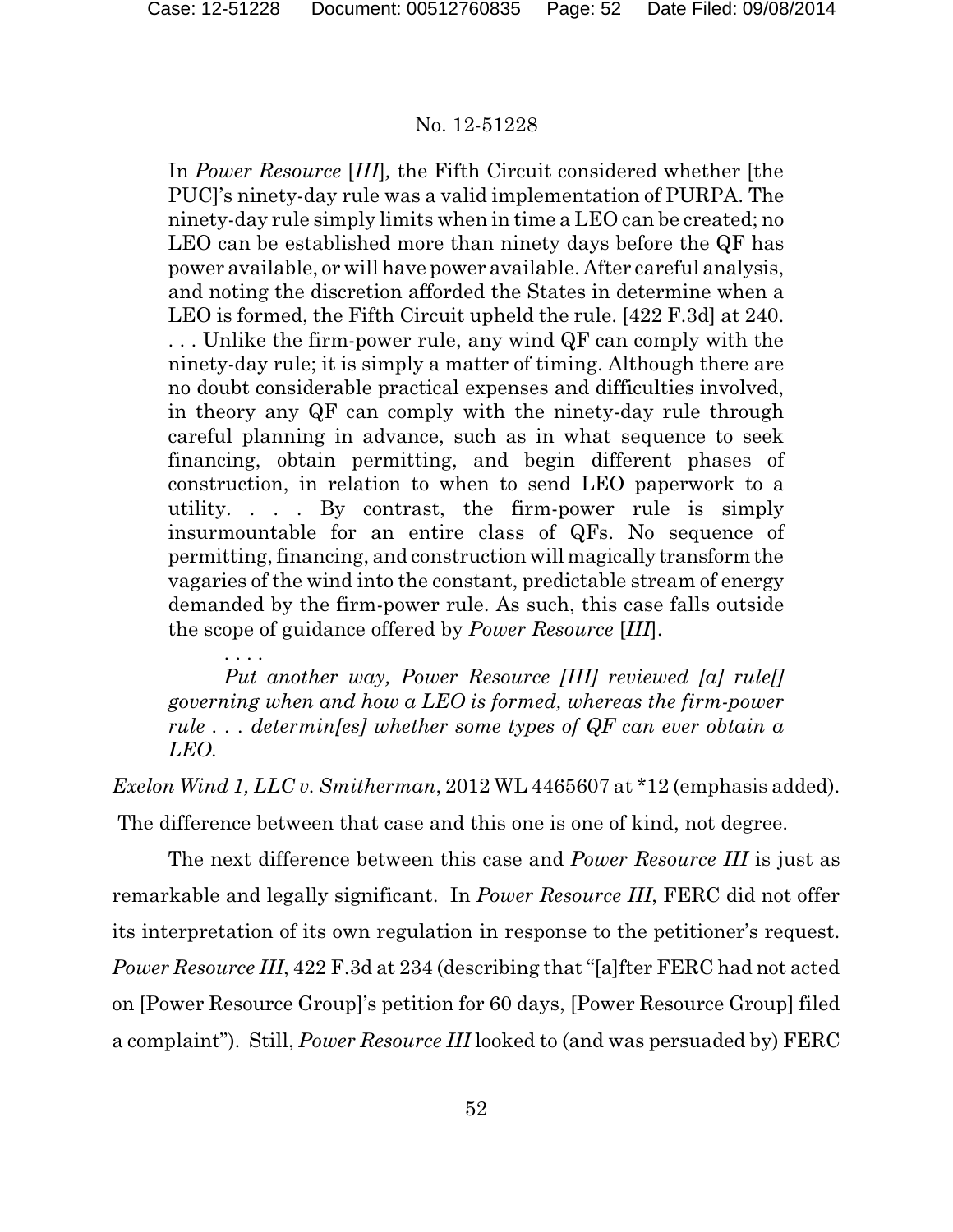declaratory orders in determining whether it was appropriate to grant discretion to the PUC:

*West Penn* [*Power Co.,* 71 F.E.R.C. ¶ 61,153, 61,495 (May 8, 1995),] and its progeny *Jersey Central Power & Light Co.*, 73 F.E.R.C. ¶ 61,092, 61,297 (Oct. 17, 1995), and *Metropolitan Edison Co.*, 72 F.E.R.C. ¶ 61,015, 61,050 (July 6, 1995), support the proposition that the FERC regulations grant the states discretion in setting specific parameters for LEOs.

*Id.* at 238. In other words, "*FERC has given* each state the authority to decide when a LEO arises in that state." *Id.* at 239 (emphasis added). Therefore, *Power Resource III* does not stand for unalloyed deference to the state regulatory authority in interpreting FERC's regulations. At best, it stands for deference to the state regulatory authority when FERC has taken no action and has previously announced that it will leave an ambiguous provision to the state agencies to interpret. FERC has offered a contrary interpretation to the PUC here, and so *Power Resource III* cannot control.

Still, *Power Resource III* is entirely consonant with the *Martin* analysis laid out above. The *Power Resource III* court made its deference determination contingent on whether Congress and FERC intended for the state to make an authoritative interpretation and whether the state acted within the scope of that delegation. In particular, *Power Resource III* considered the structure of the statute, *see id.* at 236 n.2, and FERC's own position that defining the parameters of LEO formation was within the state's discretion, *id.* at 238. Based on those considerations, the court necessarily concluded that the state had been assigned the role of chief implementer *and* chief interpreter of those particular rules. Adopting the "Step Zero"-like *Martin* framework merely makes explicit our underlying considerations of *Power Resource III*, and it explains why this case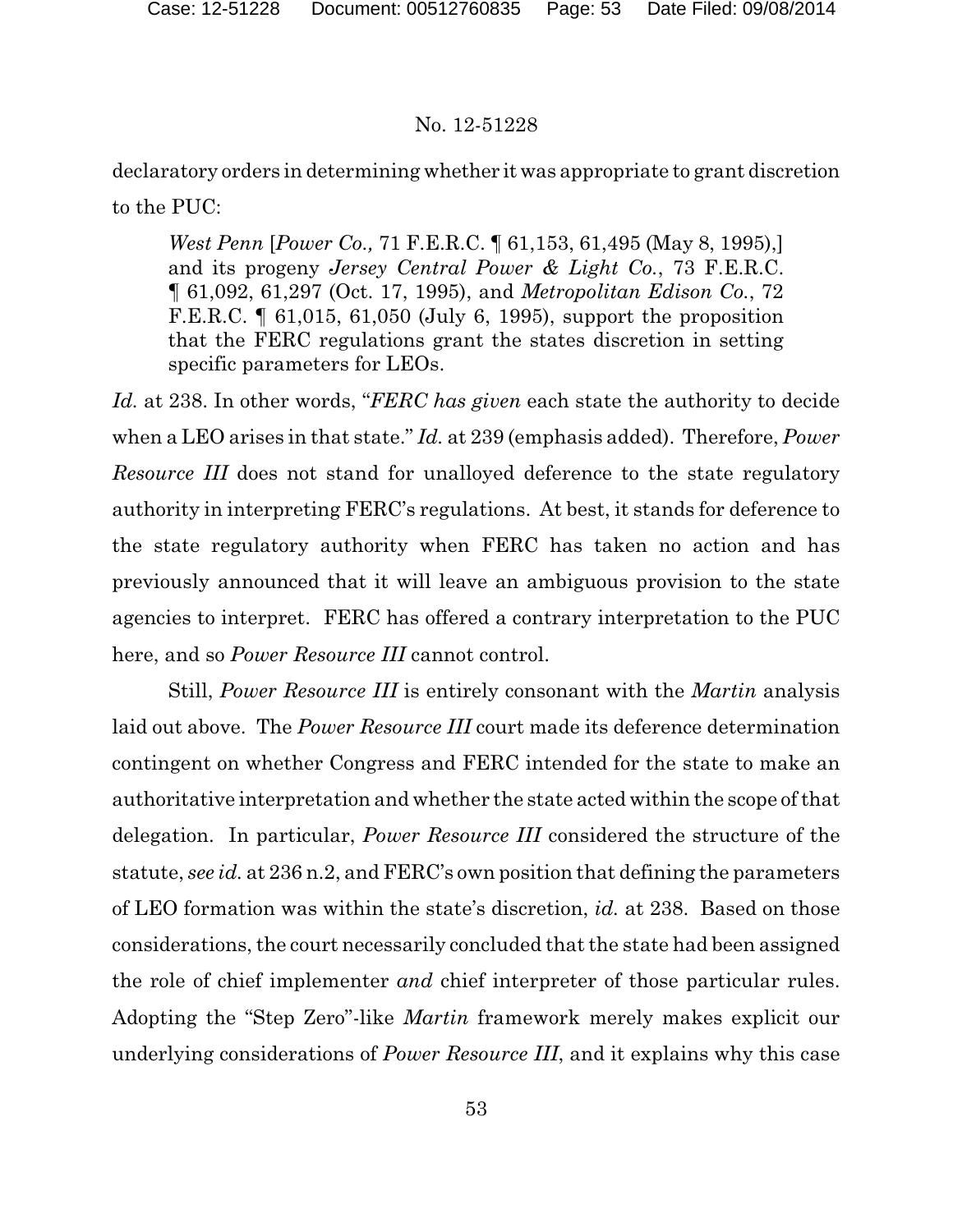is different.

# **3.** *Brand X*

In rejecting *Auer* deference for FERC's Declaratory Order, the majority invokes the *Brand X* doctrine even though it is inapposite. *See Nat'l Cable & Telecomms. Ass'n v. Brand X Internet Servs.*, 545 U.S. 967, 980–86 (2005). That case held that "[a] court's prior construction of a statute trumps an agency construction otherwise entitled to *Chevron* deference only if the prior court decision held that its construction follows from the unambiguous terms of the statute and thus leaves no room for agency discretion." *Id.* at 982. The majority then asserts that *Power Resource III's* "prior reading of FERC's Regulation unambiguously forecloses the interpretation offered by FERC." Majority op. at 27. I disagree. As discussed above, *Power Resource III* answered a different question, so even if that case did offer an unambiguous interpretation of the regulation, that interpretation would not bind us.

In addition, as *Power Resource III* states in a portion quoted in the majority opinion, "[t]he plain text of the FERC regulation . . . fails to mandate [the] requirement [that Power Resource Group sought]." 422 F.3d at 239. In other words, *Power Resource III* determined that the plain text of the FERC regulation is *silent* or at least *ambiguous* on the issue in question. That means quite plainly that *Power Resource III*'s interpretation of the regulation cannot bar FERC's later interpretation.

In fact, the majority flips *Brand X* on its head in concluding that a prior judicial construction, which held that the regulation is ambiguous, can be used as a bar against deferring to a later agency construction. *Brand X* establishes the opposite holding: it ensures that a later agency construction of an ambiguous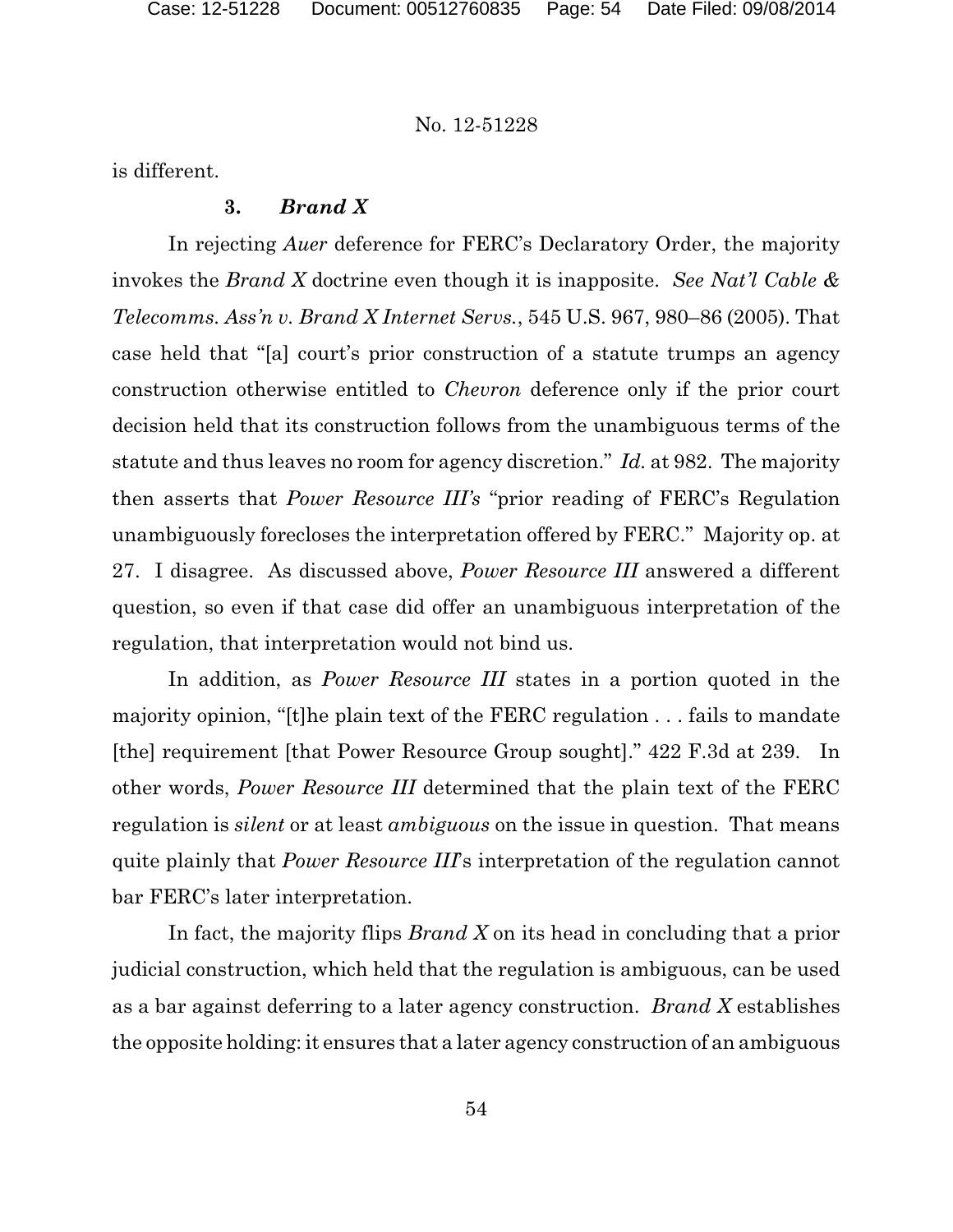statute or regulation is entitled to deference in spite of a prior judicial opinion that interpreted the ambiguous provision a different way. Here, the majority in effect punishes FERC for failing to defend its (purportedly identical) position in a prior case, but as *Brand X* said, "[a]gency inconsistency is not a basis for declining to analyze the agency's interpretation." *Brand X*, 545 U.S. at 981. Ultimately, the majority's point boils down to simply saying that a prior opinion of this court deferred to the PUC in implementing an ambiguous regulation.

# **4. Superfluity Engendered by FERC's Interpretation**

The next reason the majority gives for its refusal to defer to FERC is that "the reading advocated by [FERC and] Exelon would render PURPA subsection (d)(1) superfluous." Majority op. at 30. The superfluity argument goes as follows: if (d)(2) does give an advantage by permitting a qualifying facility to get as-available prices but also an ability to lock in a buyer for a period of time, then no qualifying facility would choose the  $(d)(1)$  route. The majority says this reading makes (d)(1) superfluous because it is "hard to understand why" FERC chose this bifurcated scheme for electricity sales. *Id.* at 27. But the difficulty of understanding dynamic, complex, and technical fields is not a reason to presume superfluity.

Fundamentally, the opinion conflates the desirability of the (d)(2) option with its necessity. That is, although forming a legally enforceable obligation is desirable, that option is not always practically available, in which case (d)(1) provides a complementary or second-best scheme for qualifying facilities. Thanks in part to rules like the one our court affirmed in *Power Resource III*, a legally enforceable obligation can be harder to form. Consequently, selling power without a legally enforceable obligation can save those formation costs.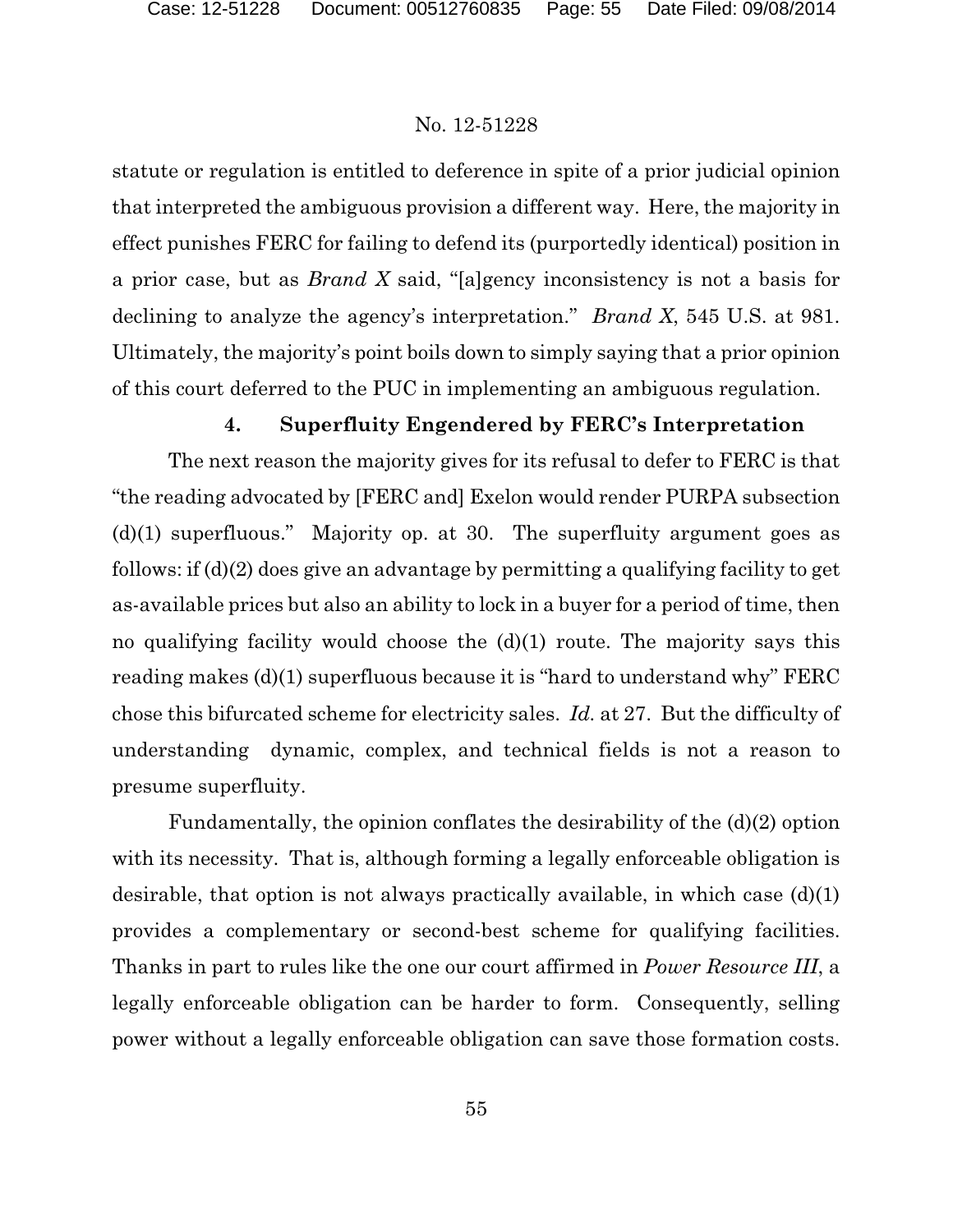In the event that a qualifying facility begins producing energy but is barred for ninety days from forming a legally enforceable obligation, (d)(1) would allow the qualifying facility to begin selling its energy without waiting for the formation of the legally enforceable obligation. So, even admitting my ignorance of the intricacies of electricity markets, I still can confidently say that (d)(1) would not be superfluous merely because (d)(2) is also an available option for qualifying facilities.<sup>7</sup>

# **5. Concession by Counsel**

Finally, the majority concludes that it should not apply *Auer* deference to the Declaratory Order because Exelon's counsel conceded the point at oral argument. Simply put, it is our job, not counsel's, to interpret the regulation correctly and to determine whether deference to an agency is appropriate, so counsel's concession is of no legal moment.

The majority points to no case in which such a concession has mattered, and based on my research, the concessions of parties—either challenging or acceding to *Auer* deference—have never had the weight that the majority places on Exelon's concession. In *Elgin Nursing & Rehabilitation Center*, this court noted that the party challenging a Department of Labor interpretation of its own informal regulatory document had conceded that the DOL would enjoy *Auer* deference over a reasonable interpretation. 718 F.3d at 492 n.5. But instead of relying on that concession, the *Elgin* court concluded that the DOL interpretation was not entitled to *Auer* deference because the interpretation was of an informal regulatory document. *Id.* at 493; *see also Castellanos-Contreras*

<sup>7</sup> The majority acknowledges that this is a satisfactory explanation for (d)(1). *See* Majority op. at 30 n.17.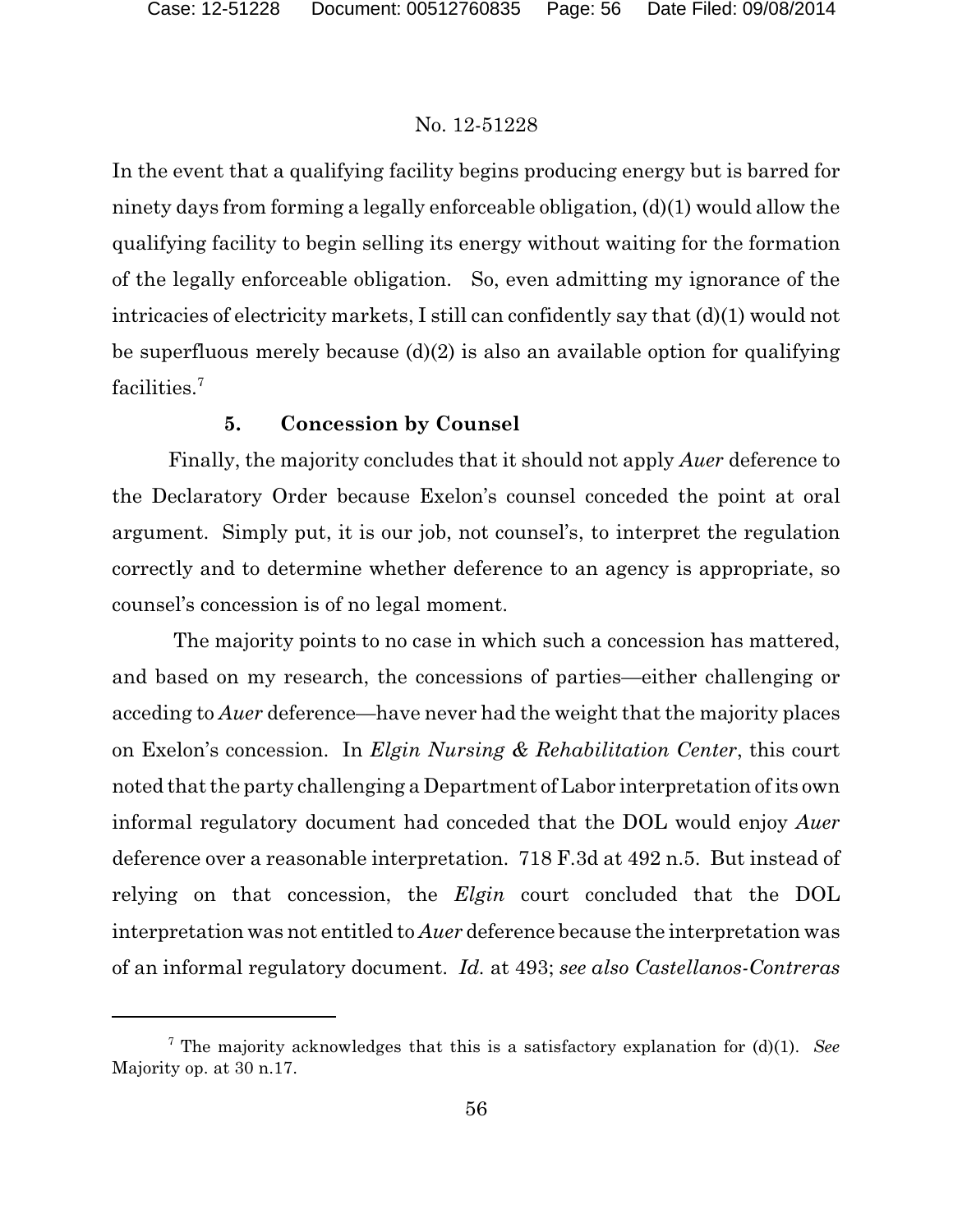*v. Decatur Hotels, LLC*, 622 F.3d 393, 401 n.8 (5th Cir. 2010) (en banc) (noting a concession by the agency as to deference but relying on other grounds for rejecting *Auer* deference).

In sum, the majority does not provide a good reason to refuse to give controlling weight to FERC's interpretation of its own regulation. The majority's deference analysis rests on five grounds: (1) the absence of a FERC interpretation; (2) an application of *Power Resource III*; (3) an extension of *Brand X* analysis; (4) a superfluity argument; and (5) the concession of Exelon's counsel.<sup>8</sup> As I explain above, these grounds do not give good reason to offset the strong basis our court has for deferring to FERC. Therefore, assuming the regulation is ambiguous on the question at issue here, I believe the better approach would be to defer to FERC's reasonable interpretation of its own regulation, as stated in its Declaratory Order.

# **IV. CONCLUSION**

The majority's opinion does not persuade me that the regulation is ambiguous or that we should not defer to FERC. Using standard tools of interpretation to uncover the FERC regulation's plain meaning, I conclude that the PUC rule conflicts on its face with the FERC regulation. Even if the regulation were ambiguous, I would conclude that our court should defer to FERC's reasonable interpretation of that regulation according to wellestablished principles of administrative deference. I fear that the majority's

<sup>8</sup> The majority also rejects *Auer* deference to FERC on the ground that it occasions a "shift in power [that] might raise . . . 'troublesome' Tenth Amendment concerns." Majority op. at 25–26 n.13. The majority does not elaborate on what those constitutional concerns might be, so it is impossible for me to respond to the majority's statement. In any case, the majority does not rely on this constitutional avoidance argument for its deference holding.